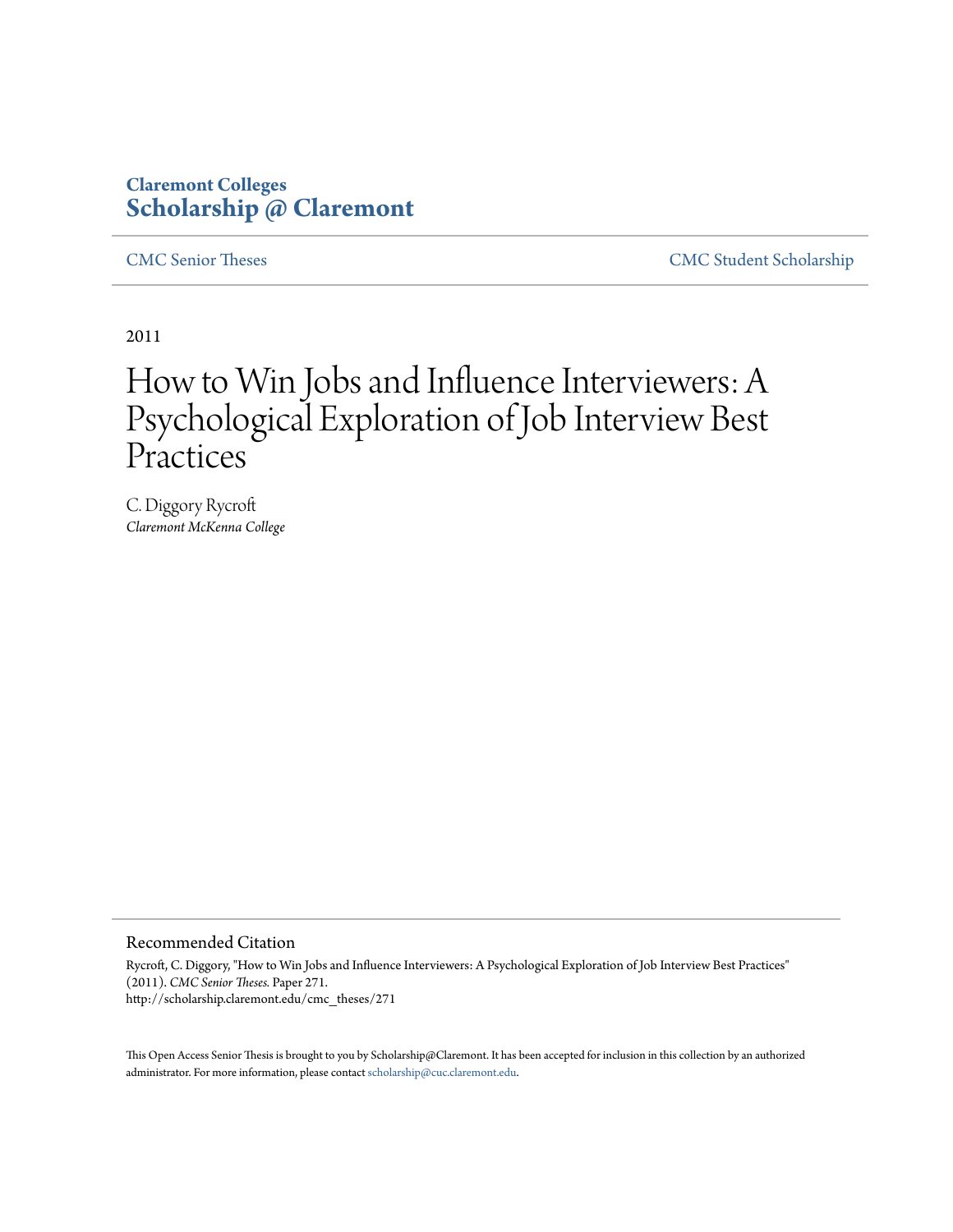How to Win Jobs and Influence Interviewers: A Psychological Exploration of Job Interview Best Practices

C. Diggory Rycroft

Claremont McKenna College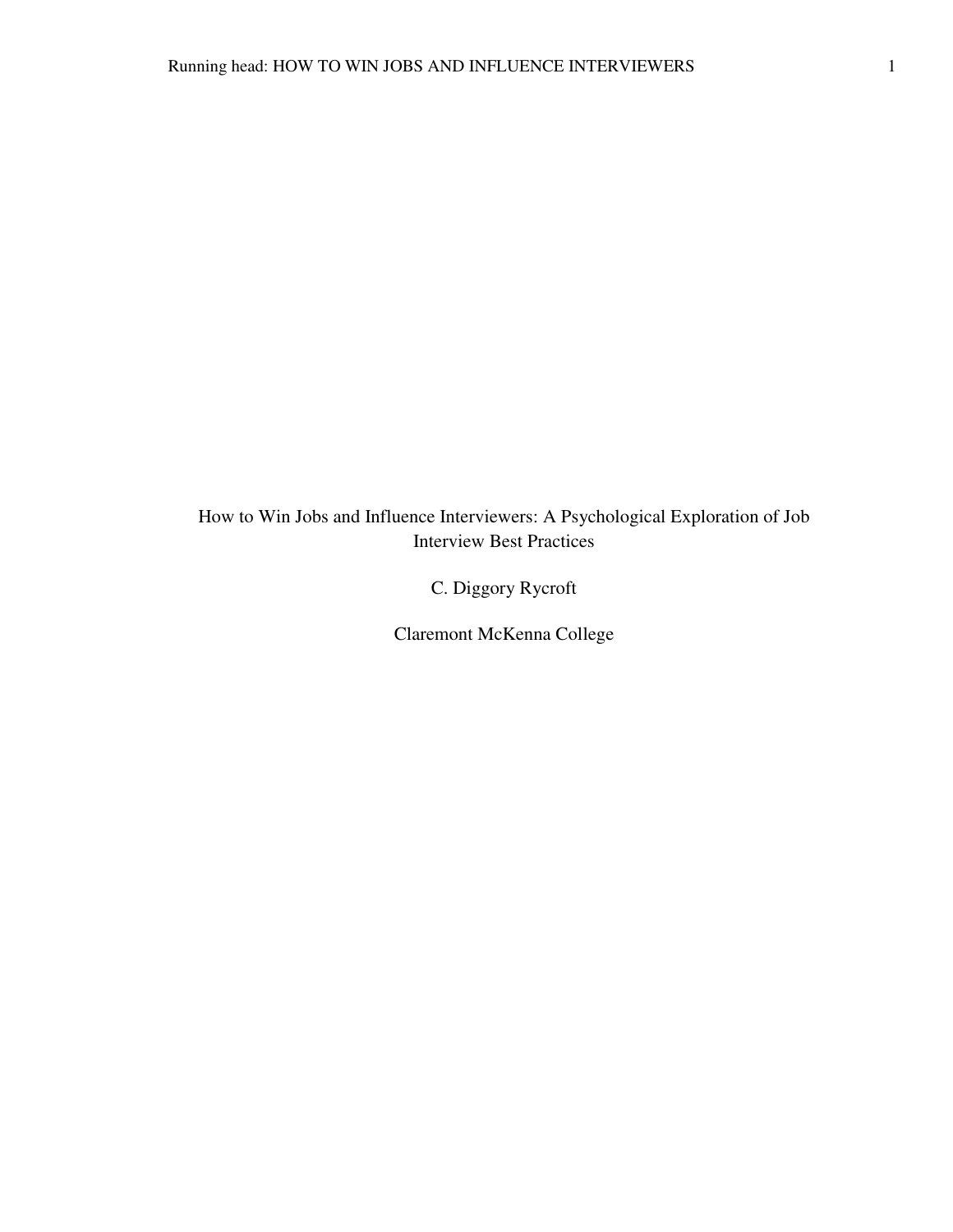# **TABLE OF CONTENTS**

| Chapter 3: The Interviewer, the Organization, and other Interviewee-External |  |
|------------------------------------------------------------------------------|--|
| Chapter 4: Conclusions, Recommendations, and Areas for Future Research43     |  |
|                                                                              |  |
|                                                                              |  |
|                                                                              |  |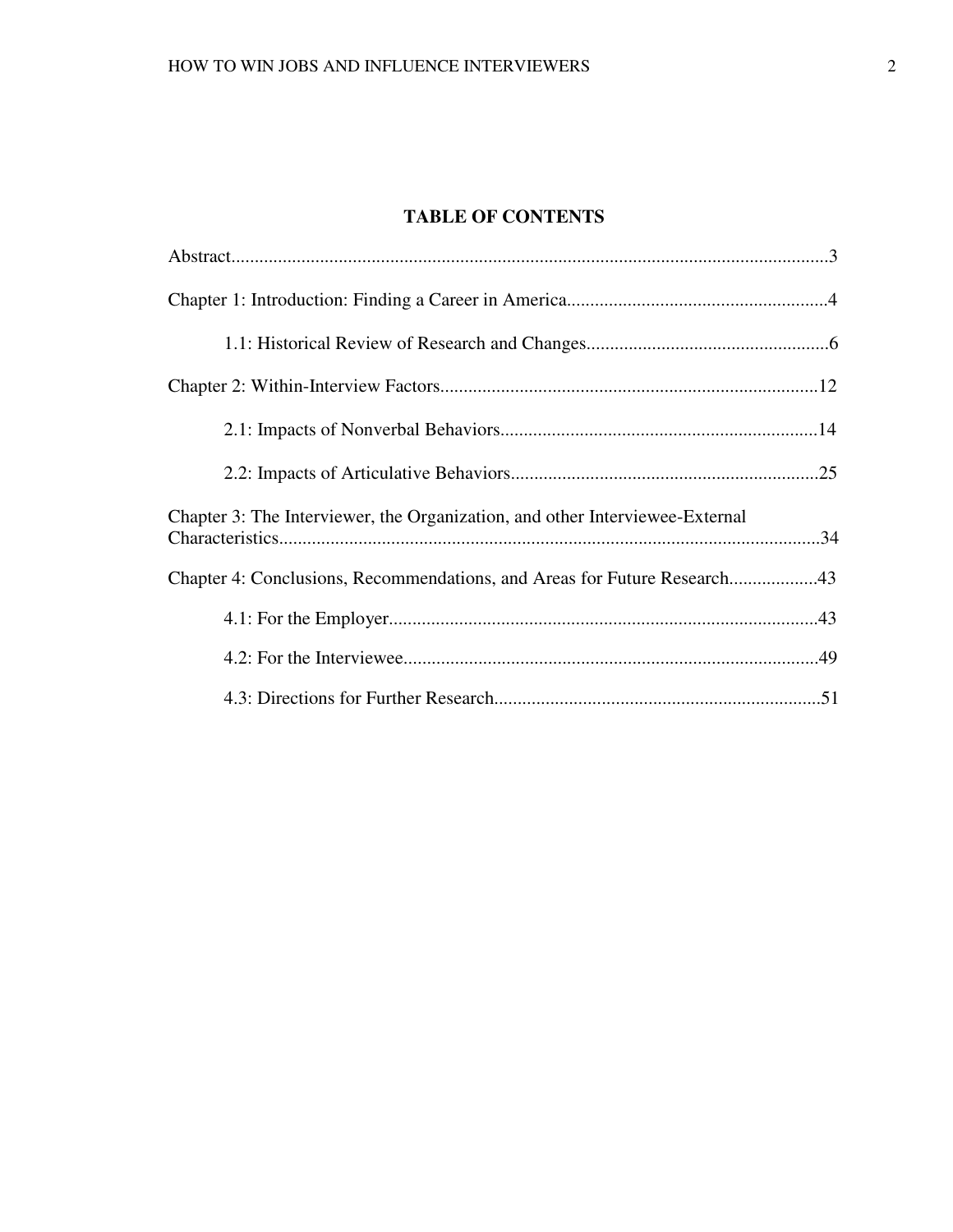# **ABSTRACT**

 Navigating the formal employment interview has long been an imposing obstacle to acquiring gainful employment in the white-collar world, particularly that of the United States. Conventional wisdom offers a wide variety of suggestions for achieving the best possible outcomes from the interview, for instance smiling, having a firm handshake, demonstrating interest in the company, and "being yourself." Much of this common knowledge is based primarily in intuition and carry-over from standard conversational best practices, rather than rigorous empirical testing. As such, this literature review sets out to bring together the various works of interview research that currently exist, with the goal of determining A) what candidate behaviors are most conducive to high interview ratings, B) strategies for coping with the effects of interview and interviewer characteristics on the interview's reliability and validity, and C) areas of this stillgrowing topic that would benefit most from further research. By implementing the findings discussed in this review, employers and employees alike will be better equipped to make the best, most mutually beneficial use of the formal job interview.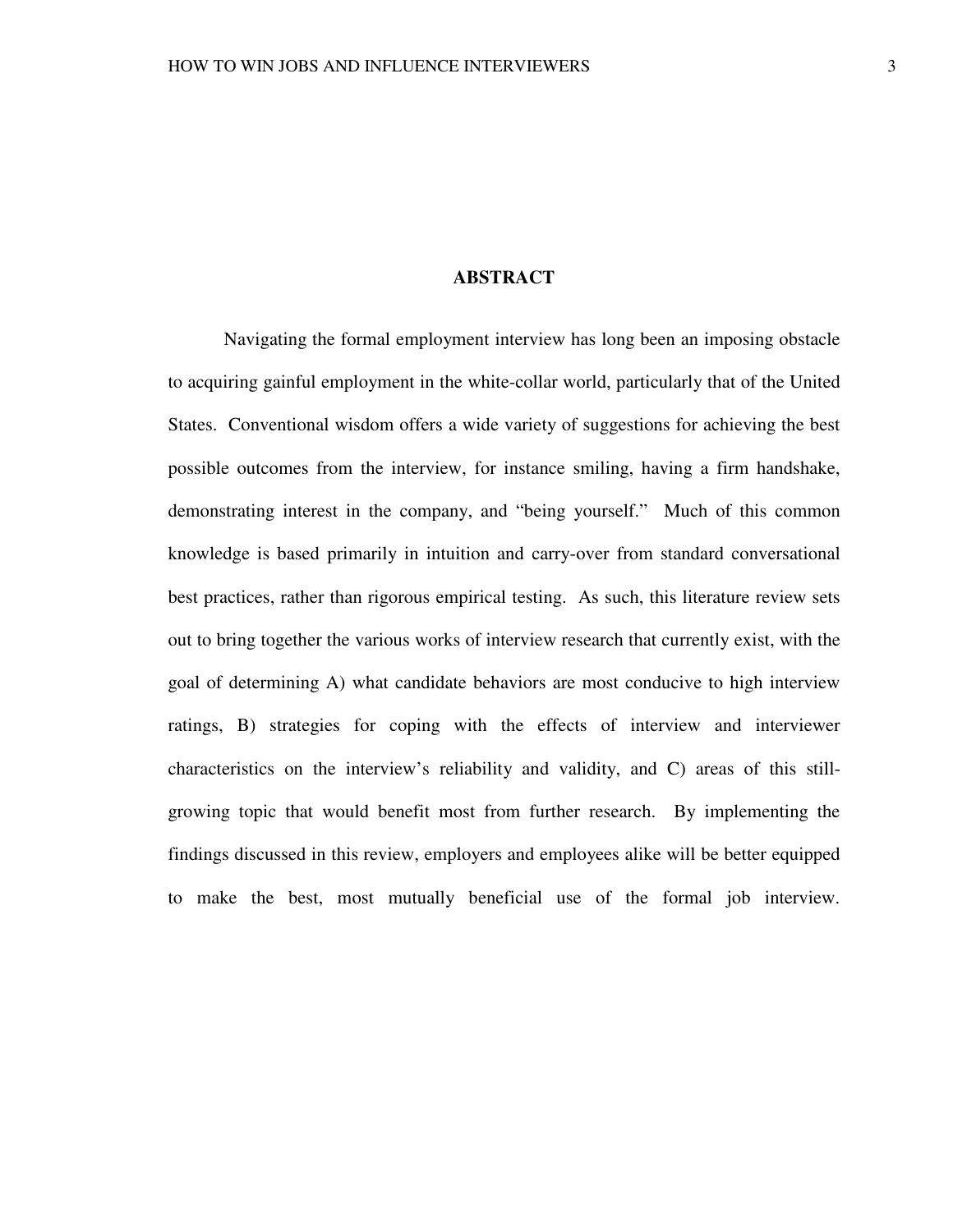# **CHAPTER 1**

# **Introduction: Finding a Career in America**

Career success has long been a paramount goal for the working classes of the world, and particularly in America. The primary motivation for going to school is for one to become an educated, sociable, and productive individual who is either a desirable employee or entrepreneurial enough to start his or her own business, thereby securing a sufficient income and allowing for comfort, leisure, and the cultivation of the next generation. Given the undeniable ramifications of securing employment, it is no wonder that the acquisition of one's "first real job" after completion of their desired level of study is such an enormous milestone, ideally representative of the entrance into adulthood and the self-sufficiency that it brings. The vast majority of job opportunities, even those that do not require extensive experience or education, require at least one evaluative interview. In many cases, applicants who make it to the interview have already undergone an initial screening process wherein their application (often including a résumé) is scrutinized. As such, most interviews screen for more than simple acceptability, often testing for criteria that may include competence, skills, intelligence and personality fit in the organization. Recent studies have found "job gloom," or the loss of hope of finding a job, at an all-time high as a record 1.21 million have become "discouraged workers" who have quit looking for a job due to the difficulty of doing so (Luhby, 2010). Career changes per person are also particularly high, with higher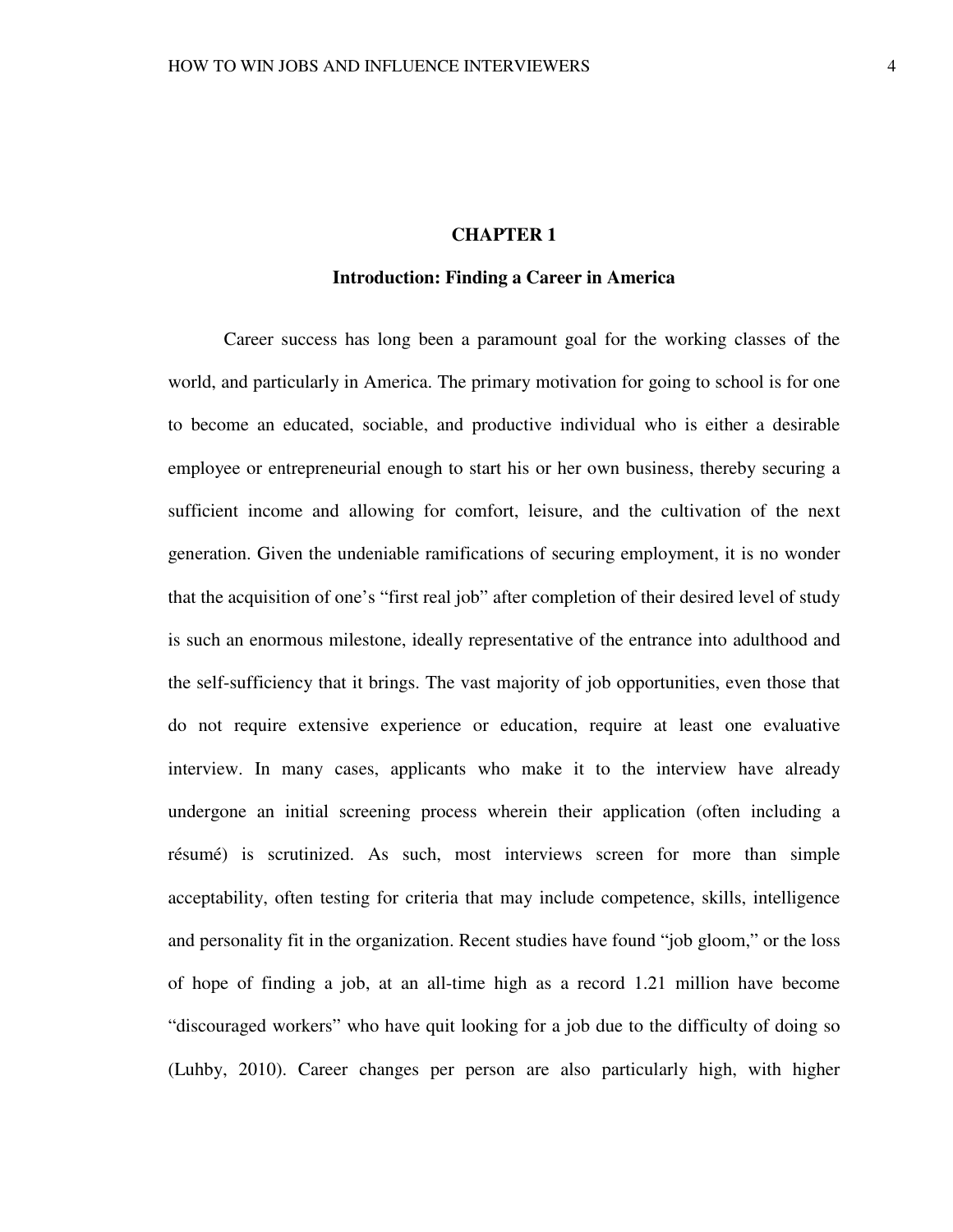estimates reaching an average of seven lifetime career changes per person (Bialik, 2010). Together, these foreboding statistics convey the importance of putting one's best foot forward as they participate in a potentially life-altering job interview.

One would hope that such a crucial process would be mostly fair and cut-and-dry, rewarding those who are most qualified, most hard-working, and most personally suitable for the job with success. In reality, of course, this is rarely the case due to nepotism, favoritism, interpersonal attraction and other ethically questionable influences tending to confound the process. In addition to these conscious issues, however, there also exists a vast range of unconscious factors that can influence evaluations of interviewees, no matter how well-prepared or qualified one might be. As this paper will show, interviewer biases, unconscious associations, and other psychological influences can have a powerful effect on interview evaluations, particularly when they go unrecognized by either party. In terms of implications, these issues potentially raise a variety of questions about the formal interview's inherent objectivity and reliability, as well as about its ability to accurately predict performance on the job. On the other hand, one must also consider the possibility that certain unconscious evaluations are actually *adaptive* and ultimately result in a more effective appraisal of candidates. Nonetheless, it appears clear that "the practice of face-to-face screening has not declined despite frequent questioning of its validity as a selection device" (Springbett, 1958; Webster, 1964); as one early researcher stated, despite the empirical shortcomings of the interview, "there seems to be a certain human curiosity which can be satisfied in no other way than by seeing the man in the flesh" (Wagner, 1965). As such, one must accept the fact that the most productive response is simply to search out as many improvements to the process as possible. Through an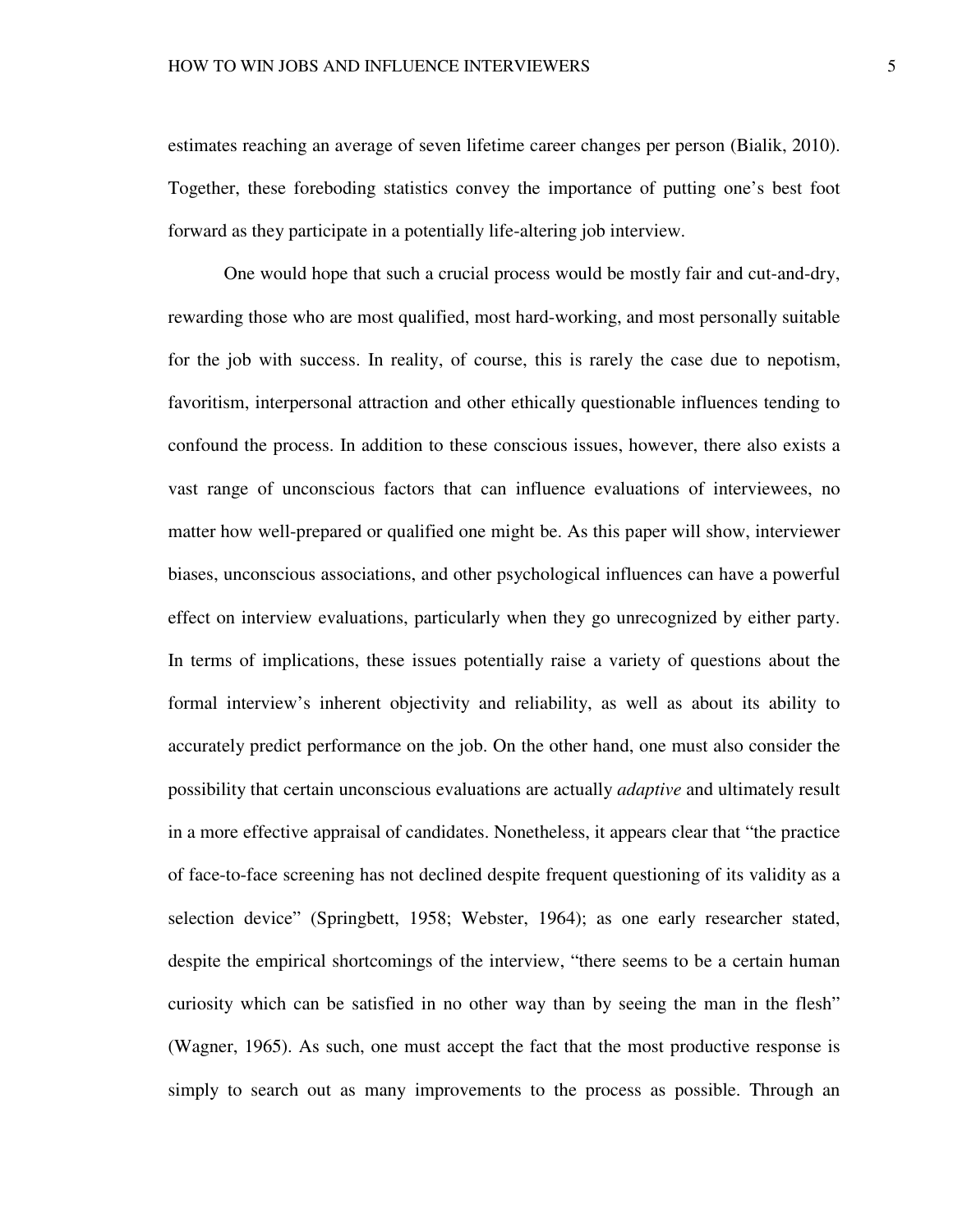examination of past research on the unconscious factors governing interpersonal evaluations (both within and without an explicit interview setting), this paper will attempt to synthesize current information into a clear and actionable set of recommendations, both for interviewee preparation and for a best practices design of the interview process itself. Please note that, given the varying nature of current research in terms of what *types*  of jobs are examined (i.e. one experiment may simulate an interview in the context of a sales position, whereas another may use finance) as well as in terms of interviewee demographics (i.e. experienced hire vs. college recruit), the recommendations reached in this literature review will of general applicability within the broad category of whitecollar jobs requiring some college education. Suggestions for future research will also be put forth, so that our understanding of this common hurdle to employment might continue to improve.

# **1.2 - Historical Review of Research & Changes**

 Before a specific look at the work that has been done on unconscious influences on the interview, it will be helpful to provide a broader historical context for this analysis. Being such an integral part of the American career world, the interview has been the subject of much research and examination for almost 100 years (Macan, 2009), resulting in several improvements and modifications as time has gone by. In 1915, early studies of the interview process began to appear, primarily targeted toward establishing that the job interview was indeed a subject ripe for scientific examination. W.D. Scott's seminal study found that, in ranking 36 prospective employees for suitability in a sales position, the six hiring professionals tested found themselves in complete disagreement, not even reaching a consensus about whether the vast majority of candidates should be in the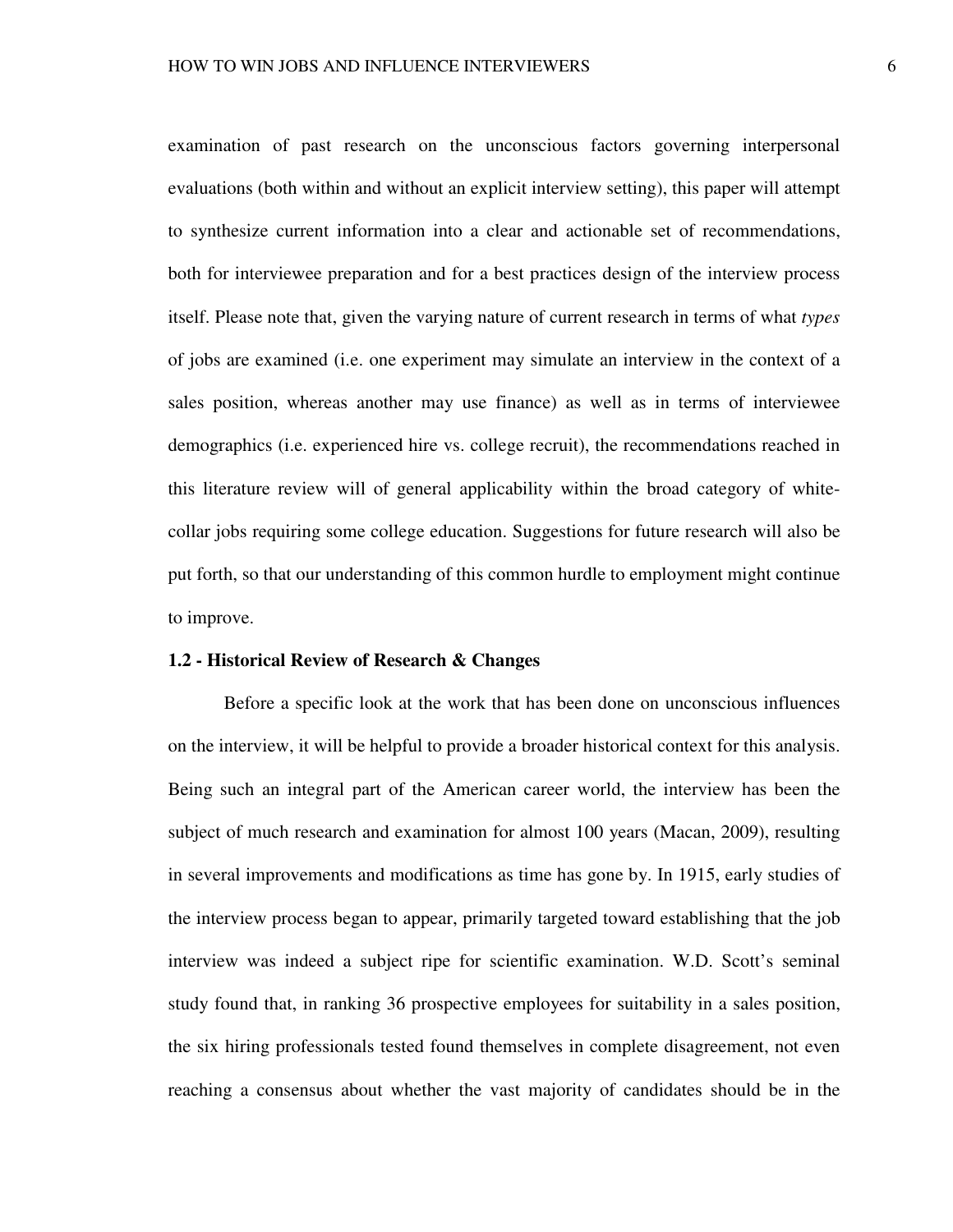upper or lower half of rankings (Scott, 1915). A multitude of researchers pointed out the randomness and irregularity of the interview, describing an unstructured interview as "a disorganized conversation resulting in a series of impressions based upon impulsive reactions" (Wonderlic, 1942) and recommending that social skills be the sole characteristic evaluated by the interview, with all other factors left to well-calibrated standardized tests (Rundquist, 1947). These and other similar studies brought to light the employment interview's common issues of reliability and accuracy, thereby opening the floodgates for subsequent research into the process's problems and potential for improvement.

The second wave of interview studies began a foray into metric analyses, allowing psychologists to begin narrowing down the true sources of the interview's unreliability. E.C. Mayfield pointed out the distinction between the interview's intrarater and *inter*rater reliability, finding that the former was solid across candidates and that the latter was the one most often at fault (Mayfield, 1964). That is, inconsistencies arose most when different interviewers interviewed the same candidate. Mayfield's study began drawing attention to the interviewer as a source of some of the unreliability, thereby laying the groundwork for "structured interviews" that take interviewer differences out of the equation to a certain degree. These structured interviews allowed for a more scientific process of employment evaluation and therefore higher reliability as well. By asking all candidates the exact same questions in the same order and evaluating using an agreed-upon common rating scale, the emergence of the structured interview allowed for high accuracy, enhanced fairness, and legal indemnity as compared to a freeform interview (Structured Interviews: a Practical Guide, 2008). These qualities have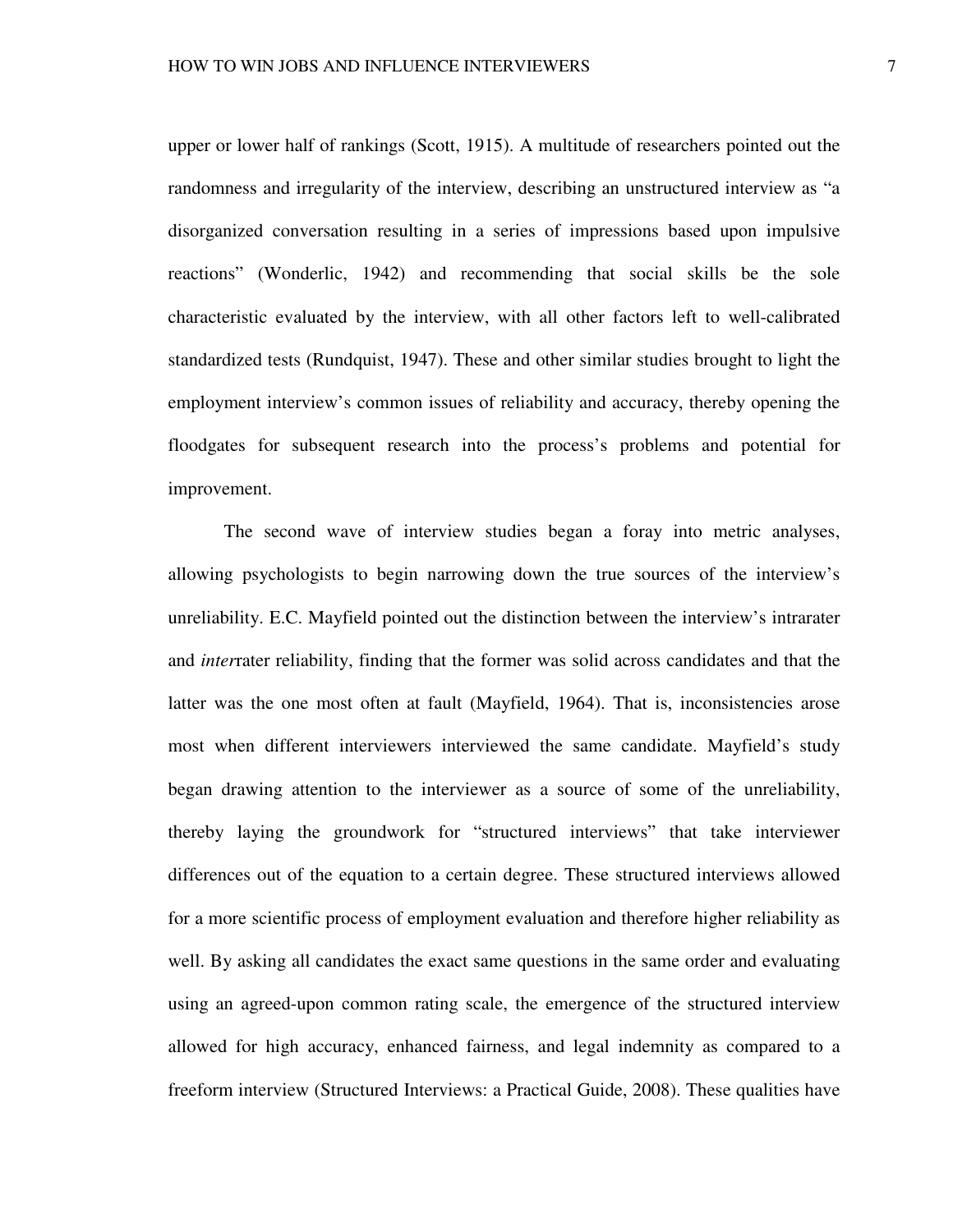made structured interviews particularly popular for federal recruitment and more entrylevel or clerical work, but are far more limited in application for evaluations that require a more dynamic understanding of the interviewee's ability to work in a team, e.g. higherlevel business settings. In these situations, interviewers must decide whether they themselves would like to work with the candidate, and invariably find that a freer structure is much more reflective of a potential team situation. Thus, while the advent of the structured interview solved certain problems, it fell short in other vital areas.

Other work attempted to deconstruct the interviewer decision-making process, correlating overall candidate ratings with specific dimensional ratings (e.g. Likeability, intelligence, or diligence) for an idea of how interviewers implicitly weight different dimensions in reaching their final decisions (Dougherty, Ebert, & Callender, 1986). With this, work also began on developing interviewee training systems that would allow for higher interrater reliability.

Some concurrent research, on the other hand, arguably followed paths that led to dead ends. An example is the body of work which aimed to glean desirable candidate qualities from questionnaires of recruiting professionals, who cited such characteristics as "ability to communicate," "self confidence," "motivation" and "enthusiasm" (Downs, 1969). While such research was nonetheless helpful in its day in promoting the academic study of the job interview, any modern observer can plainly see that the descriptors' subjectivity damns them to insufficient reliability and ultimate uselessness. Fortunately, more quantifiable research was soon to follow, such as through meta-analyses of interview ratings in order to determine the inter-rater reliability of interview evaluations (Schmitt, 1976). While this body of research acknowledged the interview's ability to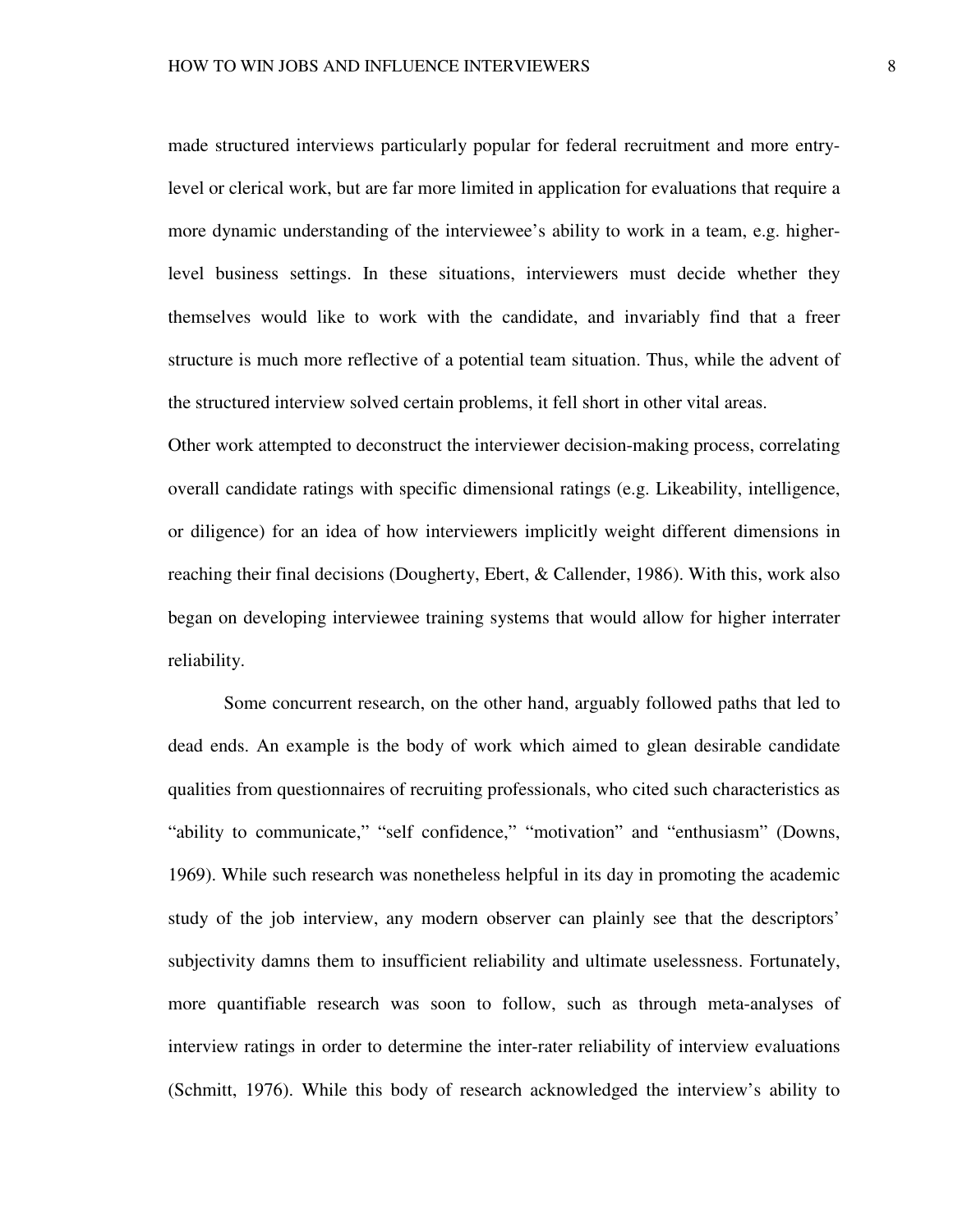elicit otherwise inaccessible information, it also reached valuable conclusions about the interview's lack of reliability and validity on its own, suggesting instead that interviews only be used in tandem with standardized interview guidance forms and statistical data (Schmitt, 1976).

Also noteworthy as a significant event in the history of job interview research is that of Title VII the 1964 Civil Rights Act, which instituted a series of laws forbidding employment discrimination on the "basis of race, color, religion, sex, or national origin" (Title 42,2000e-2. Unlawful employment practices, 1964). Other legal developments meant that employers were forbidden from asking about subjects such as family plans or personal beliefs, adding new constraints to the employer's goal of finding out as much relevant information as possible about a prospective hire. From 1964 onwards, legal considerations have had a steady presence in analyses of interview best practices (Huffcutt & Culbertson, 2011). However, as research will show in later sections, it appears that implicit forms of employment discrimination continue to thrive in many ways.

More recently, studies of the traditional, situational employment interview have revealed that the standard questions, usually pertaining to one's strengths and weaknesses, have particularly low reliability and low validity in predicting job suitability. In this situation, nothing guarantees an accurate response and interviewers have little context with which to judge their candidates. The discovery of this inadequacy resulted in the creation and widespread adoption of numerous behavioral methods of interviewing, forcing prospective employees to recount stories about their past rather than speak in the abstract. Some specific models of behavioral interviewing, such as Behavior Description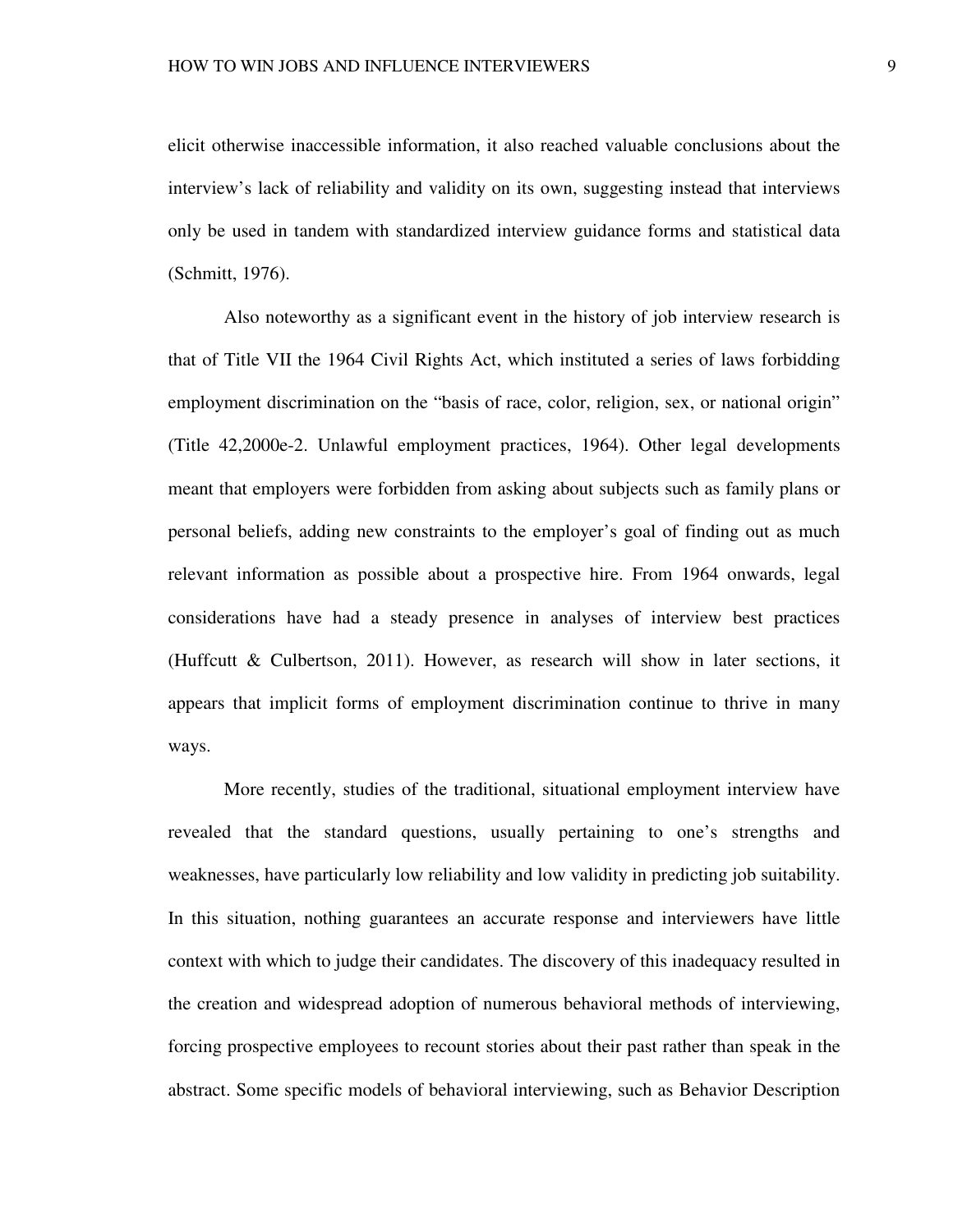Technologies' patented "Behavior Descriptive Interviewing" method, have been estimated to be "three times more reliable" than traditional systems (McNair, 2001). Behavioral methods are now widely accepted as a necessary segment of an accurate interview, allowing employers to gauge fit and performance on the basis of the idea that "the best predictor of behavior in the future is behavior in the past" (McNair, 2001). This is not to say that the behavioral method is flawless – in addition to obvious considerations such as the ease of simply *inventing* scenarios to respond to behavioral prompts, there is also the issue of the tenuous-at-best relationship between a great interviewee and a great employee. These limitations and more will be discussed further in a later section.

 Work has also been done to improve the interviewee's control of the interaction, namely through the development of "impression management," a tactic aimed toward shaping a prospective employer's evaluation of the interviewee to maximize one's chances of being hired. All interviewees, whether familiar or not with studies on impression management, will naturally engage in some forms of this behavior, for instance by such basic methods as recounting stories that place the interviewee in a positive light, or by making efforts to be energetic and affable. Studies have also shown that certain types of people are more predisposed toward different kinds of natural impression management, such as an altruistic person focusing on gaining approval vs. defensive excuses, whereas a self-disciplined person might engage in more selfpromotional tactics (Iddekinge, McFarland, & Raymark, 2007). Adding to the catalogue of actionable information for interviewees, studies in the 1990s began evaluating distinct impression management tactics for relative effectiveness, finding that "self-focused" tactics such as self-promotion, entitlements (taking responsibility for positive background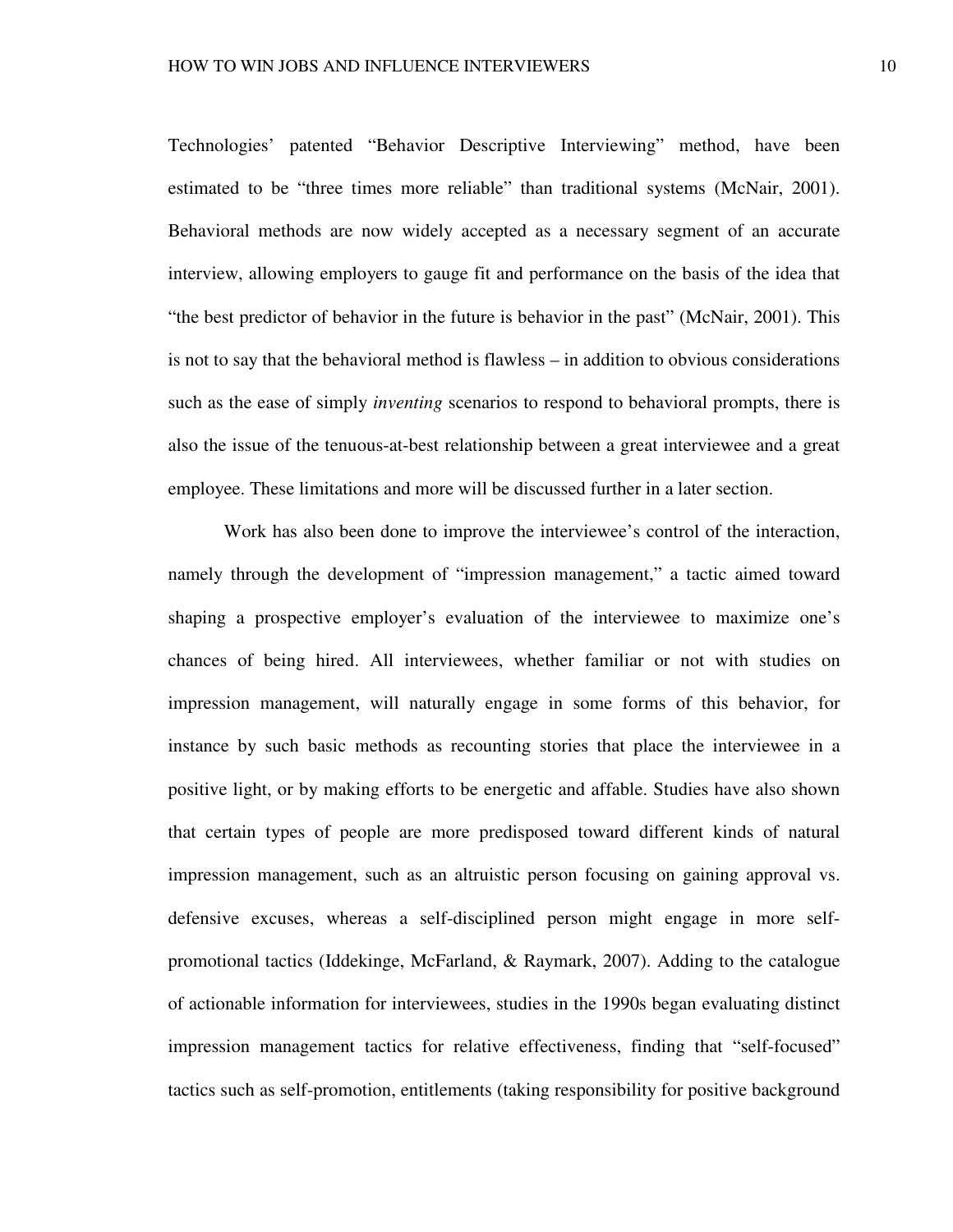events), and exemplification (attempting to convince the interviewer that the interviewee could function as a positive exemplar for others) are significantly more effective than "other-focused" tactics, which include interviewer flattery, opinion conforming, or implicit offers of favors (Kacmar, Delery, & Ferris, 1992).

 Today, the vast majority of research can be characterized as exploring issues of construct validity. That is, determining what factors interviews are supposed to be measuring, and how well they are in fact represented in both experimental and ecological settings. The search for answers is complicated by the often "complex and multifaceted" nature of measured constructs, for instance in the way that a given behavioral question might elicit demonstrations of conscientiousness, emotional stability, and diplomacy all at the same time (Huffcutt & Culbertson, 2011). All of these dimensions would need to be credited for an accurate evaluation. Moreover, such an evaluation is made even more complex by the fact that no matter how much painstaking operationalization takes place, all of these dimensions are inherently subjective and thus subject to disagreement.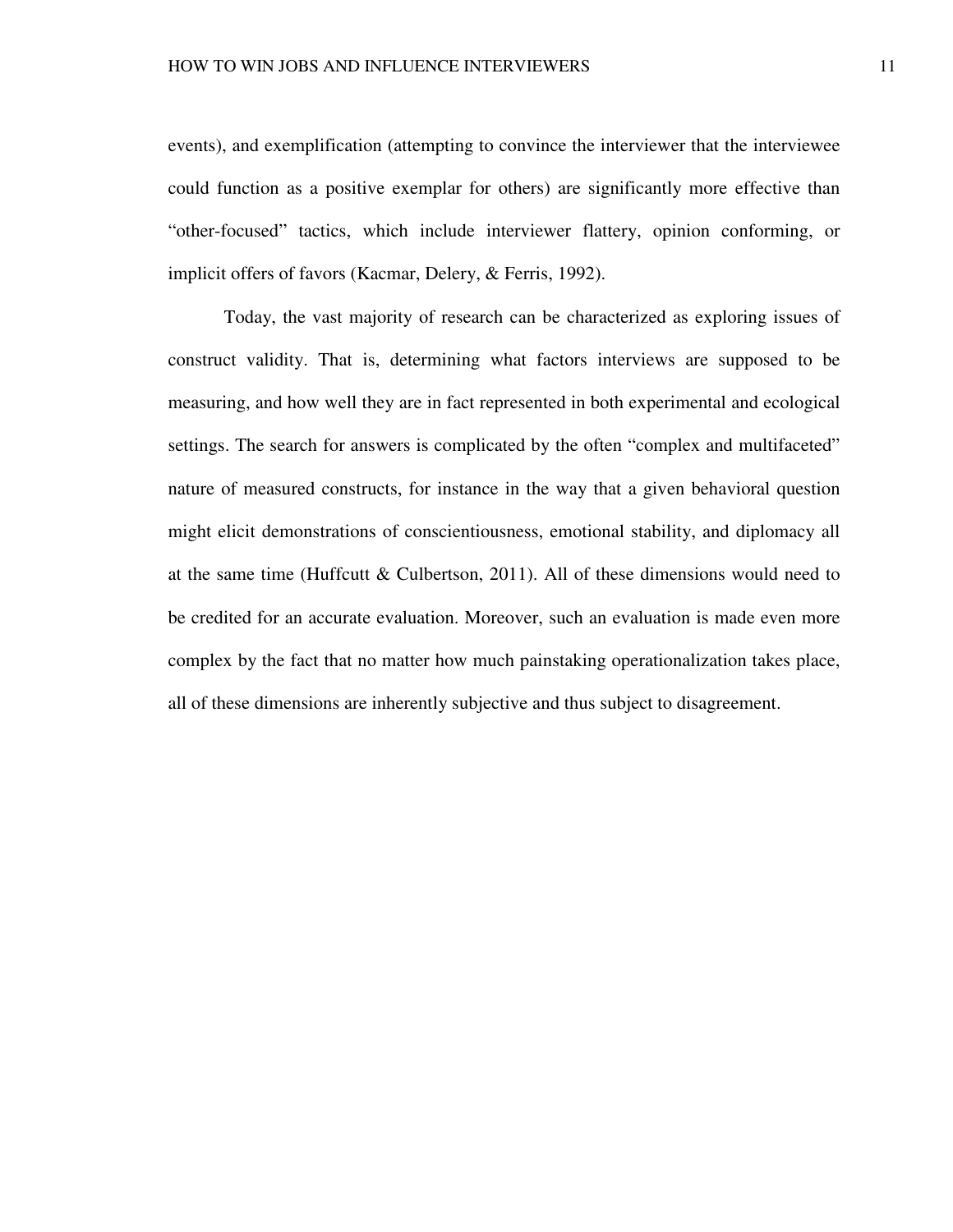# **CHAPTER 2**

# **Within-Interview Factors**

 Having provided an overview of the changes that have been made so far in our understanding of the employment interview, one can begin to synthesize the research that has *not* yet been widely applied to interview methods, beginning with an examination of the psychological effects that an interviewee's behavior and characteristics can have on his or her assessment. These within-interview qualities can be divided into three types: nonverbal, articulative (pertaining to the non-content aspects of speech), and verbal, although since the verbal aspects of the interview are predominantly based on the actual *content* of speech, they surpass the scope of this paper, such that we will only be focusing on the former two. The consensus on the relative importance of these three categories has fluctuated over the years. One early experimenter, M.D. Hakel, stated in 1973 after preliminary studies that "it's not just what you say, it's how you say it," before proceeding four years later with the more extreme conclusion that "it's not *what* you say, but *how* you say it" (Hollandsworth, Kazelskis, Stevens, & Dressel, 1979). Having moved on from the giddy excitement of those early studies, more recent appraisals have generally taken a more tempered approach, recognizing the importance of each segment in its own right and speaking more of the factors' interactions than any hierarchy of importance. As with most issues in psychology, the numerous factors at play each have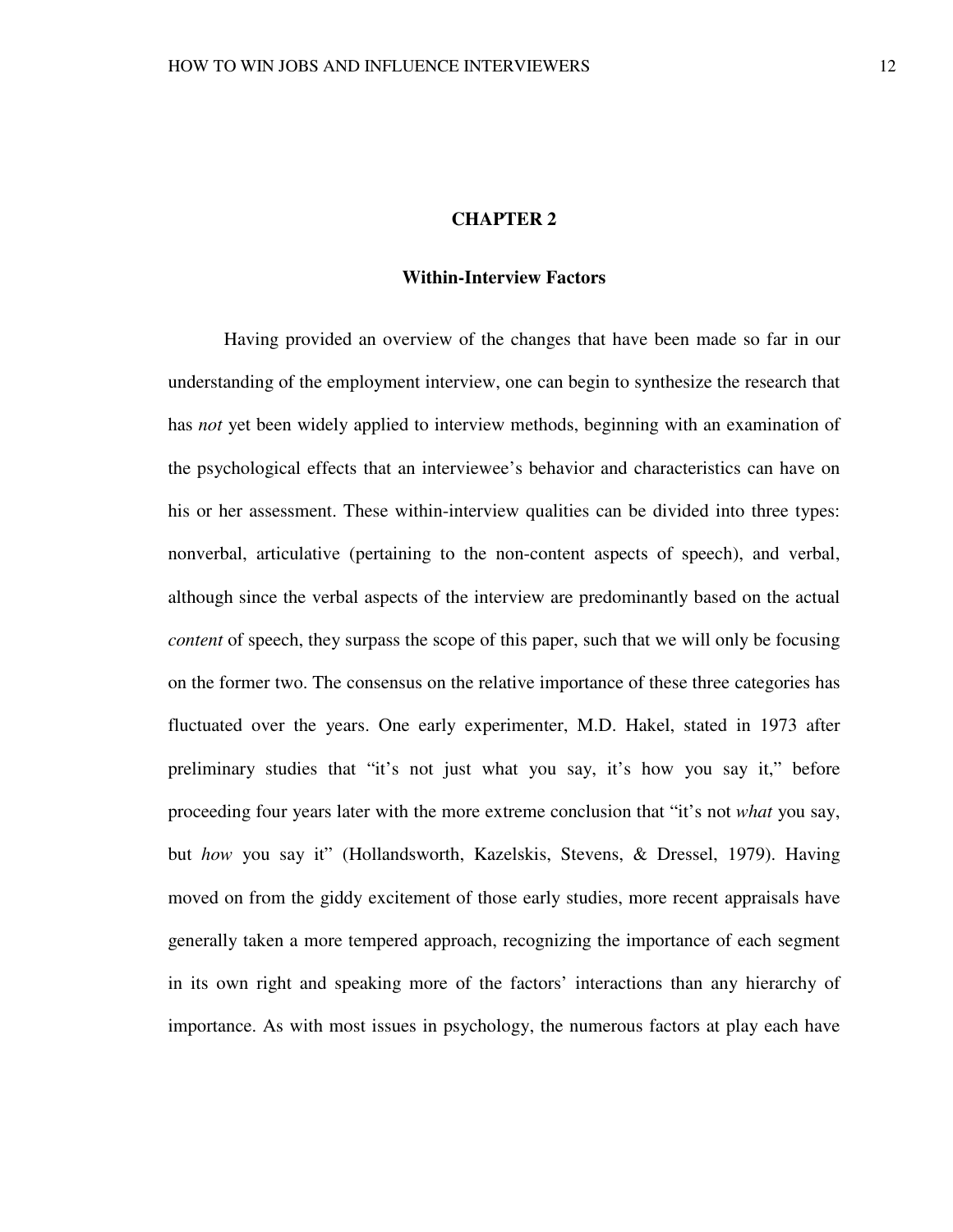their own valuable effects on outcomes, and any serious examination must consider the potential impacts of each of them.

 To clarify, this paper's omission of verbal content-related factors is by no means an indicator of unimportance or irrelevance. On the contrary, verbal content arguably remains the most important interview factor, since candidates are ultimately judged mostly on *what* they say, with their *ways* of saying it acting as mediators and influencers that merely adjust the content's impact. However, because of the rather straightforward nature of the topic, there is a dearth of interesting psychological research pertaining to it, with the exception of a few studies on, say, the impacts of "umm" and "ahh" hesitations (Russell, Perkins, & Grinnell, 2008), or the rather obvious-seeming fact that statements claiming one's sociability and good character have a positive impact on the interview (Hollandsworth, Kazelskis, Stevens, & Dressel, 1979). As such, the discussion of withininterview factors will be primarily concerned with nonverbal and articulative factors. Furthermore, note that unless otherwise indicated, each study makes primary use of college-aged subjects and confederates. As such, caution should be applied before testing findings for experience levels *other than* entry-level, since most results have not been tested in said contexts. Now, because much of the most well-known current research has focused on nonverbal behaviors, to the extent that many elements have even slipped into common knowledge, this portion makes for a suitable starting point for a synthesis of research.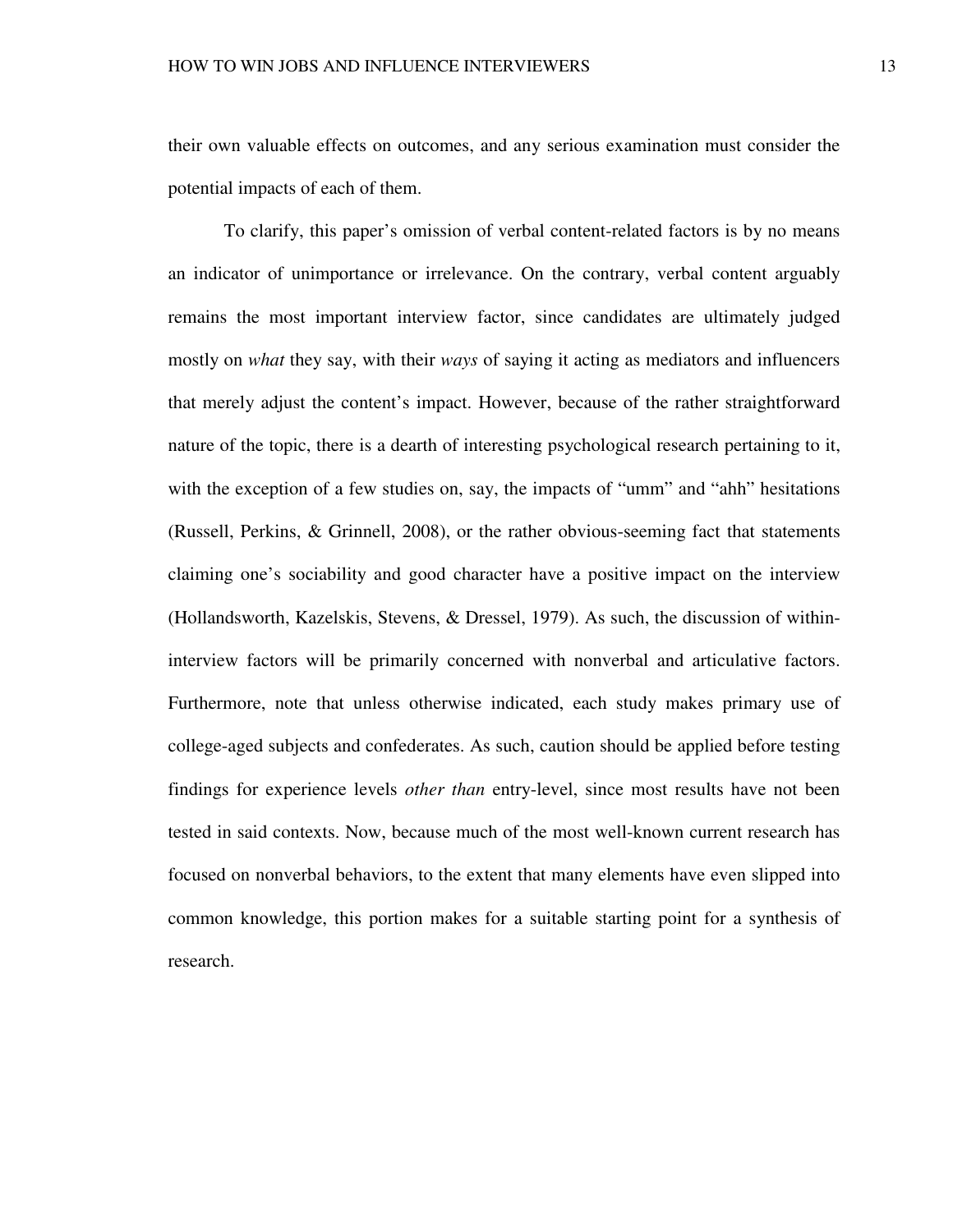# **2.1 - Impacts of Nonverbal Behaviors**

 Due to the inherent appeal of identifying and quantifying the impacts of subtle nonverbal behaviors, which so often fly under the proverbial radar of human detection, there is a rather large body of research on the topic. Albert Mehrabian, a pioneer of nonverbal behavior analysis, defined nonverbal behavior as including facial expression, hand and arm gestures, posture, and general movements of the body (Mehrabian, 1972). As is often the case in new areas of research, the earliest ground was broken with relatively general studies that aimed primarily to establish the importance of nonverbals in an interview setting. One influential 1978 experiment had employment recruiting professionals evaluate videos of job interviews in which the candidate displayed either "high nonverbal" (strong eye contact, high energy, high affect and voice modulation, and high speech fluency) or "low nonverbal" (the opposite) behaviors while delivering precisely the same verbal content. Each of the 52 subjects viewed only one of the two conditions before being asked to make an employment decision. The results were telling: 23 of the 26 viewers of the high nonverbal candidate elected to invite him back for a second interview, whereas *none* of the 26 viewers of the low nonverbal condition recommended a second interview. Many other studies have corroborated these findings through the discovery of positive correlations between "ratings of posture and mannerisms [and] hiring ratings" (Barbee & Keil, 1973; Young & Beier, 1977). The effects of nonverbal behaviors vs. verbals was particularly well demonstrated in Ronald Riggio's 1968 experiment, which had groups of judges view mock hiring interviews and rate subjects on performance, physical attractiveness, and dress. The experiment set out to test whether a 40-minute interviewing training session would have a significant effect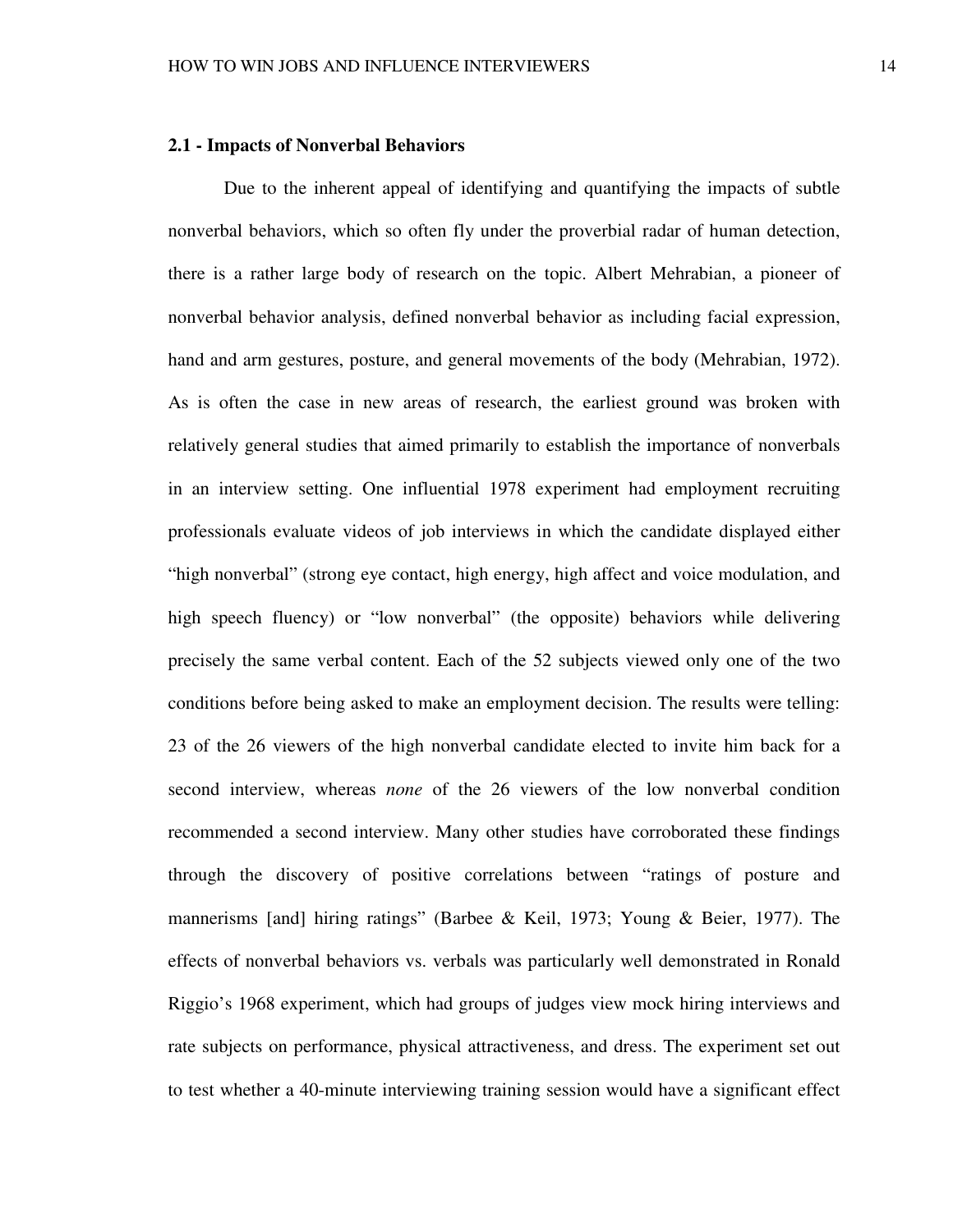on interviewee ratings, but ended up finding that although training made no significant difference, there *was* a strong connection between performance ratings and *appearance*  ratings, among others. In general, the majority of existing research is very supportive of the importance of nonverbal qualities in an interview setting.

 Though theorists are primarily in agreement regarding the fact that nonverbal behaviors are indeed important, there are several different theories about how these actions actually function in social interactions. One theory is that nonverbals are primarily used to set the tone of interactions, i.e. by demonstrating "dominance or status differences, and affiliation or aggression" (Argyle, Non-verbal communication in human social interaction, 1972). Body language adjusts, most cases subconsciously, to convey the feelings one has regarding the other party or parties present. In addition to obvious, overt displays such as those of anger or happiness, the body also depicts a series of largely involuntary, subtler emotions such as disdain, respect, hostility, fear, or nervousness. Many of these are evolutionary traits adapted for a more primitive time, when an interpersonal conflict might have singly determined life or death and/or reproductive success (Lakin, Jefferies, Cheng, & Chartrand, 2003; Ekman & Friesen, 1969). Evidence of the inherent nature of these nonverbals has been found in droves, such as in studies of sense-deprived (commonly blind) individuals who develop nonverbal behaviors without ever having observed them (Knapp & Hall, 2009). The evolutionary roots of nonverbals explain to some degree their strength and subconscious nature, i.e. why they can have such powerful impacts on interpersonal evaluations.

 Other theorists place more emphasis on a different function of nonverbal behaviors, namely their role in modulating conversation. Abercrombie (1968) put forth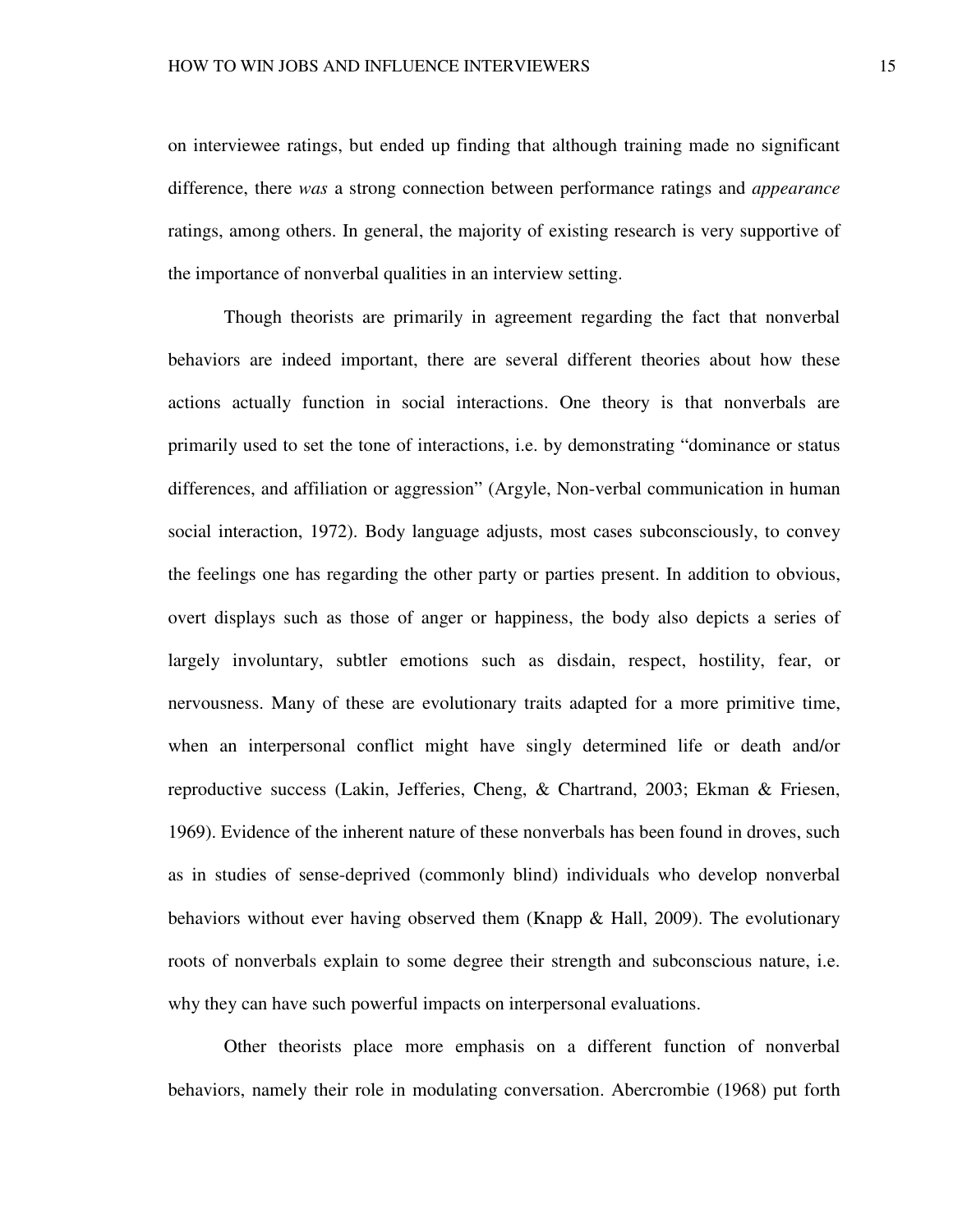that while speaking itself is a product of our vocal chords, we "converse with our whole bodies," making use of physical cues to set the rhythm, tone, and direction of an interaction. This is why conversations over the phone or, worse yet, using text, can be so easily misunderstood or misinterpreted. There is a great deal of meaning that can be gleaned from examining one's nonverbal behaviors, both intentional and unintentional. For example, "a speaker accompanies his utterances with the appropriate facial expressions, which are used to modify or frame what is being said, showing whether it is supposed to be funny, serious, important etc" (Vine, 1971). Facial expressions are not only a way of expressing one's emotions, but allowing conversation partners to empathize by mirroring said emotions. Consequently, the presence or lack of mirroring can also be a strong indicator of how engaged one's listener is in the conversation, which makes it a strong success indicator in the interview setting. Another example is that of head movements; slow, controlled nodding displays understanding, and implicitly requests that the speaker continue talking, whereas "a rapid succession of nods indicates that the nodder wants to speak himself" (Forbes & Jackson, 1980). Given these frequently-experienced pieces of evidence, one can conclude that conversation modulating features are just as important a function of nonverbals as are those more instinctive, evolutionarily adapted aspects, and make an unquestionable contribution to interview evaluations.

 For the sake of better measurement of the myriad nonverbal factors at play in interpersonal interactions, a great deal of work has been done to deconstruct and quantify the effects of the sub-behaviors that comprise "good" or "bad" nonverbal states. Through this work, researchers have been able to provide specific, actionable recommendations as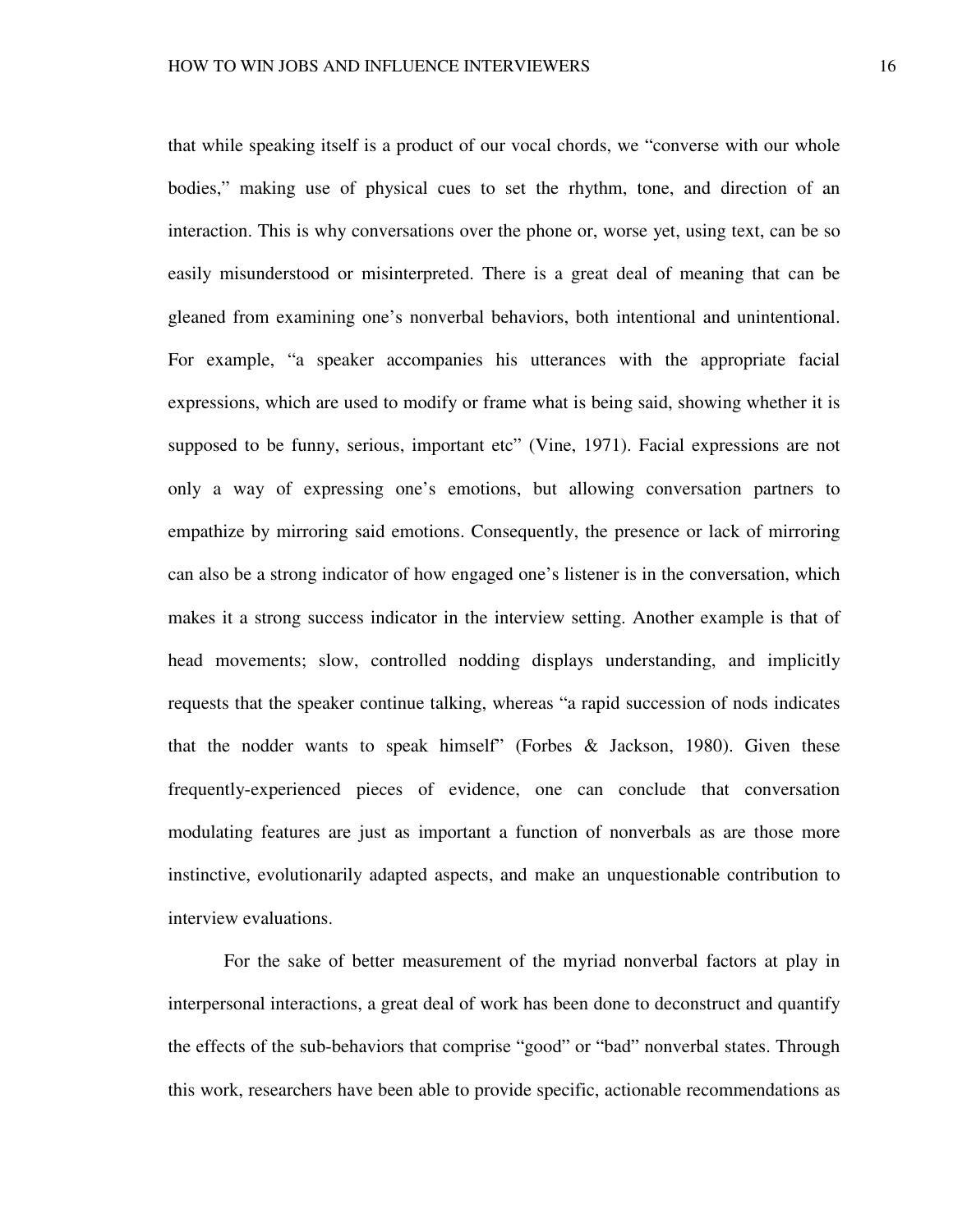well as to continue building foundations from which future research can work. Some of the studies are based on reexaminations of "common knowledge" type recommendations which have permeated the basic advice most often given to job candidates. Far from redundant, these studies actually undertake the valuable task of testing the expected effects of these suggestions, as well as quantifying them so that one might get a better idea of the order of importance of factors. One such study analyzes the oft-shared piece of advice about the importance of good eye contact. Too little, says conventional wisdom, and one will look timid, uninterested, and/or unconfident. Too much, on the other hand, and one runs the risk of aggressively overwhelming his interviewer. In fact, research shows that normal-to-high degrees of gaze are strongly correlated with ratings of interviewees as "credible and attractive," with interviewers feeling consistently higher "intimacy … similarity … immediacy and involvement" with the interviewee than in an averted-gaze situation (Burgoon, Manusov, Mineo, & Hale, 1985). Of course, the myriad different valid coding schemes that apply to interview evaluations mean that there is much room for disagreement. For example, T. M. Helminen's 2011 study on the same subject concurred only partially, finding medium eye-contact to convey greater approachability but that unwavering eye contact resulted in discomfort (Helminen, Kaasinen, & Hietanen, 2011). This dispute is somewhat understandable due to the inherent artificiality of the "excessive eye contact" scenario. That is, most people will either be naturally inclined toward minimal or medium eye contact, with the excessive condition likely only arising in a conscious, overcompensatory attempt to hold eye contact. As such, the mimicking of this condition could cause highly varying responses simply by virtue of being unusual. In any case, these two studies represent a fairly good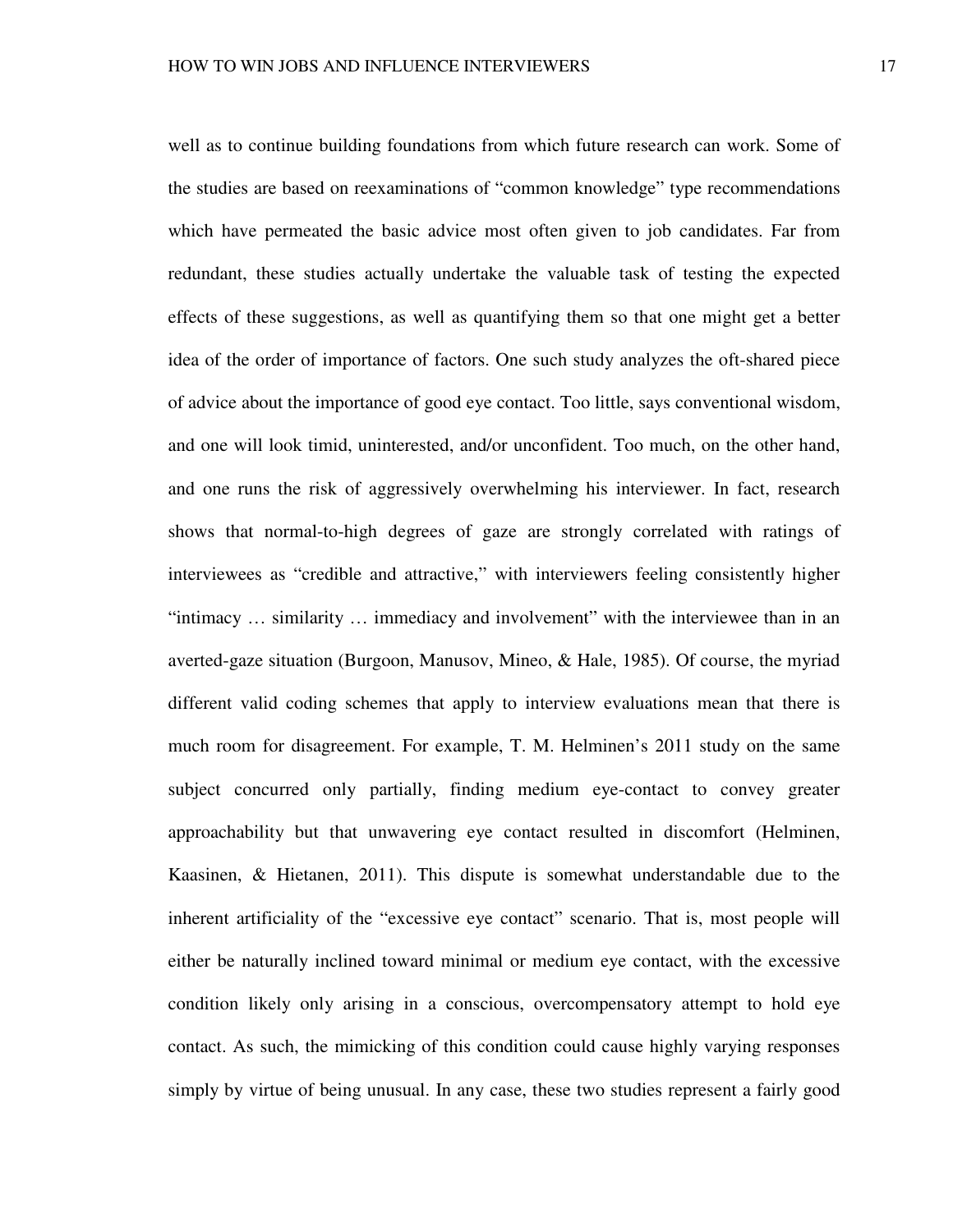microcosm of the body of research in general: much agreement has been reached on major effects, but there remains some dispute about less common scenarios.

 Another hypothesis about eye contact is based on the finding that people share eye contact longer and more often when they are farther apart, indicating that eye contact and physical proximity might function as substitutes in non-hostile situations for demonstrating intimacy and comfort (Argyle & Dean, 1965). Over- or underuse of eye contact, therefore, sends an inappropriate signal of emotional proximity that fails to reach equilibrium with the physical distance between the parties, which explains the discomfort and an incomplete interpersonal connection that results in a negative interviewee evaluation.

 Next on the list of commonly-held beliefs is that of the importance of a strong handshake to ensure a good impression and, consequently, a positive hiring decision. Studies on this factor are relatively scarce, but at least one (Stewart, Dustin, Barrick, & Darnold, 2008) has established significant effects for handshake quality (operationalized by firmness and rhythm) on interviewer hiring recommendations. A strong handshake boosted interviewer perceptions of extraversion, which was related to a more positive ranking overall. Women received lower handshake ratings overall, but did *not* receive lower employment suitability ratings, suggesting higher expectations for the quality of a male's handshake versus a female's. Therefore it would appear that a good handshake really is a vital influence on the hiring decision, particularly in its role as a mediator in first impressions.

 While affirmations of existing suspicions certainly have their use, there also exists a significant portion of research has managed to dispel commonly accepted beliefs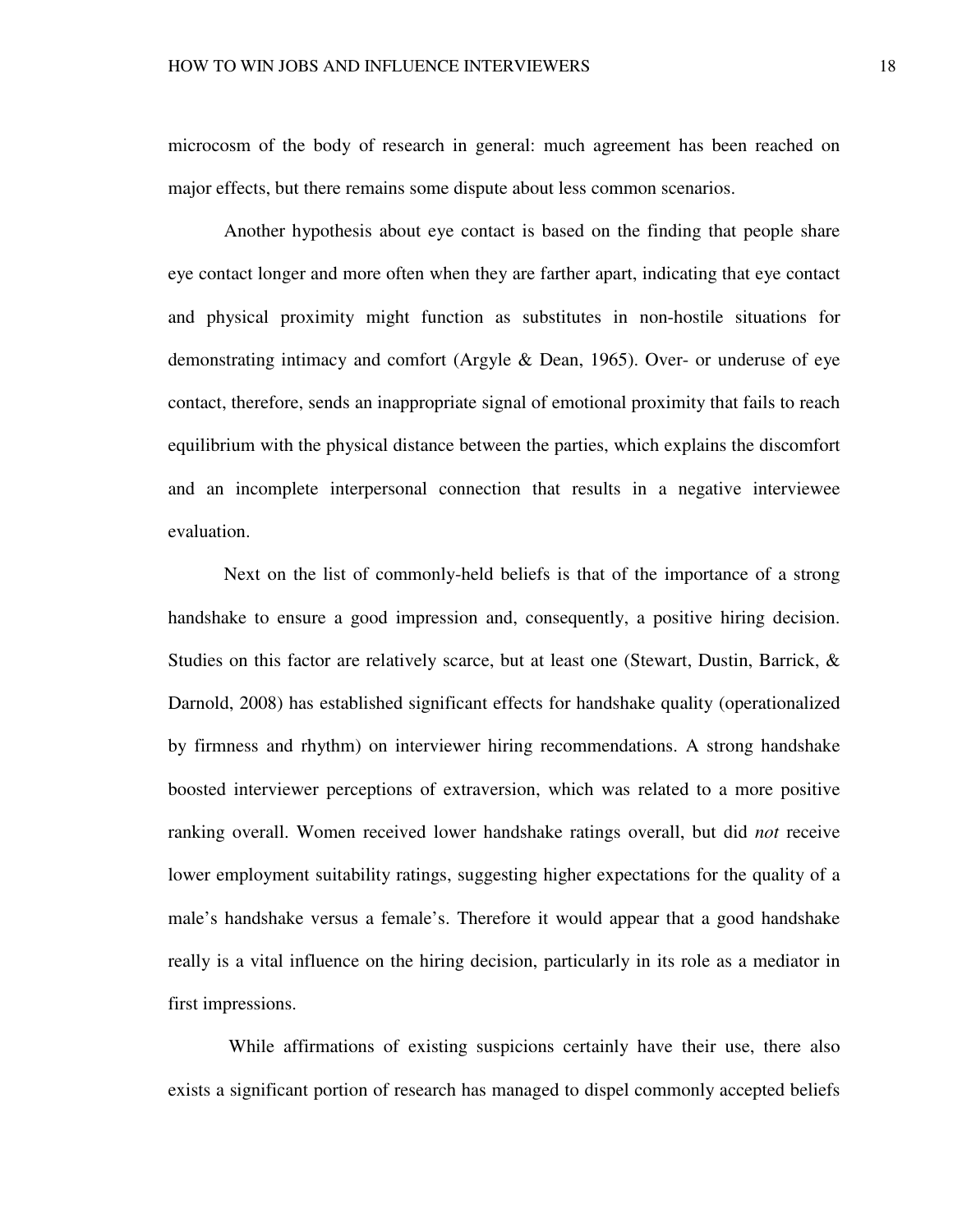about the interview. Most would likely agree that a smiling, nodding, generally agreeable interviewee is likely to win the favor of his interviewer and positively influence the hiring decision. It is often the case that one might adopt these behaviors in an attempt to ingratiate themselves with their interviewer by showing "agreement and attitude alignment" (Kacmar, Delery, & Ferris, 1992). On the contrary, findings indicate that such behaviors are actually counterproductive, due in part to their focusing of attention on the interviewer's ideas and personality rather than those of the interviewee (Kacmar, Delery, & Ferris, 1992).

In a surprising contradiction of common assumptions, numerous studies have found agreement regarding the superiority of "self-focused" impression management tactics versus their "other-focused" counterparts (Peeters & Lievens, 2006; Varma, Toh, & Pichler, 2006). Perhaps because such a large body of research (often dealing with improving conversational skills in autistic children) (Palmen, Didden, & Arts, 2008; Cameron, 1999; Sherer, Pierce, Paredes, Kisacky, Ingersoll, & Schreibman, 2001; Hurtig, Ensrud, & Tomblin, 1982) has emphasized the importance of question-asking and demonstrated other-party interest for successful conversations, intuition might suggest that the same rules would apply to the employment interview. The findings to the contrary indicate that the agreed-upon set of social rules for maximizing mutual enjoyment of day-to-day conversations is potentially even more different from that of the employment interview than previously thought. This conclusion calls into question the glibly spewed advice of "treat the job interview like a conversation," and suggests that a more specialized treatment could potentially yield more benefits.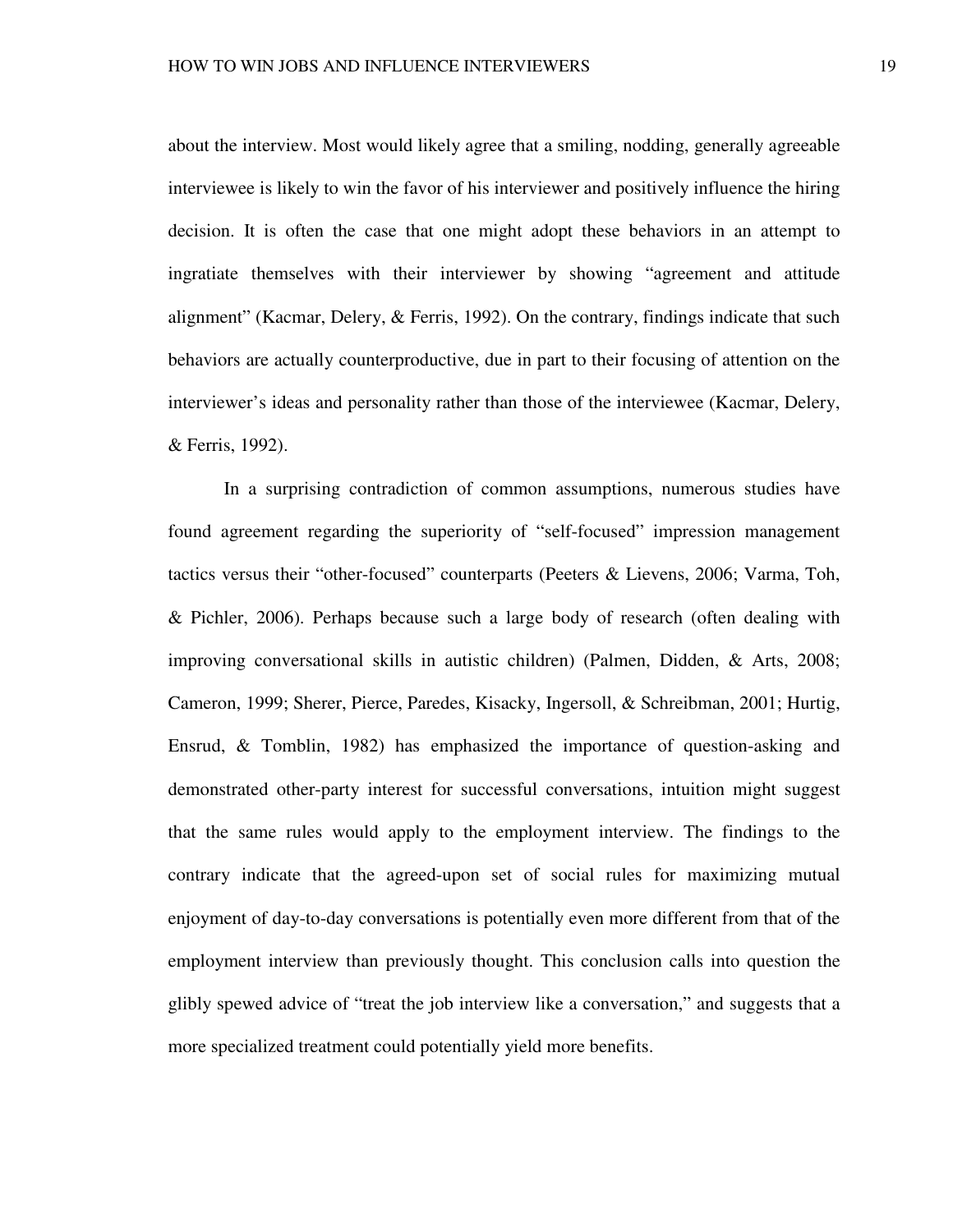It is important to note one caveat: while the majority of these cited studies emphasize the surprising ineffectiveness of ingratiating, overly agreeable behaviors, this phenomenon may be related strongly to the *type* of job being interviewed for. Most of the aforementioned documentations of studies neglect to mention what evaluators were told about the specific job at stake, which makes it difficult to reach a firm conclusion about the effect of job-type expectations on evaluations. Nikolaou's (2003) study comes to the rescue, clarifying the distinction between jobs with and without a central "interpersonal interactions" requirement (e.g. customer service vs. accounting), and finding that the former actually finds a positive relationship between job performance and agreeableness. Suitably, a study based around more "enterprising, investigative, or realistic [rather than social] occupations" (Judge, Higgins, & Thoresen, 1999) concluded that too much agreeableness would be counterproductive in these situations. The primary implication here is that, as useful as the research on nonverbal behavior is, it should always be adapted in practice to fit the personality and capability requirements of one's desired occupation.

An additional category of nonverbal characteristics, independent from one's behavior, comes in a candidate's physical appearance. Conventional wisdom is fairly confident in its conclusions about this matter: with all other factors held equal, people generally prefer to interact with a physically attractive person over a less attractive one. In addition to being more enjoyable to regard, attractive people also carry the potential promise of sexual reproduction, whether intentionally or not (Kanazawa, 2004). In an interview setting, one would intuitively predict that these findings would carry over, granting more physically attractive individuals an advantage compared to others. Actual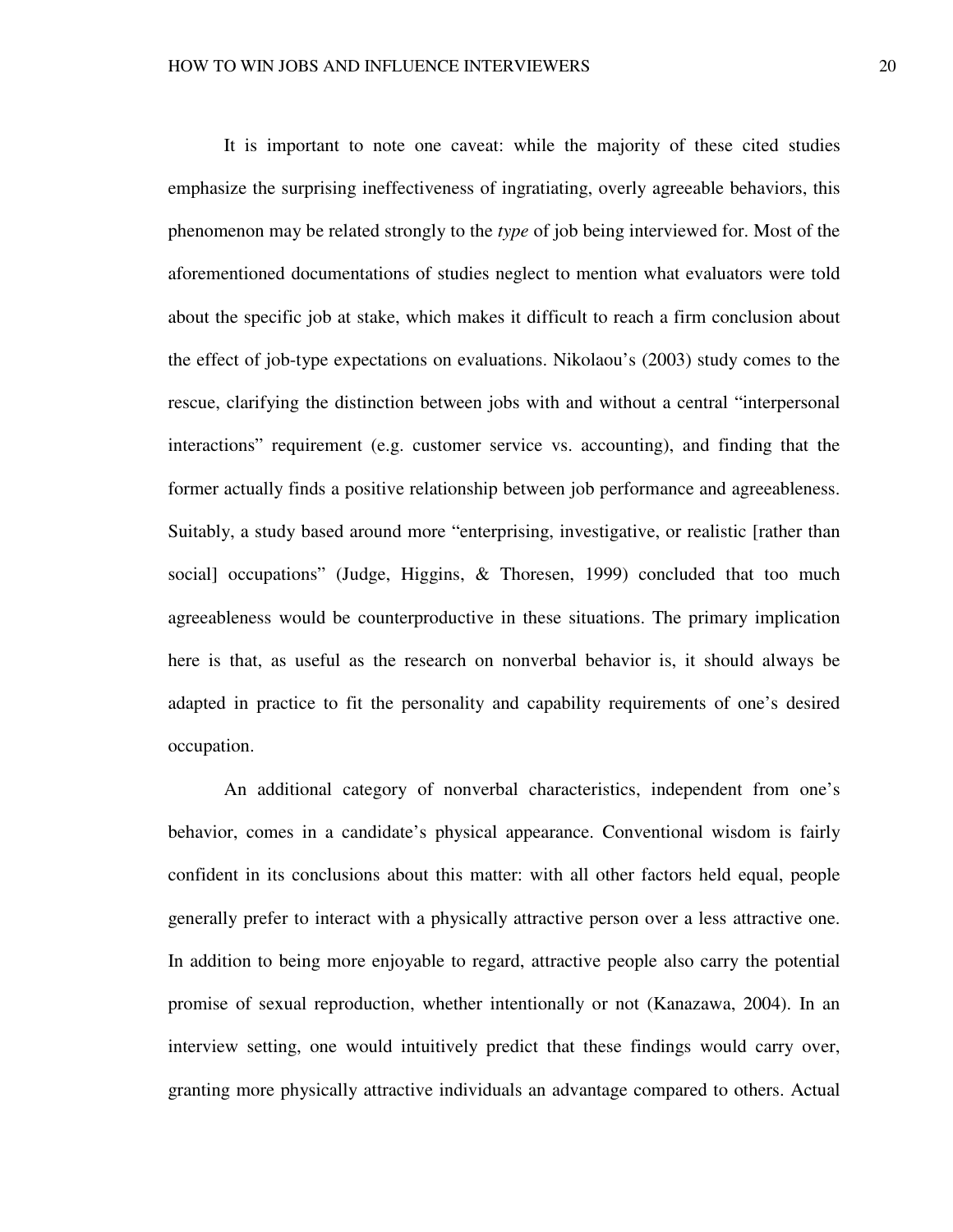findings on the validity and extent of the phenomenon vary somewhat. Andreoli's 2009 work on female physical attractiveness in selection procedures found that "above a particular [attractiveness] threshold, the association between attractiveness and positive job traits increase together rapidly," but that those who were rated either extremely attractive or extremely unattractive were both rated low for positive job traits (Andreoli, 2009). Similarly, a 1986 study found that the "physical attractiveness of job candidates had the broadest influence on employment decisions" (Gilmore, Beehr, & Love, 1986). On the other hand, it appears that the majority of studies call for a more mitigated view of the effect of candidate attractiveness. A 1993 experiment found that "there was a small but significant bias toward attractive applicants in interview evaluations but not in the actual admissions decisions" (Shahani, Dipboye, & Gehrlein, 1993), and another found (against experimenters' predictions) that their "results [did] not support a physical attractiveness effect on preinterview impressions" (Greg W. Marshall, 1998). A third study also failed to find any effects of attractiveness, instead finding that social performance and experience were the factors that comprised interviewee ratings (Greenwald, 1981). While the discovery of a *main* effect is scarcely found in the available literature, one study made the interesting finding of an interaction effect such that more attractive people had their "good" nonverbal behaviors appreciated to a greater degree than did less attractive people (Young, Beier, & Beier, 1979). Lastly, one study found that well-applied *makeup* (for females) was actually the most effective appearancerelated factor, with participants reporting perceptions of better health and more confidence in made-up faces, as well as "awarding [them] greater earning potential and … more prestigious jobs" (Nash, Fieldman, Hussey, Lévêque, & Pineau, 2006).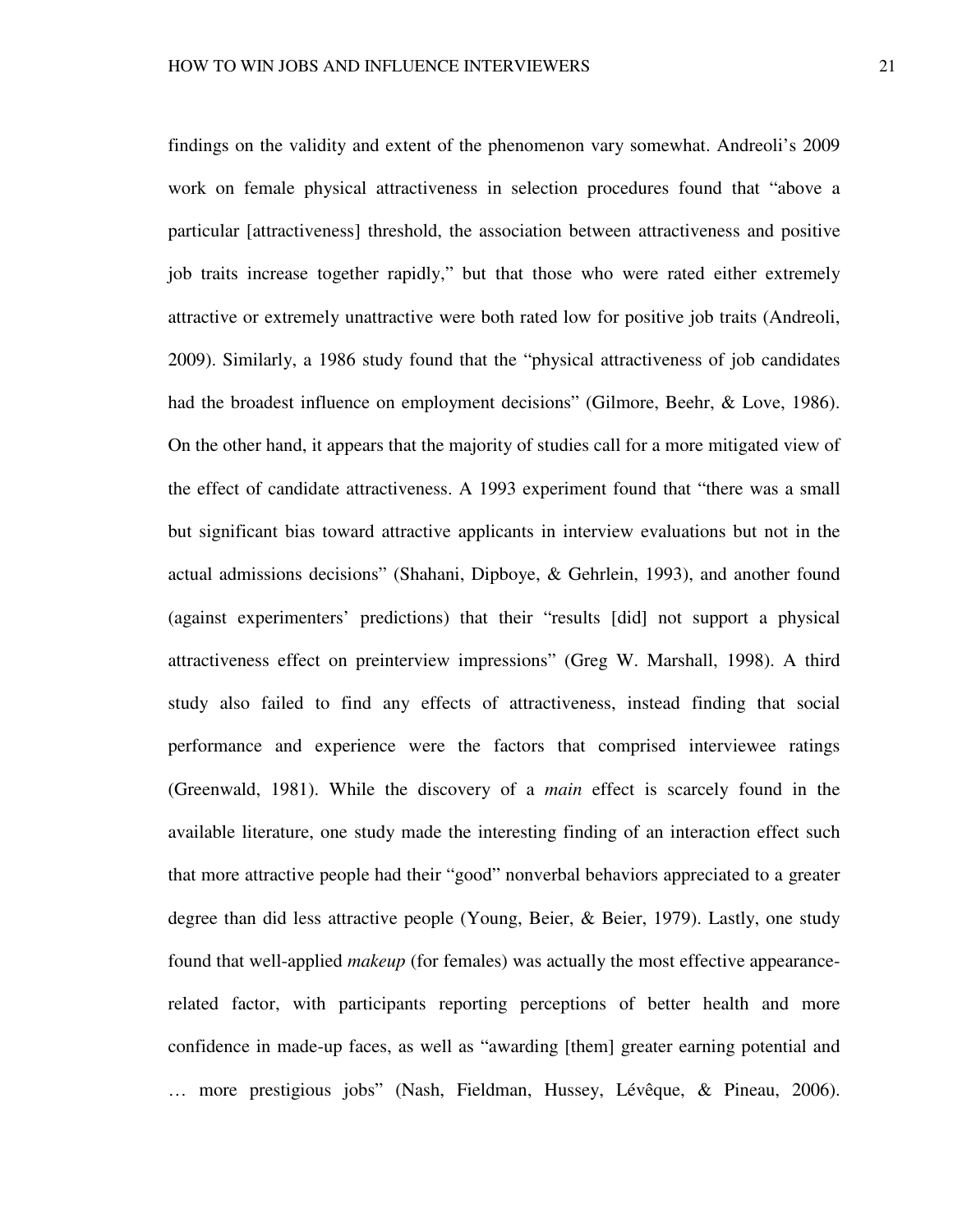However, one should take these ostensibly conclusive results with a grain of salt: a glance at the detailed Authors section reveals that two of the five authors work for L'Oreal France's research wing, suggesting a potential conflict of interests.

 On the other hand, at least one influential study has found that high attractiveness can actually have considerable *negative* effects as well (Agthe, Spörrle, & Maner, 2011). Specifically, in same-sex interviewing situations, interviewers can feel threatened by more attractive interviewees and begin to view them as anxiety-causing sexual competitors, and therefore use their decision-making power to enforce as much interpersonal distance as possible and prevent their own decrease in status as a mate. Interestingly, the second phase of the same study found that this phenomenon was also significantly apparent in *college admissions* procedures. Because admissions officers do not generally spend much time in the same environment as the students whom they accept, this finding suggests that the tendency of interviewers to reject attractive members of their same sex is perhaps less a conscious, future-conscious attempt to maintain mating status, and more rooted in a primal desire to distance oneself from a superior member of the same sex to avoid comparisons by potential mates. In both of these contexts, however, researchers found that the effects were heavily mitigated by the self-esteem of the evaluator. That is, interviewers with high self-esteem did not discriminate against attractive same-sex interviewees, presumably because they did not view them as threats. All in all, the precise degree to which attractiveness affects hiring decisions is unclear, but findings indicate that there are both benefits and detriments for both very attractive and average-looking people. More unattractive people, unfortunately,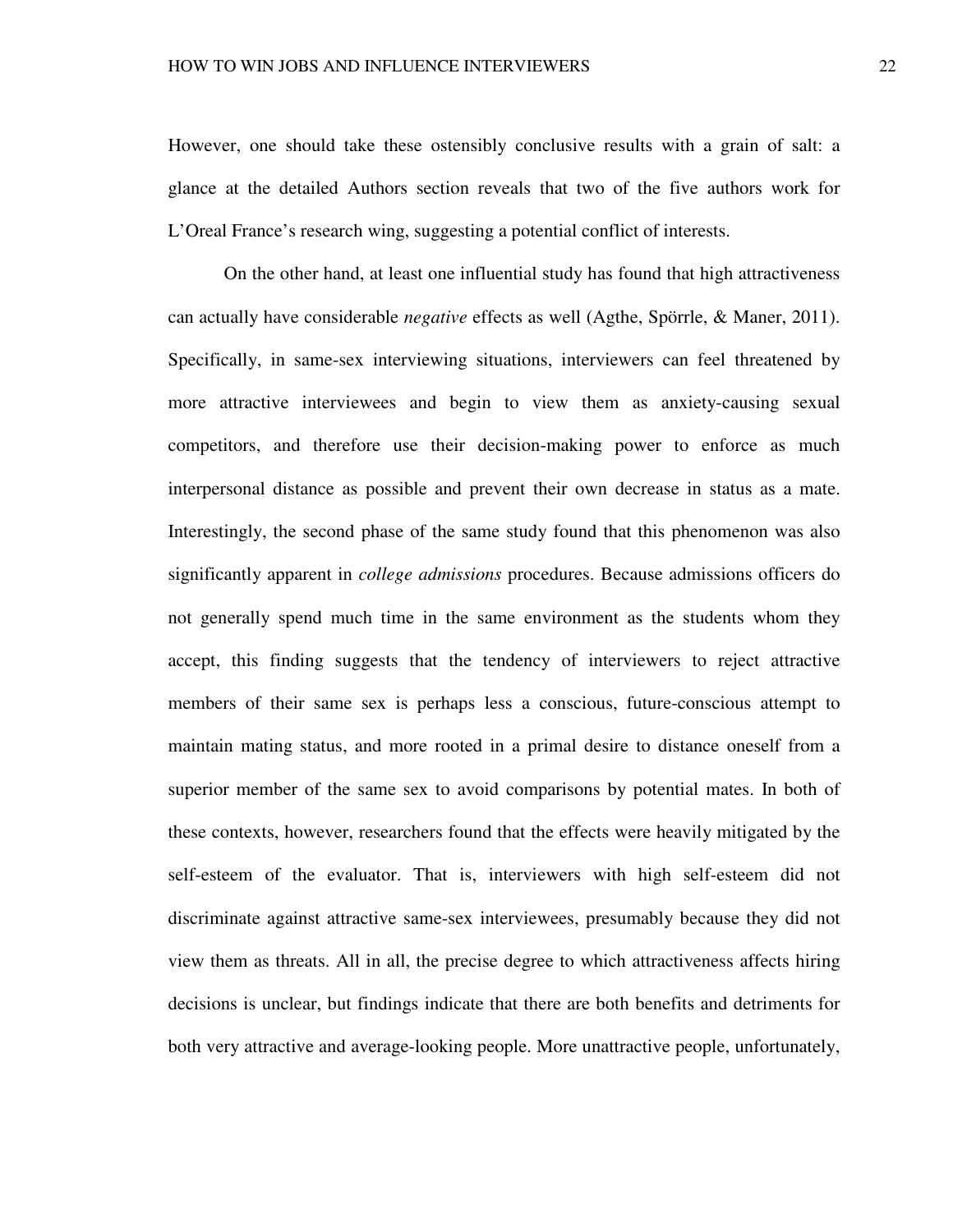do not appear to receive significant advantages from any human psychological biases. It is lucky for them that there are so many other ways to influence an interviewer!

 While a candidate's nonverbal behaviors and characteristics are undeniably important to interview evaluations, they do not comprise the entire picture. There are also certain impacts that the *interviewer's* nonverbal can have on the interviewee, thereby affecting the candidate's performance and ultimately his or her evaluation. A series of studies by A. Keenan (1975; 1976) found that, by altering an interviewer's degree of head nods, smiling, and eye contact, they could influence both a candidate's performance and his impressions of the interviewer and the organization. As one might expect, an interviewer with more positive nonverbal indicators made the interviewee feel comfortable, and also reassured him that he was performing well. Both of these factors proceeded to result in better performance and higher ratings from third-party judges. The researchers also tried the opposite situation, using interviewers "who gave frequent nonverbal signals indicative of disapproval, [i.e.] frowns, head shaking, and avoidance of eye contact" (Keenan A. , 1976). In conclusion, the study indicates that the interviewer truly has quite a large degree of power over whether his interviewee succeeds. One implication of the finding is that interviewees should take great care to give a strong first impression, thereby avoiding the negative "feedback loop" of a disapproving interviewer who negatively affects interviewee performance, which will in turn produce even more disapproval.

This mirroring effect is a particular problem in the "stress interview," a particularly taxing variety of interview in which interviewer(s) enter the interview with the purpose of somehow distressing the candidate to observe his or her response to stress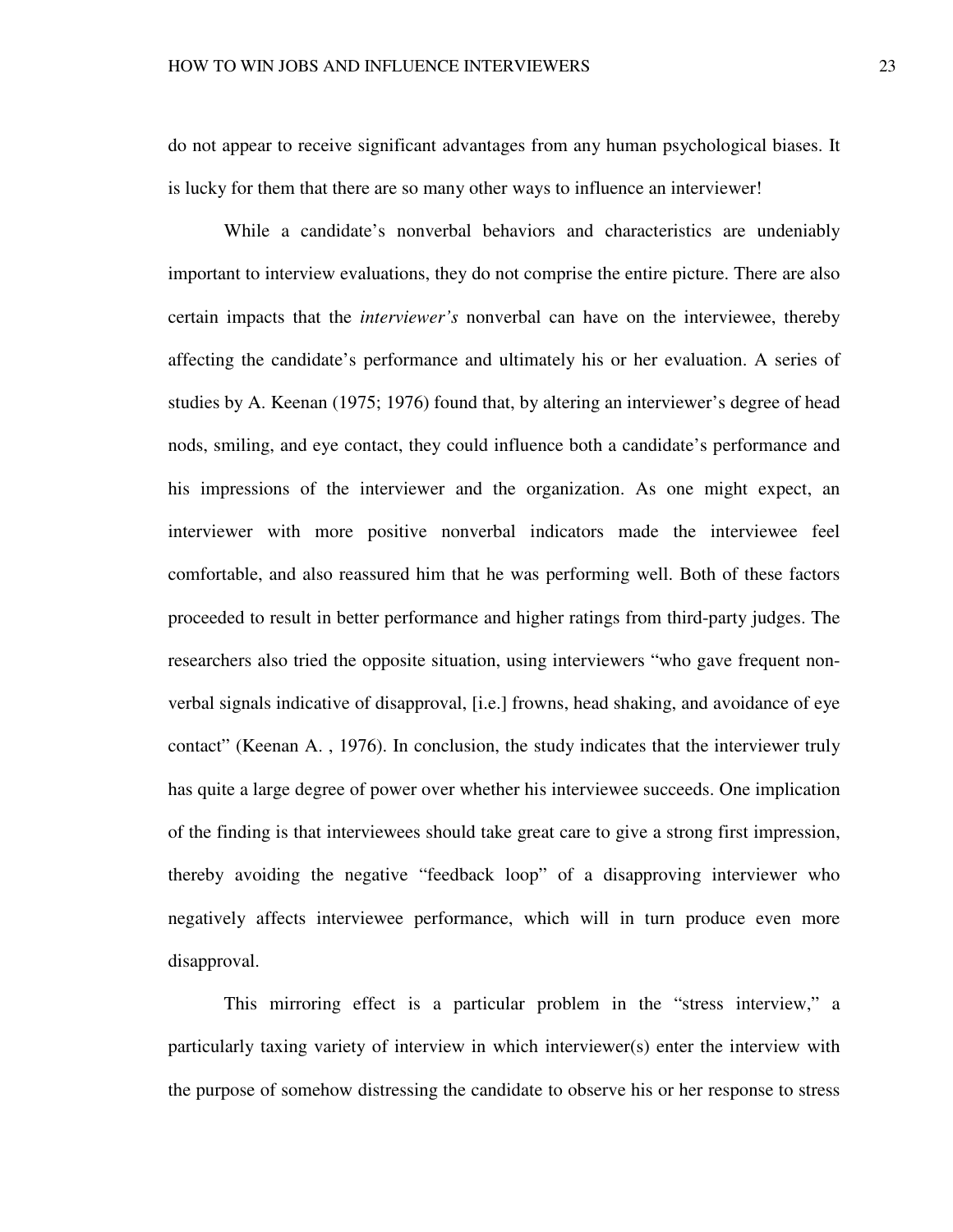and adversity. Strategies might include feigned disapproval or indifference, unexpected challenges to responses, particularly tough questions, and other actions designed to "rattle the cage," or evoke an emotional response (Almy, 1978). The stress interview emerged around the 1940s (Freeman, Manson, Katzoff, & Pathman, 1942) and its usage continues today (Stafford, 2011), particularly in potentially higher-stress fields such as finance, law, and business, but also, quite interestingly, in studies of induced hypertension (Slater, Good, & Dimsdale, 1992). The danger here is that more reactive people will be overly affected by the disapproving expressions of their interviewers, thereby indicating an inability to handle a stressful situation. The best strategy for the stress interview is an awareness of the possibility that an especially difficult interview *is* in fact a stress interview, but this scenario nonetheless represents an extreme example of the potential dangers of one's performance relying too heavily on one's interviewer's apparent reactions.

 Having considered these results and their myriad implications for interview best practices, one can only conclude that a strong nonverbal performance is as noteworthy as any other facet of the interview. Average-quality content can be augmented heavily by confident, influential nonverbal behaviors, and the impact of an elegant response can be largely muffled by poor posture and inappropriate facial expression. The research shows clearly that checking one's own nonverbal behaviors (and having them critiqued by others) is an integral part of interview preparation that cannot be overlooked. While results on physical attractiveness were predominantly inconclusive, one should nevertheless attempt to put one's best foot forward in terms of grooming, clothing, and (for females) makeup application. The small advantage that good grooming provides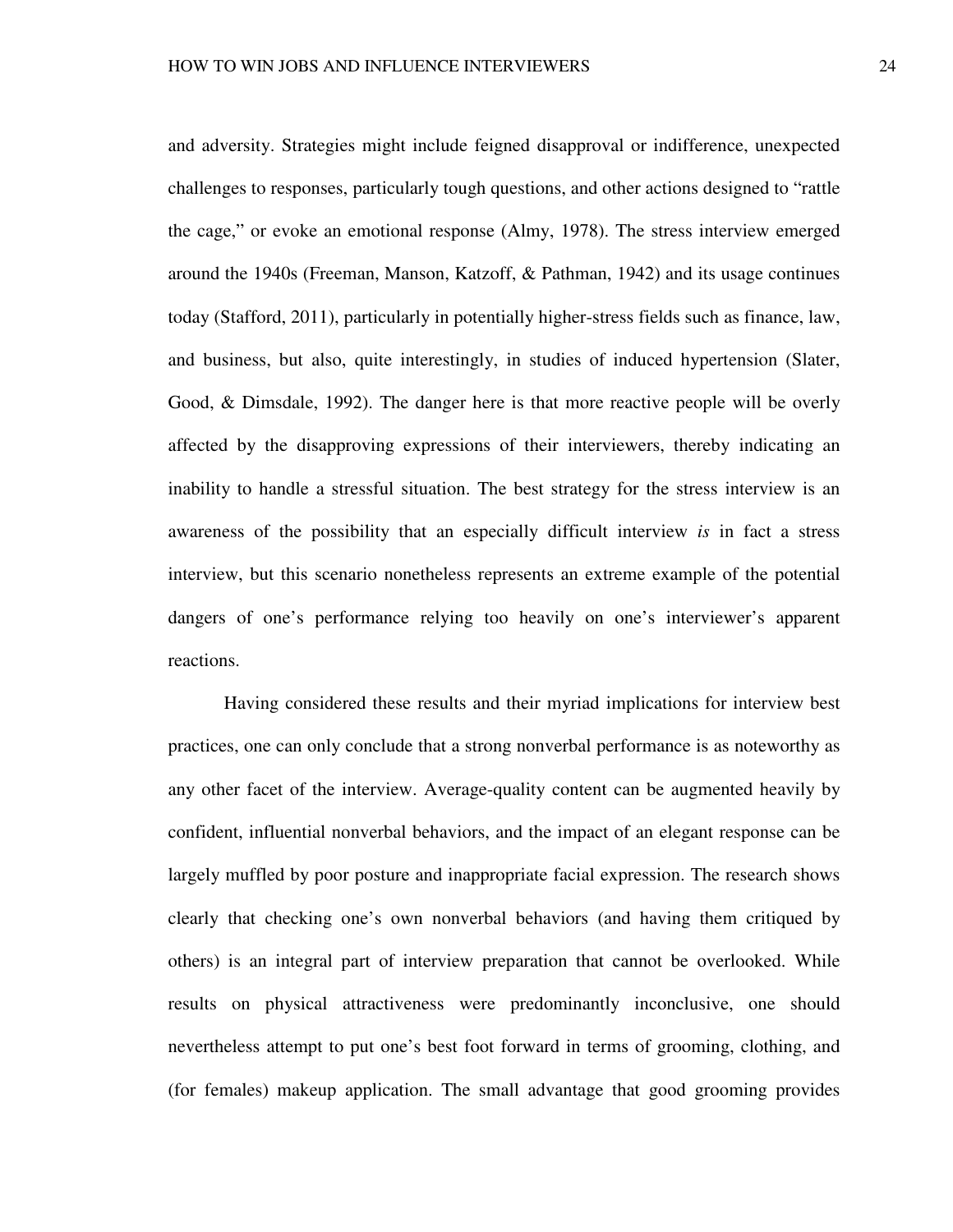certainly causes no harm, and is miles better than the alternative of appearing sloppy or disinterested. Interviewees would also do well to be aware of the potential for effects of interviewer nonverbals, and avoid being unconsciously and negatively affected by signs of disapproval, most crucially when pitted against the legendary stress interview. Having said that, the fact remains that it is very difficult for most people to consciously engage in nonverbal impression management tactics (Peeters & Lievens, 2006) when instructed to do so. Nonetheless, it is surely beneficial for candidates to realize that nonverbal behavior is clearly a significant, if implicit, component of any comprehensive interview evaluation, and therefore of nearly any employment decision.

# **2.2 - Impacts of Articulative Behaviors**

 Next in the discussion is an examination of the effects of "articulative" characteristics, or those that deal with the *sound* of speech, as opposed to its content. Because there are far fewer ways to vary this dimension than in the case of nonverbal behavior (speech rate, loudness, pitch and variability are commonly accepted as the main variances in articulation (Zuckerman, Hodgins, & Miyake, 1990)), this section is to be considerably shorter than the previous one. Nonetheless, studies of articulative factors offer a considerable collection of useful recommendations for interview best practices.

 One significant set of research was devoted toward discovering whether there are certain qualities that make a human voice more or less attractive. DeGroot & Motowidlo were able to define this empirically, finding that "faster speech rate, less pauses, lower variability in loudness, lower pitch, and higher variability in pitch" was reliably agreed upon as comprising an "attractive voice" (DeGroot & Motowidlo, 1999). High vocal attractiveness was also positively related to better interview evaluations (Motowidlo &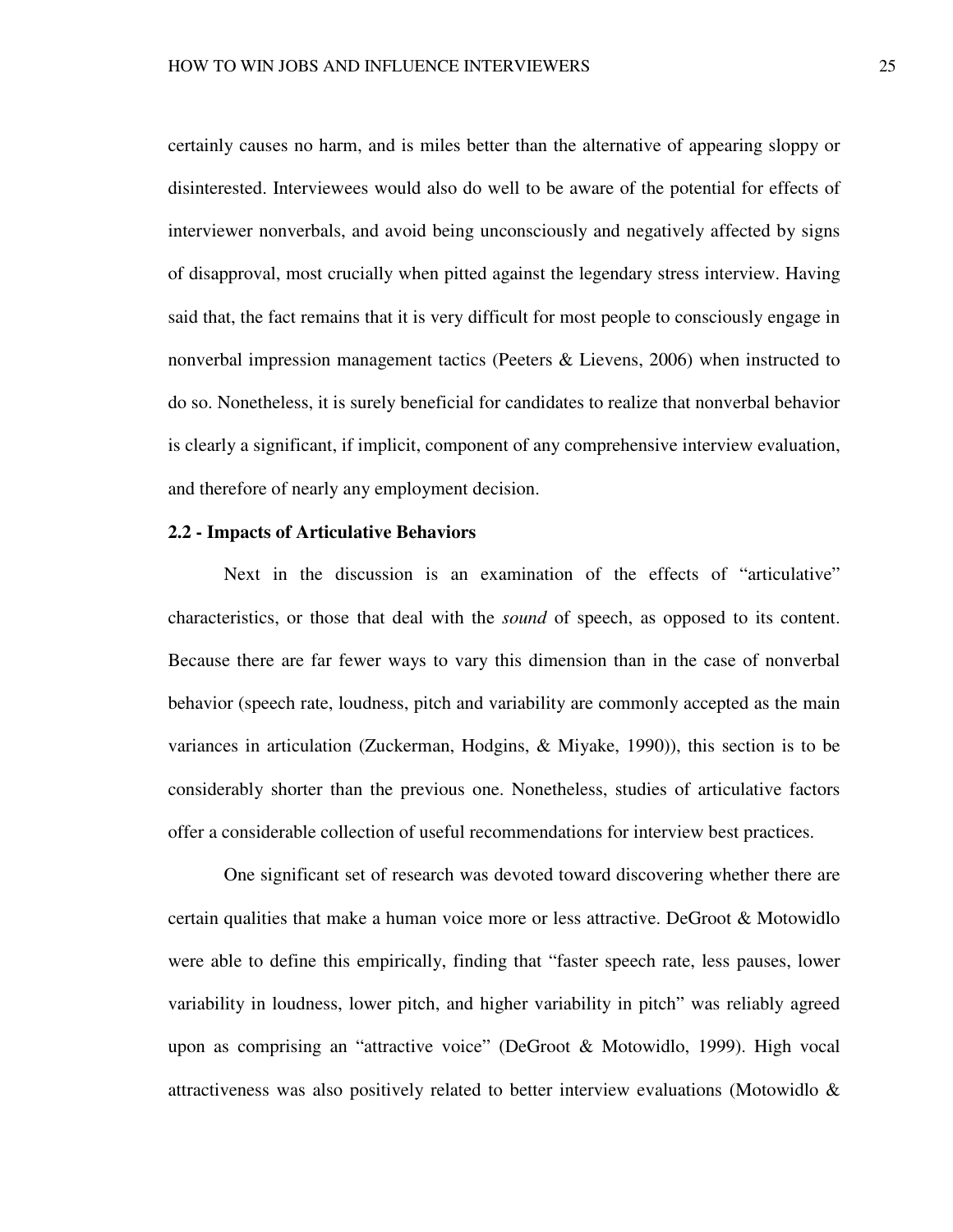Burnett, 1995) and job performance ratings (DeGroot & Motowidlo, 1999), demonstrating the surprising degree of importance that a pleasant voice can have.

Vocal attractiveness has also been found to have an interaction effect with our false friend, agreeableness, which has the potential to turn it into an asset. DeGroot  $\&$ Kluemper found that, when vocal attractiveness is low, high agreeableness was strongly negatively related to job performance, whereas a *high* vocal attractiveness condition strongly *reversed* this trend, yielding higher job performance when paired with higher agreeableness (2007). The implications of this are potentially grand for the large amount of aforementioned research which indicates negative results from high agreeableness, suggesting that these researchers may have failed to control for vocal attractiveness. In any case, the findings regarding the qualities comprising an attractive voice provide some useful indications for making one's voice as attractive as possible. Unfortunately for job candidates eager to prepare to the best of their abilities, however, certain researchers have concluded that "speakers have relatively little control over permanent voice quality nor can voice quality be completely suppressed or disguised" (Greene & Mathieson, 1989), meaning that little can usually be done to prepare one's voice for an evaluation.

Furthermore, while findings on the topic are primarily only applicable to men, it is worth noting vocal pitch alterations can be a strong and meaningful articulative factor. A deeper voice has been widely identified as more dominant and attractive (Penton-Voak & Perrett, 2000; Feinberg, Jones, Little, Burt, & Perrett, 2005; DeBruine, et al., 2006; Puts, Gaulin, & Verdolini, Dominance and the evolution of sexual dimorphism in human voice pitch, 2006). When beheld by a female, a highly masculine voice can yield powerful, biologically-rooted feelings of attraction, the intensity of which depends on a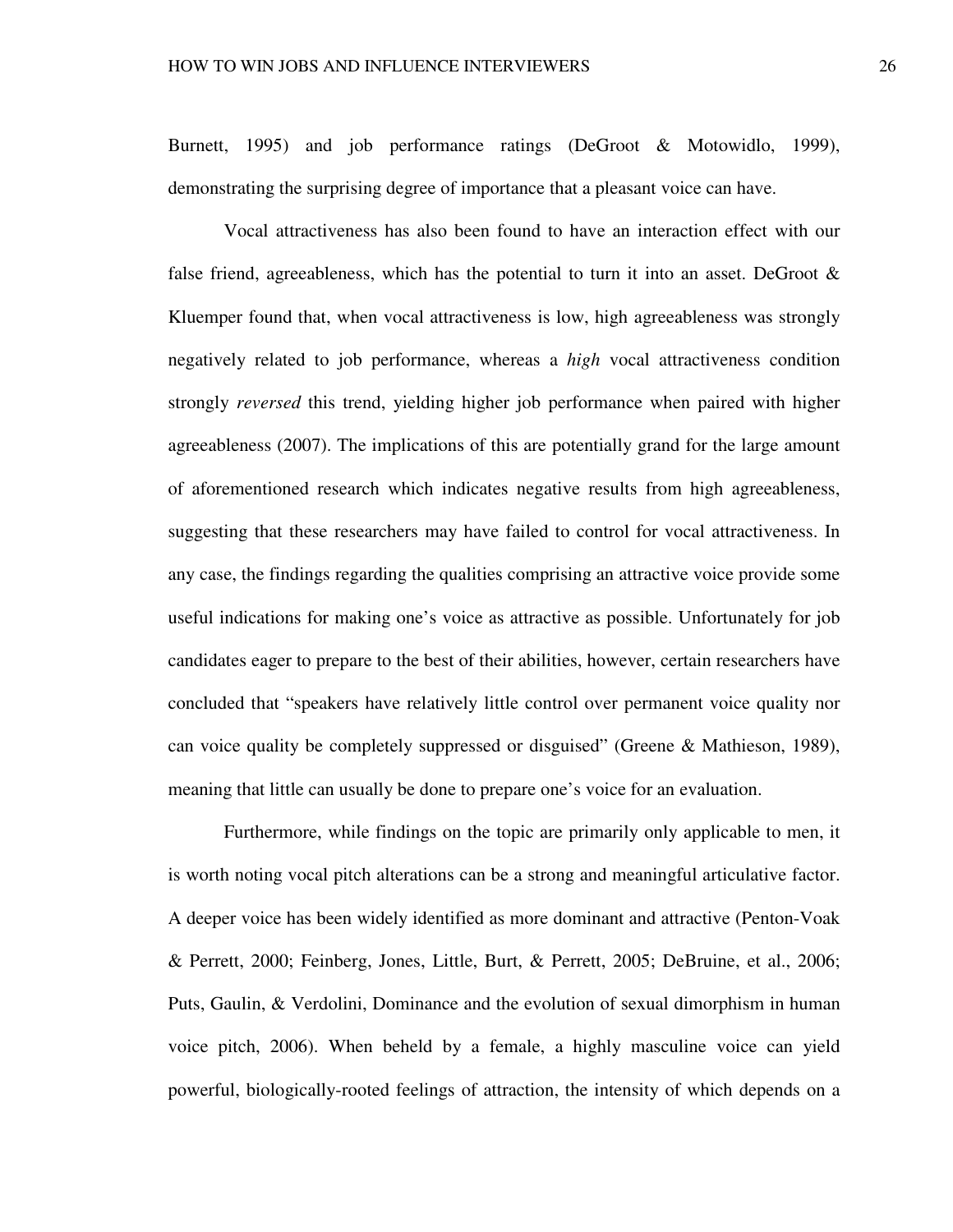variety of factors including "menstrual cycle, interest in uncommitted sex, involvement in romantic relationships, and exposure to attractive women's faces" (Wolff & Puts, 2010). Obviously, this phenomenon may be mitigated in most cases by the interview context as compared to a social setting, but the female physiological effects of male vocal characteristics should nevertheless be pointed out.

In addition to its effects on women, vocal masculinity also has an even greater impact on impressions of dominance in male-male interactions (Jones, Feinberg, DeBruine, Little, & Vukovic, 2010). Contrary to expectations, which might infer that a more dominant male might pay *less* attention to the dominance indicators of others, results indicate that they are *more* attentive to them, possibly due to their having "achieved their status partly due to elevated attention to dominance and their own status" (Wolff & Puts, 2010). As we know from the shaky voices of nervous or frightened individuals, articulation can also be the window into emotions that one might prefer to hide. Similarly, a study found that "men who perceived themselves to be physically dominant to [another male] lowered their voice pitch when addressing him, whereas men who believed they were less dominant raised their pitch" (Puts, Gaulin, & Verdolini, 2006). When they interact, the high affectivity of male-male relations and the variations in pitch based on self-perceived dominance result in a recurring loop of increasing status asymmetry.

Another prominent theme of articulative behavior research is that of identifying deception. Partially driven by the "staggering" (Clark & Hollinger, 1983)and increasing yearly losses companies face due to employee theft and misconduct, deception research has seen great leaps over the past few decades. While the electronic polygraph test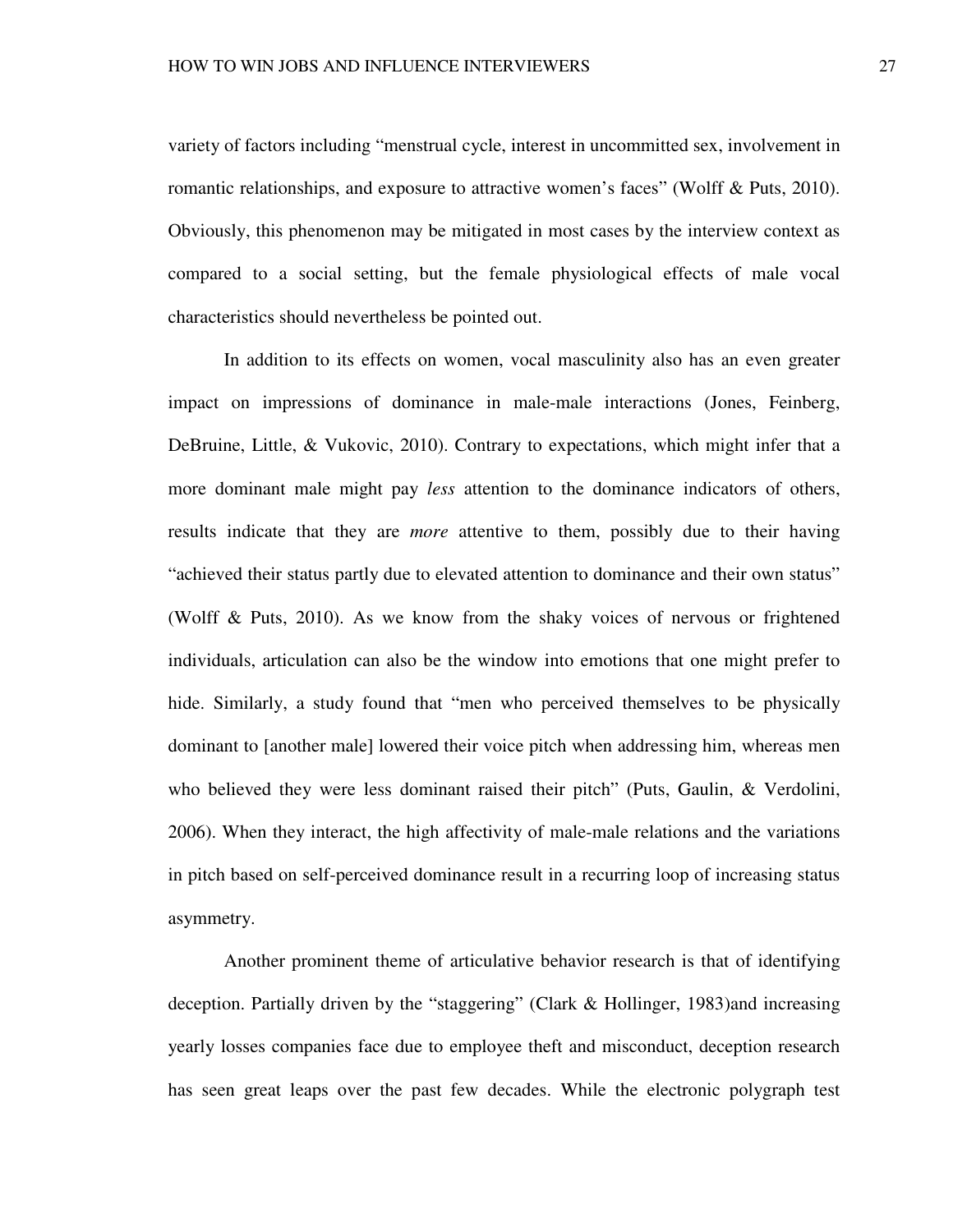remains the most reliable and popular way to unveil criminal behavior (Belt & Holden, 1978; Sackett & Decker, 1979), many corporations might prefer a subtler and less accusatory method. Furthermore, studies have suggested that the polygraph is unreliable in the employment interview due to the myriad potential sources of nervousness that may falsely signal deception (Lykken, 1979; Lykken, 1974). Consequently, a more useful course for research, especially for those on the employing/evaluating end of the transaction, is on the involuntary "tells" of deception, particularly as they occur in the employment interview, so that interviewers might be better trained to identify them.

Indeed, the incorrectness of intuitive beliefs about lying suggests that proper training on deception indicators would likely provide a distinct advantage. In one study, a whopping 75% of surveyed individuals in somewhat deception-oriented professions (e.g. police interviewers, customs officers, etc.) professed a belief that an averted gaze indicated lying, when in fact this relationship has been generally disproven (Akehurst, Kohnken, Vrij, & Bull, 1996). This explains why the accuracy rate among such individuals hovers very close to that of pure chance (DePaulo, Stone, & Lassiter, 1985). When trained to focus attention on empirically established signs of deception, however, lie detectors achieved an impressive 70% accuracy rate (deTurck, 1991). The results indicate that accurate training on proven indicators of lies can significantly boost an individual's lie-detecting capabilities. This is further supported by the fact that many specially-trained groups, for example Secret Service members and deception specialists in law enforcement, also reach a respectable 73% accuracy rate (Ekman, O'Sullivan, & Frank, 1999).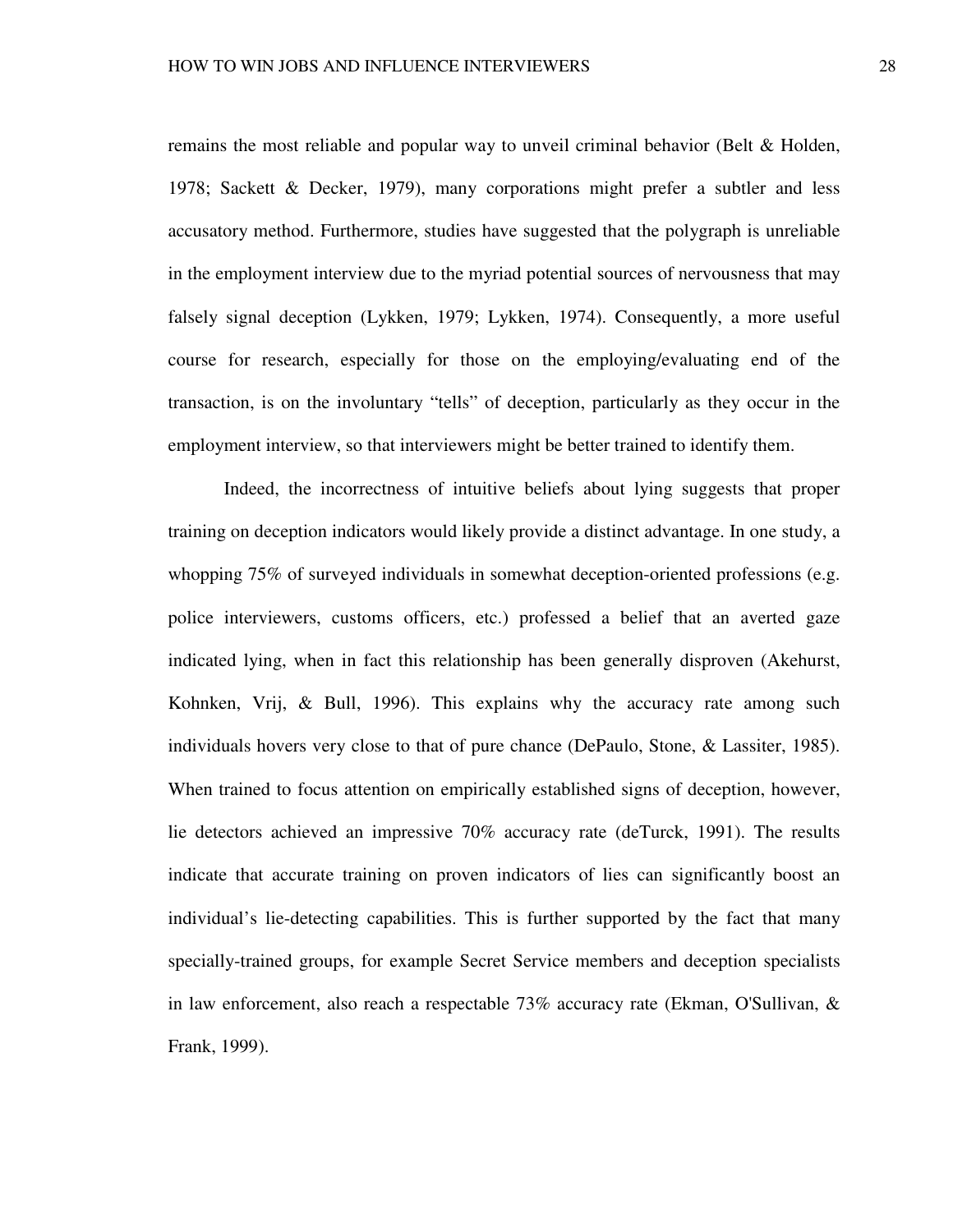In light of the proven effectiveness of training methods, one might think that the full list of deceptive "tells" have been more or less identified. On the contrary, while certain commonalities among liars have been identified, "research has shown that deception itself is not related to a unique pattern of specific behaviors" (Vrij, Edward, Roberts, & Bull, 2000). That said, a few partially reliable indicators have still been put forth. One of these is through the indirect observation of stress. A lying individual is under a great deal more cognitive load than a relaxed, truth-telling person is: he may be worrying about getting caught, or find his mind racing to formulate believable responses that stay consistent with previous lies. The stress of telling lies can be gauged for an indirect indication of deception, e.g. longer delays in speech, slower rates of speech, more speech disturbances and fewer hand movements (Vrij, Edward, Roberts, & Bull, 2000). Consequently, it is these behaviors that can most reliably be used to reveal lies, although one must be aware that they can just as easily signify stress of some other form. Accordingly, the consensus among the foremost experts is that identifying deception through observations of articulative and nonverbal behavior is "a precarious exercise on which people cannot rely" (Vrij, Edward, Roberts, & Bull, 2000). Nevertheless, an awareness of common indicators of deception can still be useful, so as long as it is used appropriately as part of a more holistic evaluation procedure.

A good deal of work has also been done to determine the effects that various foreign or regional accents can have on a job interview. Aside from the impacts of having overtly racist or xenophobic evaluators, there are also demonstrated differences among those who are, at least on a conscious level, not bigoted. A recent study (Deprez-Sims & Morris, 2010) had Ss from the United States evaluate audio of a job candidate speaking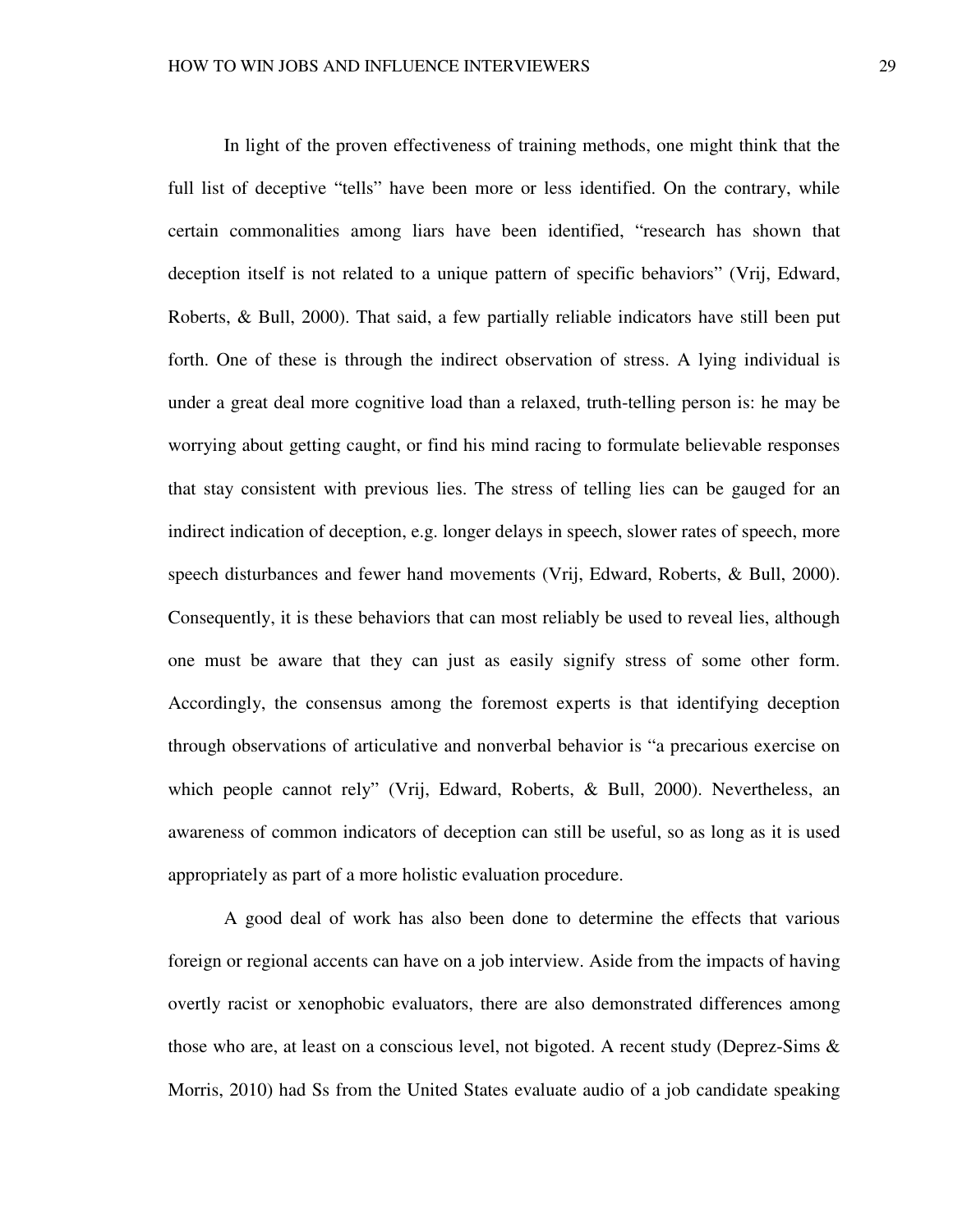with either a Midwestern US, French, or Colombian accent. As expected, the Midwestern-accented candidate scored the highest, gaining significantly higher scores than the French-accented individual. Interestingly, the Colombian-accented sample fell in the middle of the two other scores, and did not differ significantly from either one. Posthoc process analyses suggested that the variance between Colombian and French accent outcomes was mediated a "similarity-attraction" effect, in which a more familiar accent (Colombian) was treated as preferable to a less familiar one (French). This has been shown not to be a purely American prejudice: a study from this year found that regional German accents (Saxon, Bavarian, and Berlin) caused standard German-speaking individuals to give lower ratings on competence and hireability (Rakić, Steffens, & Mummendey, 2011). Interestingly, the Bavarian accent uniquely yielded a significantly higher rating for socio-intellectual status, indicating that helpful stereotypes may also come into play depending on one's perception of a given region or nation. A sophisticated British accent, for instance, could feasibly prove useful in an American context given its associations with intelligence, poise, and, on the negative side, pretentiousness. There is also evidence that a candidate's *name* can affect interview judgments: an ethnic (Hispanic) name and ethnic accent both had main effects for less favorable interview evaluations, and also combined to produce a significant interaction effect such that the negative impact of an ethnic name was worsened by the presence of an accent, and vice versa (Purkiss, Perrewé, Gillespie, Mayes, & Ferris, 2006). A similarly worrying study from just five years ago determined that, in reviewing fictitious résumés containing race-typed names and information, white male evaluators gave Asian American individuals high ratings for high-status jobs regardless of résumé quality,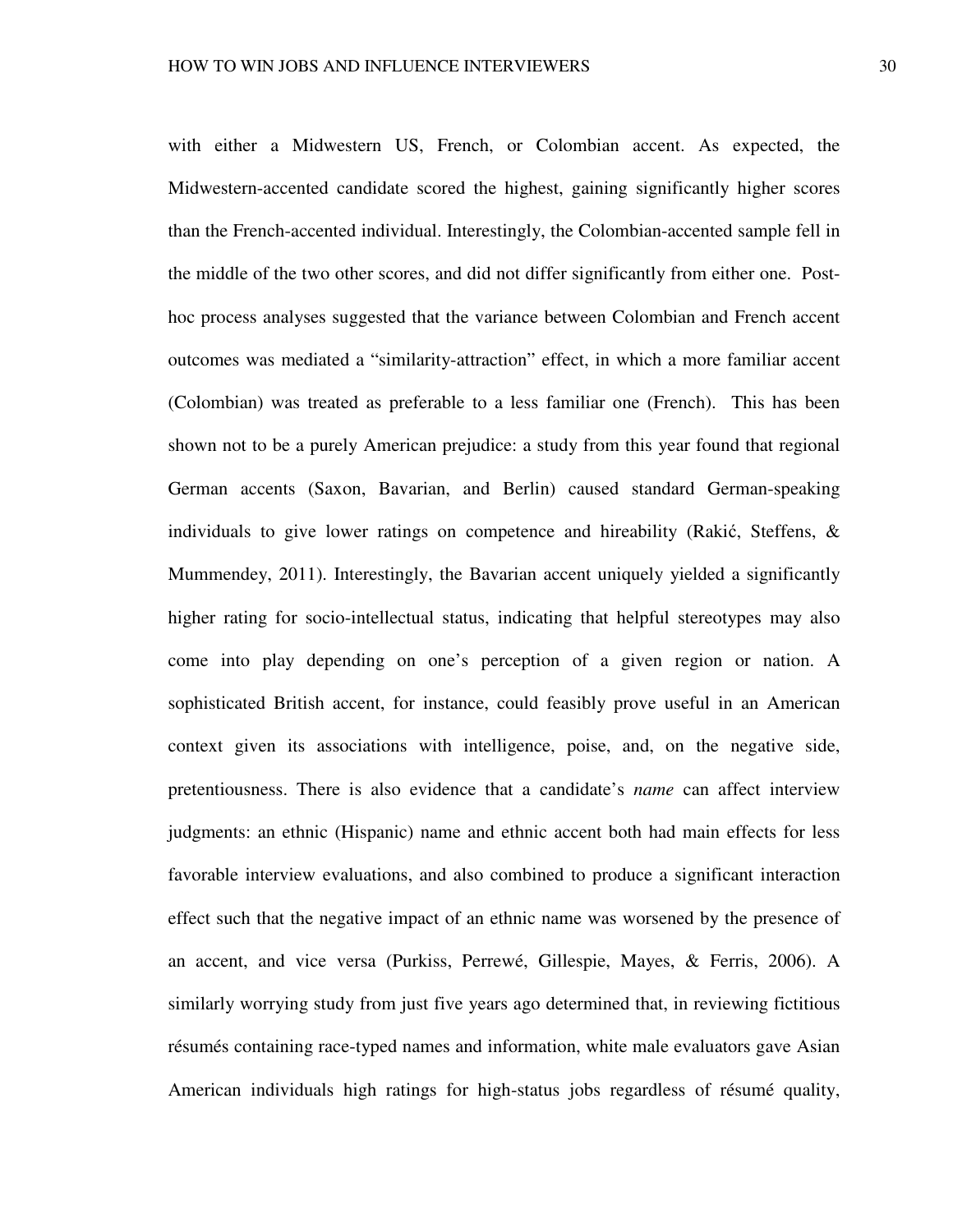whereas White and Hispanic candidates benefited from strong résumés and Black candidates were rated poorly, even with superior résumés (King, Madera, Hebl, Knight, & Mendoza, 2006). Researchers have suggested that race-based job-status stereotypes are to blame, particularly when white male evaluators are concerned.

On the other end of the spectrum, seemingly supporting the "positive-bias" theory demonstrated in the early Bavarian example, is the body of work on Asian accents. It has been found that "a speaker of Chinese-accented English was treated no differently than a standard American-accented English counterpart was … in the context of an employment interview," although, for a yet undetermined reason, the accented individual *was*  evaluated more poorly when considered in the context of a college classroom (Cargile, Attitudes toward Chinese-accented speech: An investigation in two contexts, 1997). A more recent study by the same researcher expanded upon these results, finding no differences between evaluations when varying between American and Chinese-accented speech and between an ethnic Chinese name and a standard Anglo-American name in a 2x2 experimental design (2000). At least one author postulates that East Asian accents tend to be "linked with high economic and educational attainments," just as a French accent is considered sophisticated and, in England, a Liverpudlian accent is thought to be uncultured compared to accents from Oxford and Cambridge (Lippi-Green, 1997). The same author grimly concludes that, in general, "accents associated with countries of lower socio-economic status and darker skin colors frequently are denigrated" (Lippi-Green, 1997), though this effect also occurs within nations and races as in the case of "Appalachian [or "Hillbilly"] English" receiving poor ratings from Americans (Atkins, 1993).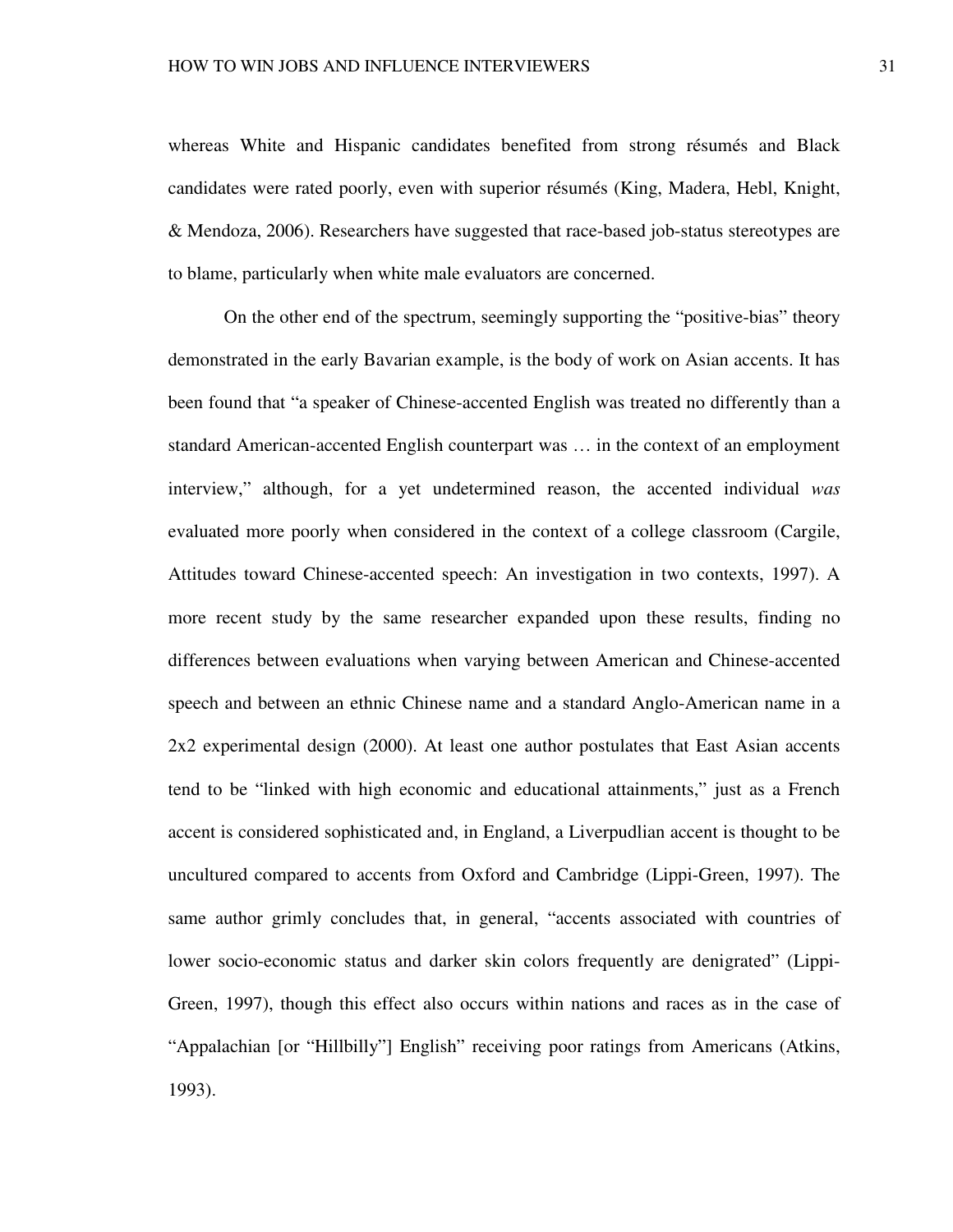Another rarely-studied but interesting instance of positive discrimination is that against disabled individuals. Research has suggested that physically disabled people actually enjoy a "leniency bias, where raters evaluated disabled candidates more positively than equally qualified non-disabled candidates" (Brecher, Bragger, & Kutcher, 2006). While few people are likely to be very upset about a hiring advantage for the physically disabled, this bias is nonetheless important and should be considered in maximizing the fairness of interviews.

Returning to the subject of articulative prejudices, the sad truth seems to be that they have penetrated American society so deeply that even *minority* members tend to display them. Studies have shown that African American and Hispanic evaluators show just as much preference for the standard American accent as do ethnic majority members (Brennan & Brennan, 1981; Deshields, Kara, & Kaynak, 1996). The imposing nature of the dominant culture has even led many to resort to adopting a flexible ethnic identification, choosing to be more or less different from the majority depending on the situation. A group of Latino Americans was found to naturally adjust ethnic display factors including accent and speech content depending on the context, e.g. being "more Latino" to get free drinks at a predominantly Latino bar or "more white" in a job interview or sales situation. The sad truth of cultural suppression in American society is a complex subject deserving of its own paper, but its implications for the job interview context are clear: if a candidate wants the job, he had best be as close to the majority culture as possible. That said, one study presents a possible silver lining on the dark cloud hanging over minority culture: it appears that interviewees have a tendency to *mirror*  their interviewer's accent, even when it is associated with a less sophisticated group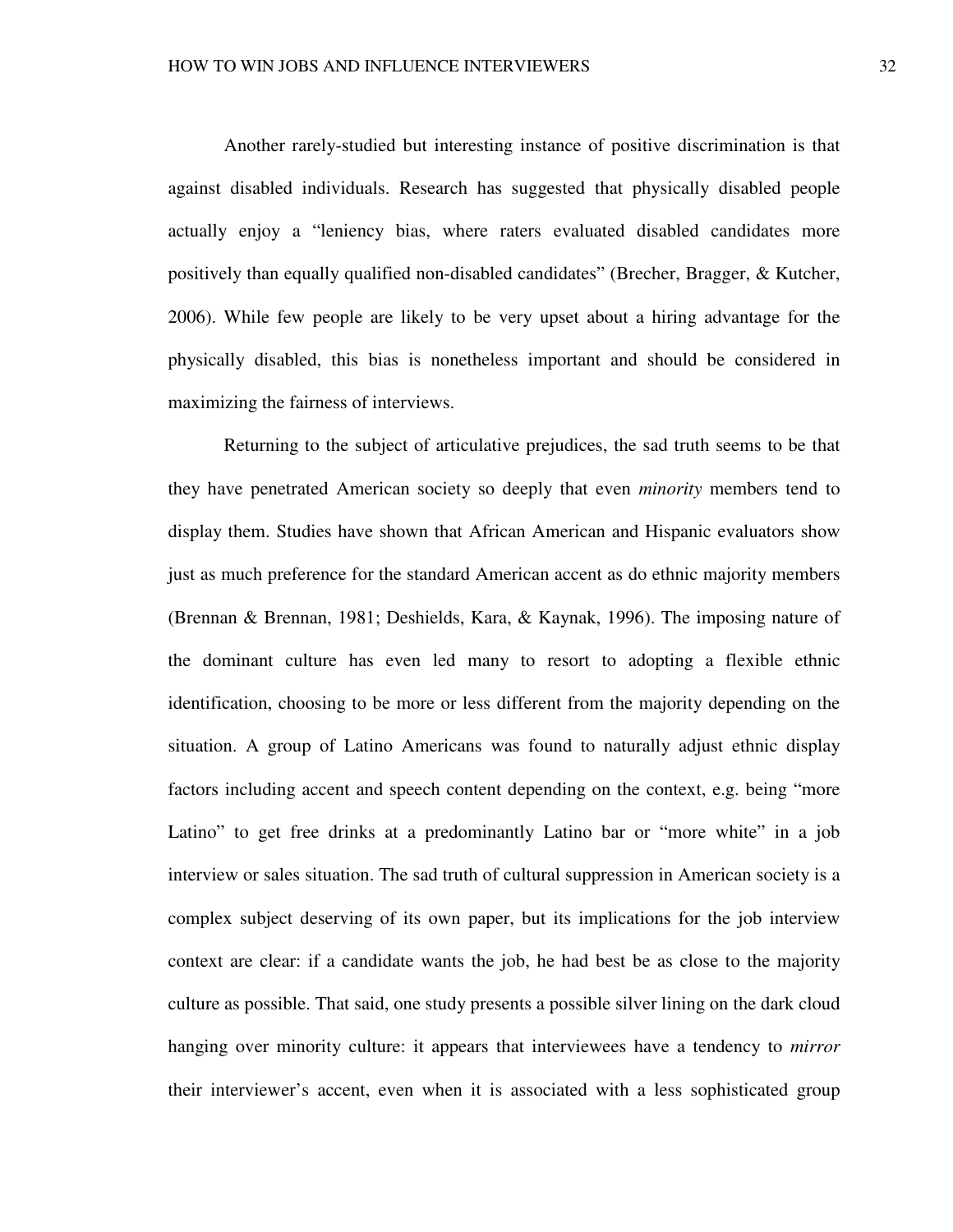(Willemyns, Gallois, Callan, & Pittam, 1997). This attempt to accommodate and liken oneself to one's interviewer provides a more optimistic outlook for the survival of culture in the workplace, suggesting that the tendency to assimilate with the majority may be mitigated as minority members continue to become more prevalent in traditionally white male-dominated management positions.

Articulative factors continue to have a very strong impact on interpersonal evaluations and the selection interview, perhaps on the same level as nonverbal characteristics of the visual dimension. Their connections with cultural prejudices are certainly noteworthy, and makes clear that there is still much work to be done to minimize adversive, "modern" racism in the employment selection process. In the meantime, however, it seems that vocal assimilation with the majority culture, along with putting forth an attractive and undeceptive voice, is the best practice for increasing the likelihood of a positive employment decision.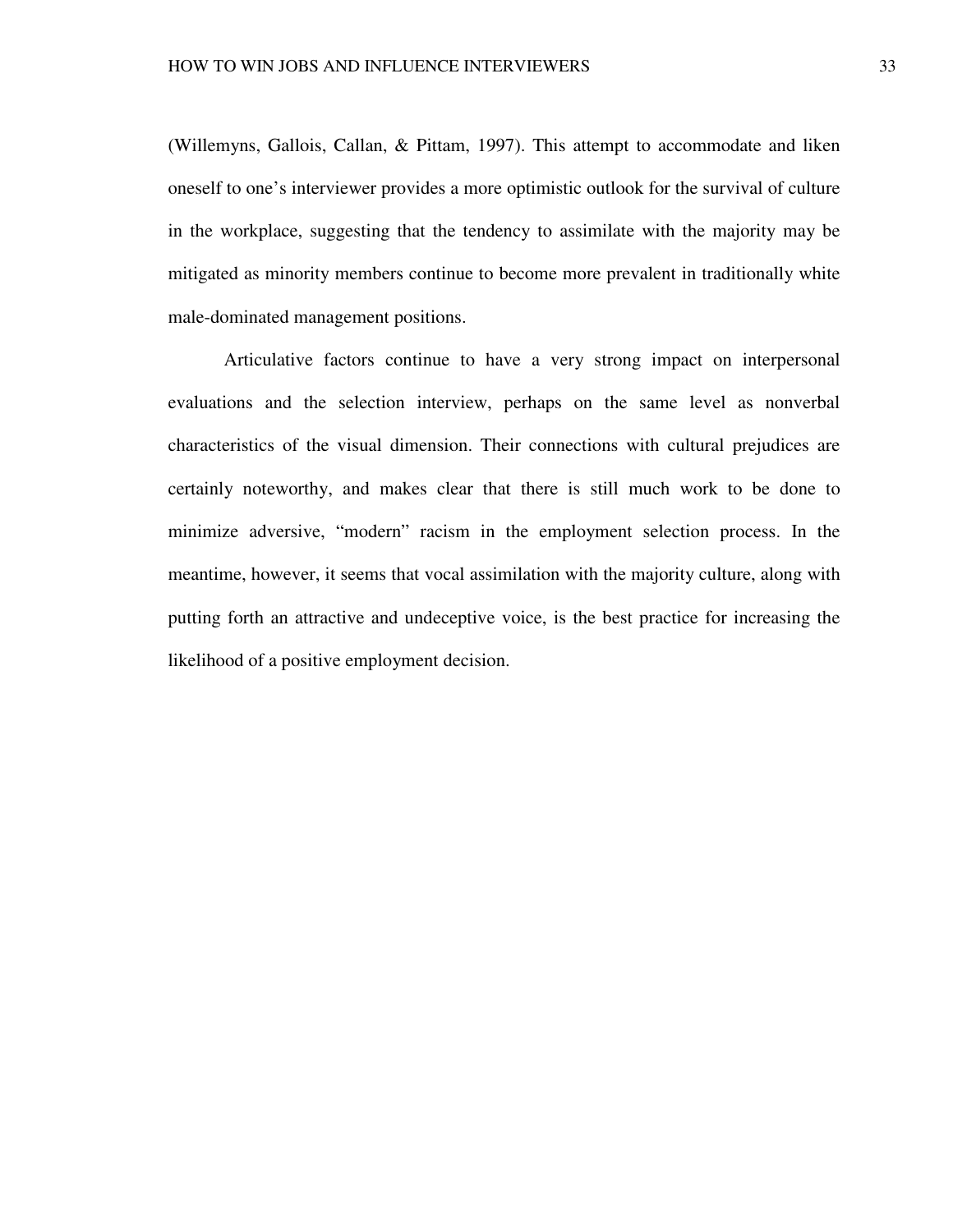# **CHAPTER 3**

## **The Interviewer, the Organization, and other Interviewee-External Characteristics**

As the large body of interview research has amply demonstrated, there exists a very complex web of interacting factors within the employment interview. One might take solace in the fact that many of these within-interview qualities, for example a candidate's posture, voice, and demeanor, are controllable to a certain degree. Unfortunately, there is also a wide variety of external factors at play, many of which are outside most candidates' span of control. The outside-interview characteristics with which this section will be concerned are those of interviewer differences and organizational conditions. While little can be done to alter these influences on the candidate's side, studies into them are nonetheless useful as the basis for finding best practices for an optimally fair and standardized interview process.

One main reason why the employment interview has been questioned so frequently is its poor interrater reliability. Given the highly interpersonal and subjective nature of the process, this is no surprise: one interviewer might get along swimmingly with a candidate, whereas another might find him unspectacular. There are also a slew of interviewer-specific characteristics that function much like those of subject characteristics in the psychological experimentation process: despite all of a facilitator's best attempts to standardize and control the interview's variables, the personal qualities of the interviewer will inevitably affect his or her behavior, interactions, and evaluations in *some* way. Further reducing interview reliability is the fact that some of the rare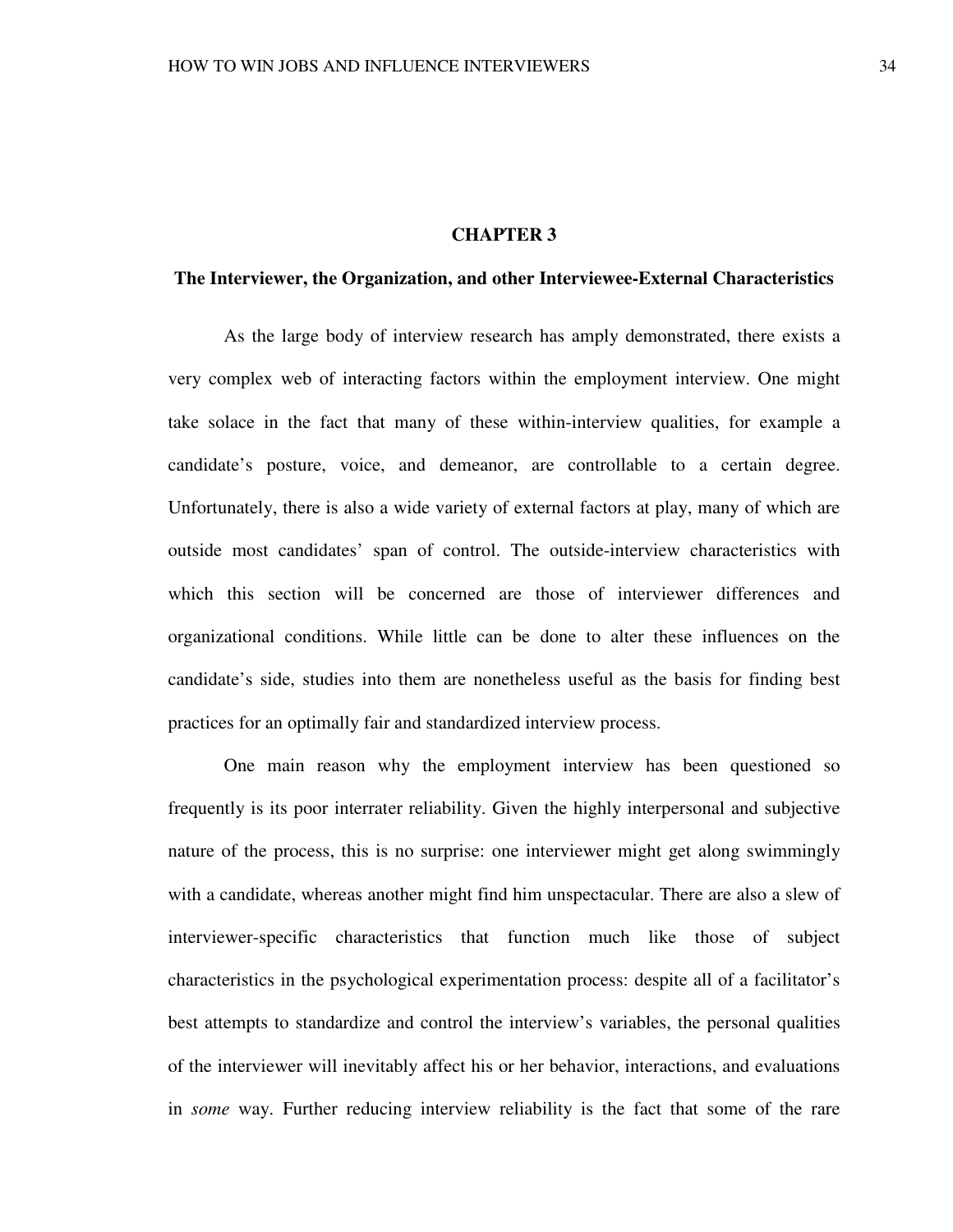qualities that interviewers *do* have in common with one another are nonetheless detrimental to the interview's reliability. Tactics for mitigating or navigating these evaluator-rooted problems will be examined in a later section, but first these confounds will be laid out and evaluated for severity of effect.

Naturally, the most central facet of an analysis of interviewer-side dynamics is that of the interviewer's actual cognitive decision-making process. While this obviously varies between individuals, studies on widely systemic and generalizable phenomenon abound, allowing us to reach various conclusions about interviewers as a group. One demonstrably important difference between interviewers comes in their differing levels of experience. Depending on the size and type of organization, interviewers may be HR professionals, relatively new recruits, or seasoned veterans. The effects of different levels of experience have been explored in a series of studies. Russell, Perkins and Grinnell (2008), for example, discovered a positive correlation between interviewer age and number of positive hiring decisions when comparing the decisions of adult professionals with those of college students. A similar study corroborated these results, finding significantly more stringent ratings from older evaluators vs. their student counterparts (Gilmore, Beehr, & Love, 1986). Encouragingly, more experienced interviews have been shown not only to be more demanding, but also to demonstrate higher interrater reliability, achieving very high consistency both in rank-order ratings of candidates and percentage of candidates accepted, despite varying subscores (Rowe, 1960). Presumably, this high level of reliability indicates a higher level of accuracy as well, which in turn would suggest that interviewers truly do get better with practice.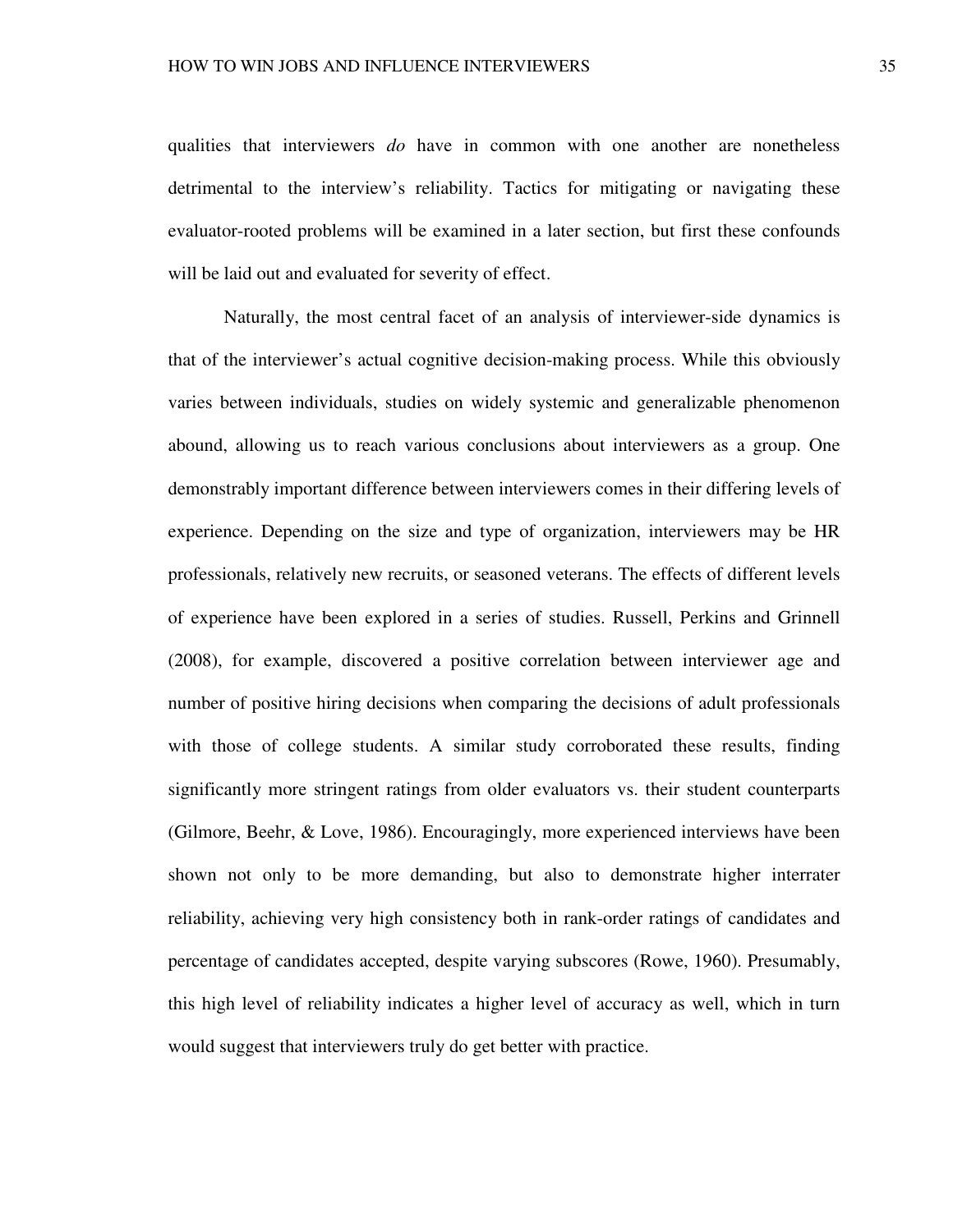On the other hand, more interview experience does *not* seem to grant evaluators any significant immunity against aforementioned tactics of "impression management," or an interviewee's conscious attempt to manipulate his evaluator's sentiments through behavioral modification. Despite years of experience, advanced, professional interviewers were still not significantly more sensitive to impression management tactics than were untrained psychology students (Lievens & Peeters, 2008). That said, it is nonetheless prudent to conclude that experience and accuracy have some degree of correlation, though assignment of *causation* might be premature since more successful hiring professionals may simply stay in the industry longer, whereas those with lesser abilities may switch careers.

 Another rarely explored but interesting mediating factor presented by different kinds of interviewers is based on an interviewer's inherent "affectivity," or mood. It is obvious and intuitive that a happy interviewer is more likely to give a hiring offer, but Chen, Yang, and Lin (2010) were able to specifically identify the mechanics of this tendency, finding that an evaluator with high positive affectivity is more susceptible to impression management (IM) techniques of all kinds, whereas the ratings of one with negative affectivity are *negatively* related with IM tactics. The study therefore presents an empirical basis for yet another potential influence that companies should attempt to standardize, and that (in the mean time) candidates should exploit.

 Considerations of the different categories of interviewers force one to think about the other inconsistencies that exist between them, for instance with regards to their personal hiring criteria. Research on the topic is scarce, but intuition would suggest that these distinct groups may also operate upon different implicit priorities in addition to the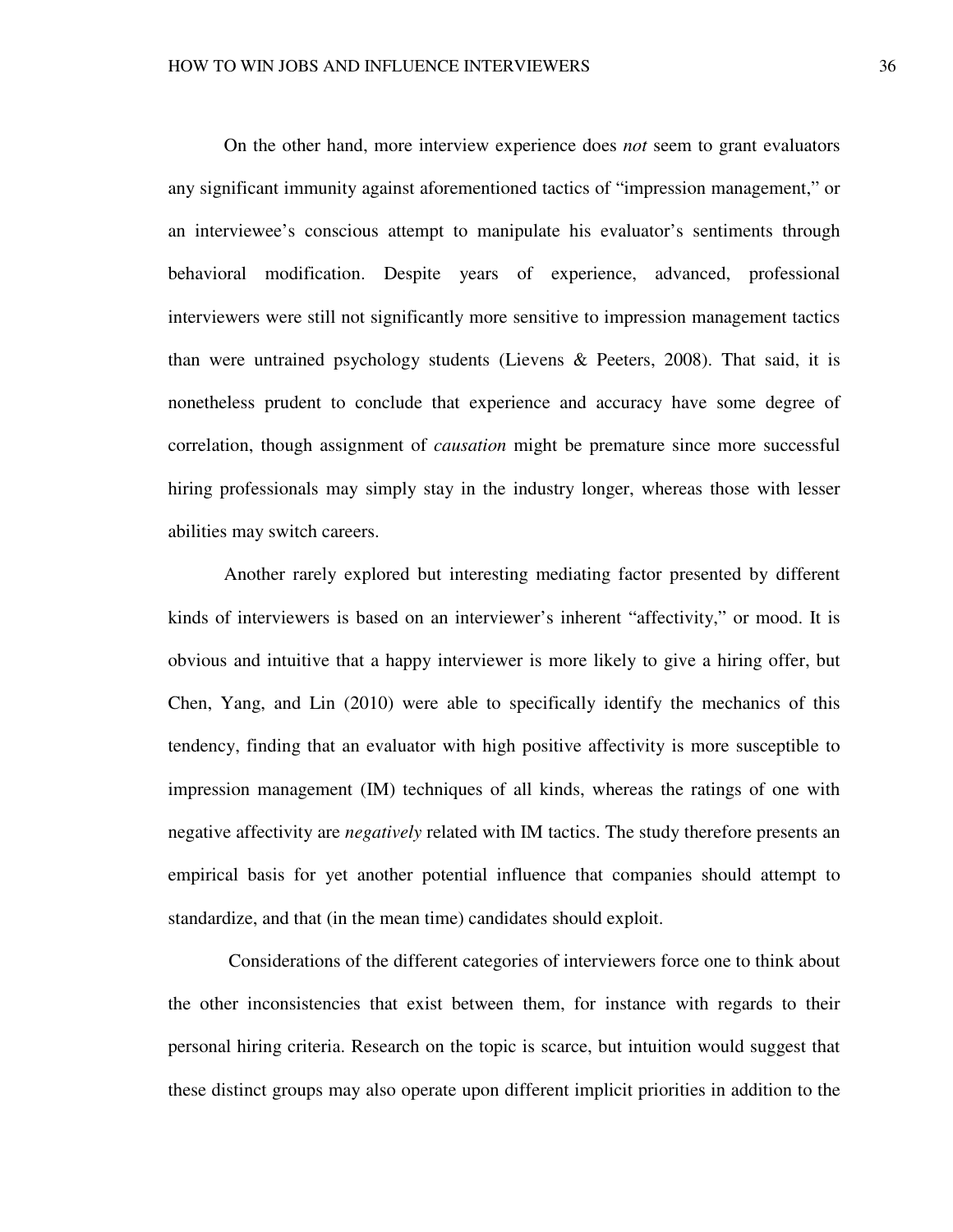explicit goal of "finding the best man for the job." Higher-level managers, for example, may be inclined to select candidates who will be obedient and easy to manage, whereas potential teammates may be more focused on a candidate's personability and teamwork experience. Additional research on differential employment interview goals between groups would likely be fruitful, and may possibly build the theoretical foundation for further standardization of employment selection processes.

 As far as the general criteria and cognitive processes across interviewer types, however, existing research is actually very informative. One very alarming statistic comes from a study by Springbett (1958), which found that interviewers reach a mostly firm decision an average of just *four minutes* after the interview has begun. Thus, first impressions are demonstrably just as important as conventional wisdom has indicated. As for the process by which these evaluations are reached, interviewers in at least three influential studies (Sydiaha, 1959; 1961; Bolster & Springbett, 1961) have been found to predominantly use a stereotype-comparison model, judging candidates against positive prototypes of "idealized successful applicants" to determine quality and hireability. The catch, however, is that these prototypes are in general very poorly defined, such that interviewers are commonly unable to satisfactorily explain *why* a selected candidate would make a good employee (Hollmann, 1972). In addition to supporting the theory that subtle, unexplainable factors are a powerful determinant of interview evaluations, this finding also reveals that interviewers are largely far more comfortable operationalizing *negative* concepts than positive ones. In contrast with the Hollmann (1972) experiment's subjects' difficulty with explaining why they liked the candidates they chose, they had a very *easy* time explaining what they *did not* like about those whom they rejected. A study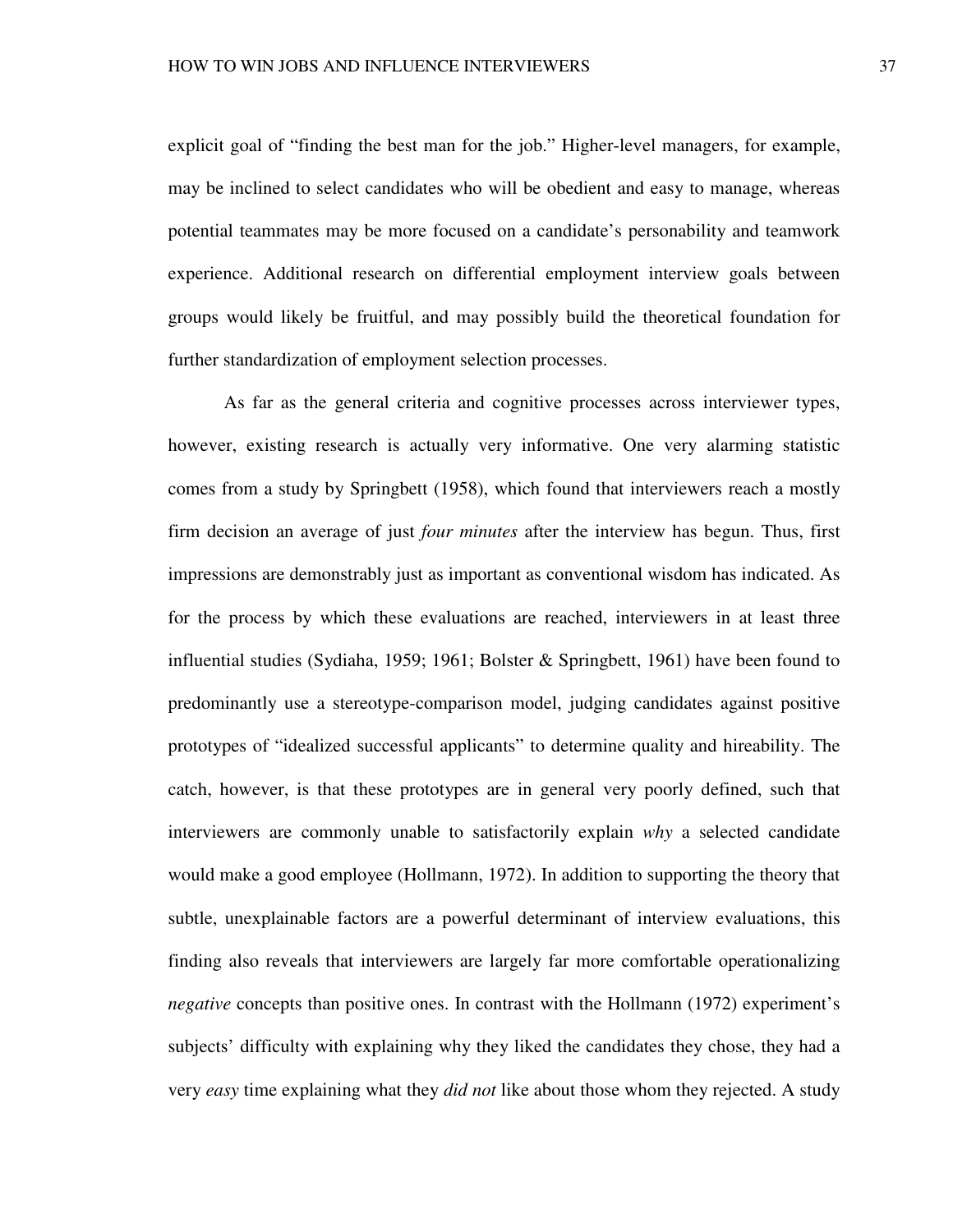by Carlson and Mayfield (1967) supports these results, finding that interrater reliability in the study was "significantly greater for unfavorable than favorable applicants; managers reacted more strongly to negative information and tended to agree with each other more in this are."

The best guess for the reason behind this peculiar orientation (people in general are better at handling *positive* information) is that "interviewers only receive feedback … about bad employees and consequently learn to utilize negative information more appropriately" (Webster, 1964). Schmitt (1976) summarizes the situation well, characterizing the selection interview as "primarily a search for negative information, as indicated by the finding that just one unfavorable rating (trait) resulted in a reject decision in 90% of the cases." This theory is further bolstered by findings (Anderson, 1960) that, with all other factors held equal, an initial positive impression will usually result in an interviewer talking for longer, probing for further details and reasons *not* to hire (Farr, 1973). One hypothesis is that this occurrence is either due to an attempt to "sell [the candidate] on the company or to gather information to confirm his decision" (Schmitt, 1976). While the destructive power of a single crucial negative point should not come as a surprise, this collection of findings certainly establishes just how decisive such a factor can be, as well as the extent to which interviewers are wont to seek out and remember negative information. In any case, one should note that these confounding effects can often be partially softened by an interviewer taking, and reviewing, written notes during the interaction, which has been shown to result in increased judgment accuracy (Middendorf & Macan, 2002).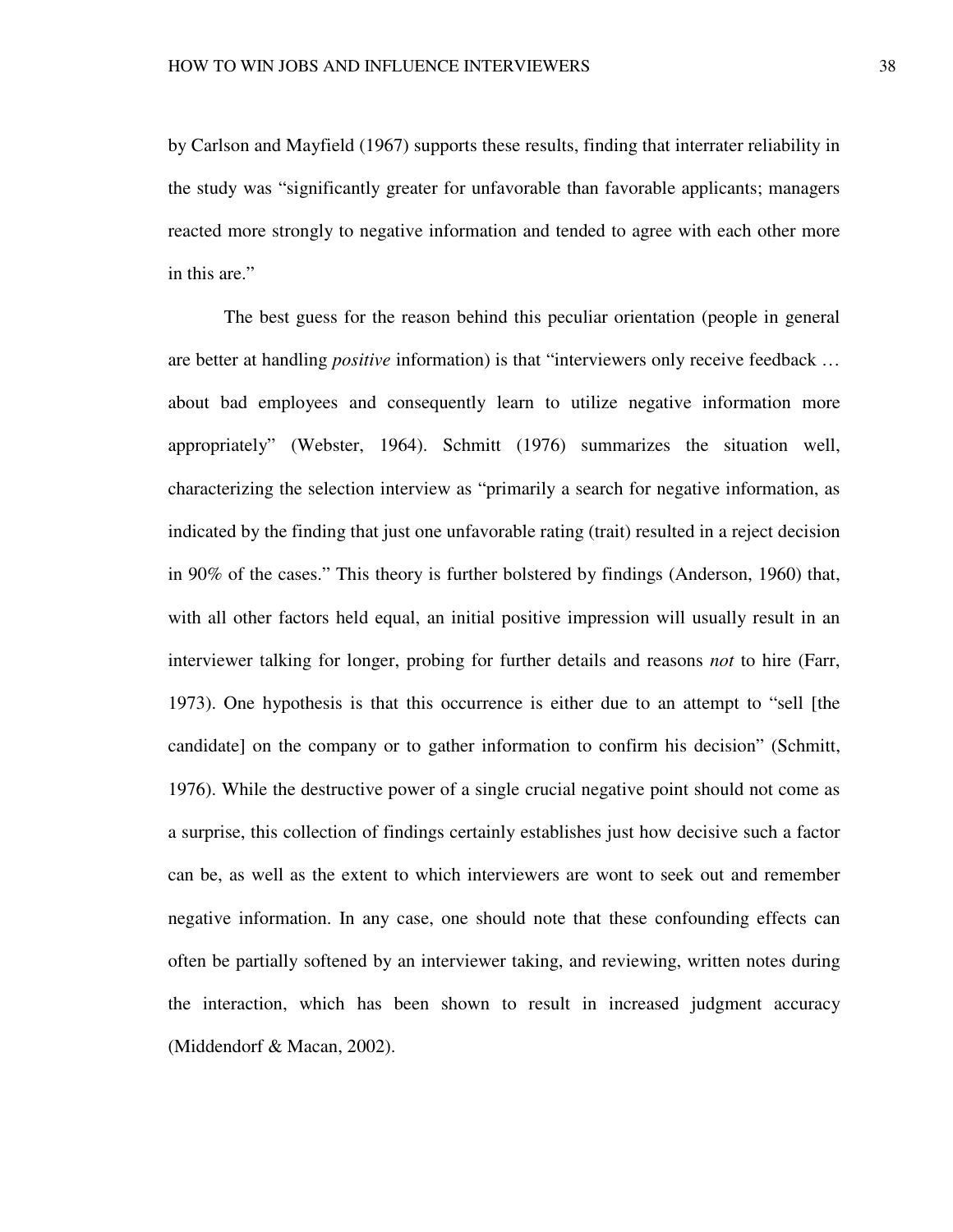An alternative view of hiring criteria accepts the stereotype-comparison model, but contends that interviews *do* have a fairly strong concept of desirable qualities, since an interviewer's ideal candidate is actually closely modeled off of the interviewer himself. The "similar-to-me effect" (Sears & Rowe, 2003) is a pervasive one, with demonstrated positive correlations for ratings with similarity of attitudes (Baskett, 1973; Griffitt & Jackson, 1970; Peters & Terborg, 1975), biographical background (Rand & Wexley, 1975), conscientiousness (Sears & Rowe, 2003), and race (Lin, Dobbins, & Farh, 1992). In general, one researcher concludes that "it has been a consistent finding that high evaluation of a job candidate bears a positive relationship to the degree of perceived similarity of that applicant to the rater (Rand & Wexley, 1975). There are a number of ideas about the reason for this phenomenon. Cahn postulates that the "theory of self-validation" is at play (Cahn, 1976), meaning that high interview ratings stem most strongly from feelings of validation on the interviewer's part. That is, the interviewer's experience of having his own sentiments and biographical details mirrored by the candidate imbues him with pleasant feelings of interpersonal acceptance and likeness; his feelings and experiences are *validated* by their existence in another person. Said pleasant feelings are consequently associated with the candidate, and also predispose the interviewer to give the candidate significantly better ratings. Moreover, the similarity effect has been shown to live on past the conclusion of the interview. Assuming that an individual with attitudinal differences *does,* against odds, receive a job offer, one study has shown that the candidate will likely receive a lower salary recommendation than would an attitudinally similar one (Baskett, 1973). Finally, a weaker but nonetheless significant similarity benefit appears with regards to gender: for women only, having a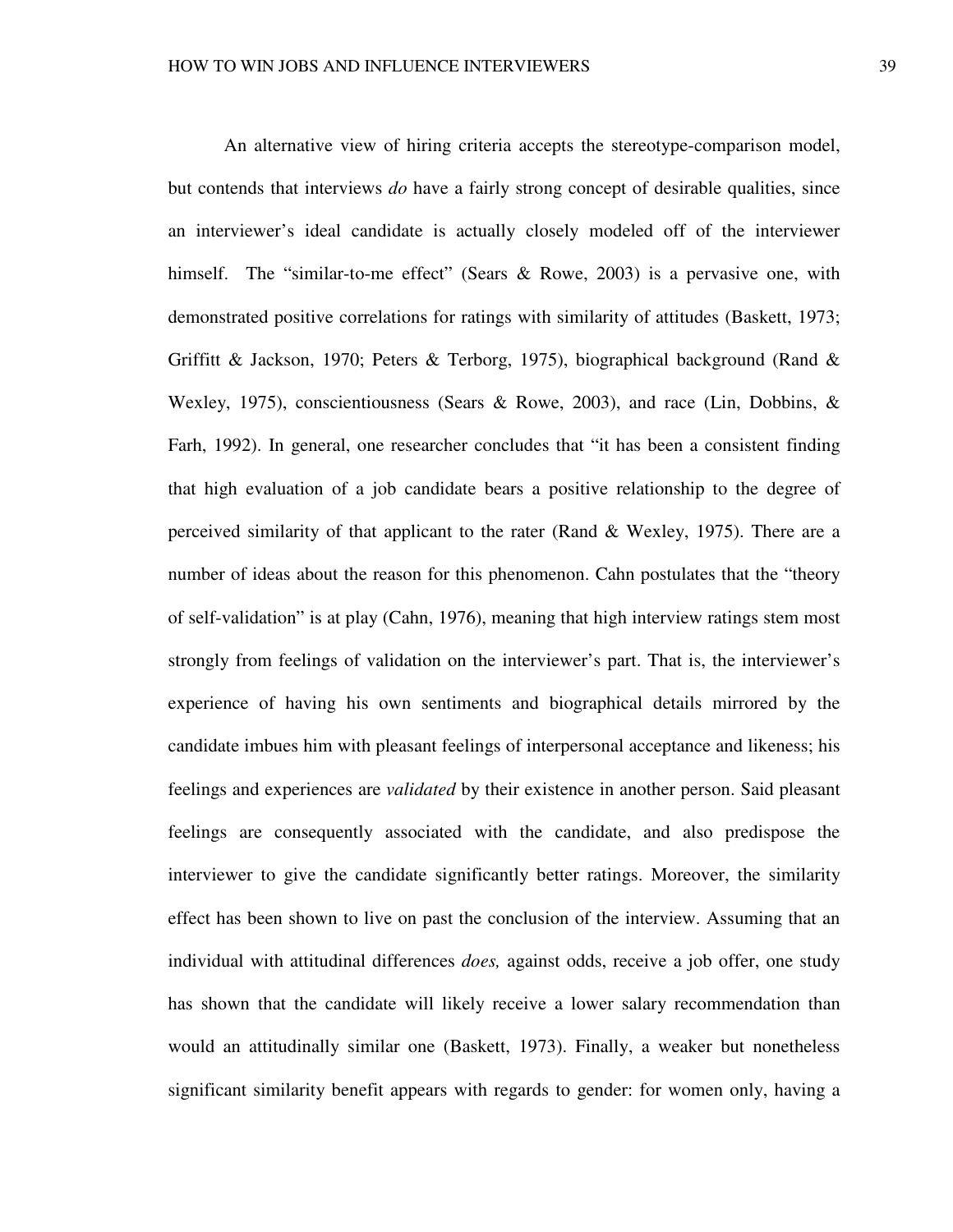same-sex interview pairing resulted in "greater openness" from both involved parties (Fletcher & Spencer, 1984), presumably producing a more informative and comprehensive interview**.** Finally, along the lines of the prior discussion of racial prejudice, this similarity effect has serious implications for interracial and intercultural interview pairings versus within-race setups. Coming from a different background from one's interviewer will often entail a loss of the "similar-to-me" effect, meaning that other-culture interviewees may face a systemic disadvantage as compared to same-culture individuals. The power of these similarity effects is certainly something about which interviewers should be aware, so that undue "bonus points" are not assigned simply because a candidate was fortunate enough to be matched with an attitudinally similar interviewer. Furthermore, interviewers should take care not to let discussion topics stray too far into the content of personal attitudes or biographical background, lest they impact interpretations and evaluations through either similarity or dissimilarity.

In addition to interviewer-related conditions, a candidate is also prone to find himself up against a variety of organizational realities that may help or hinder his or her chances at employment. One such condition, with strong implications for optimizing hiring practices, centers on the status of hiring quotas. When made aware (but not pressured to conform to) of the quota statuses, interviewers offered significantly more hiring offers when behind in recruiting than when they were ahead (Carlson R., 1968). This logical but distinctly unfair reality could have serious consequences for the reliability of the interview, giving a distinct advantage to interviewees who appear earlier in the process or at crucial troughs in the hiring process. One simple mitigation method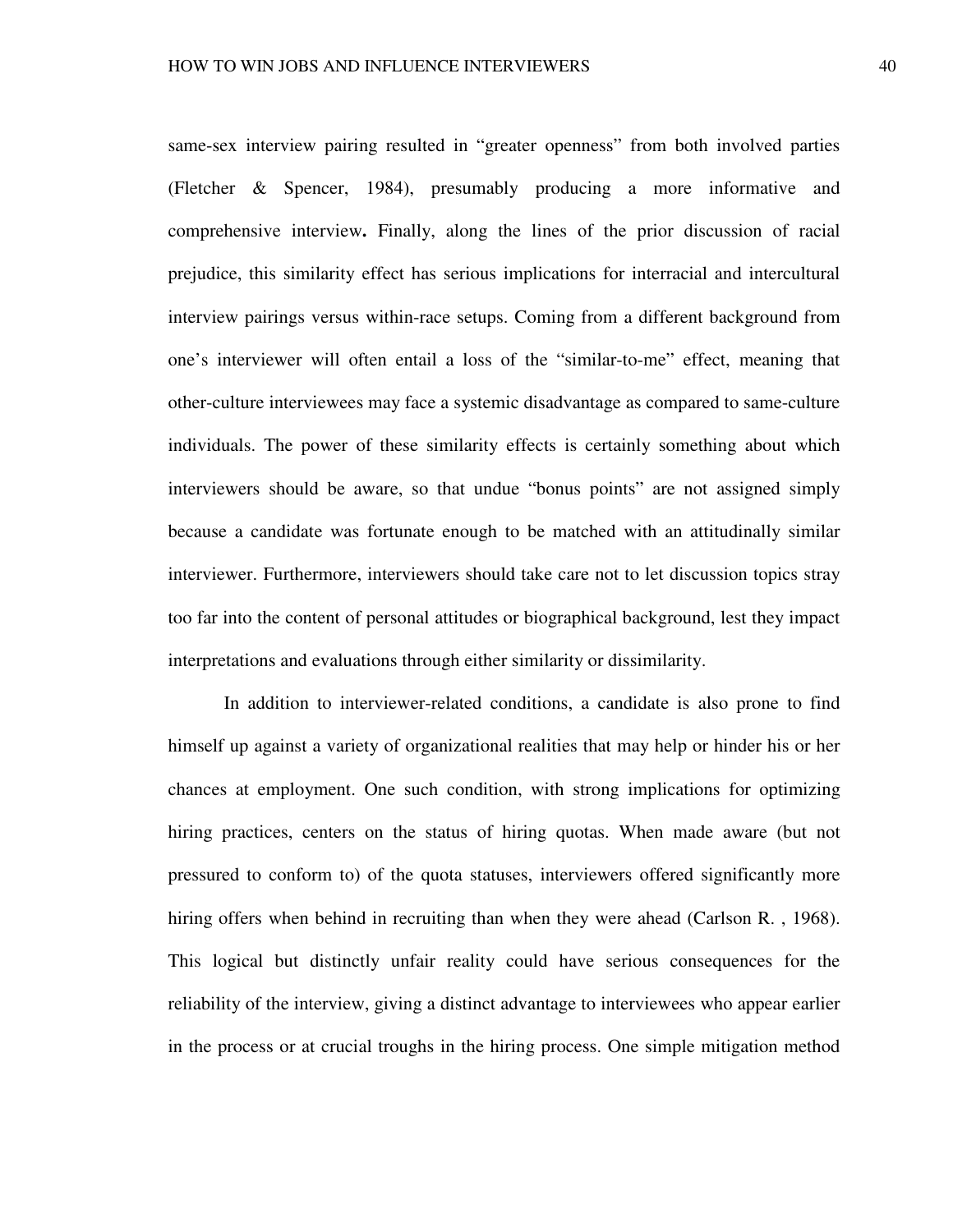would be to keep hiring quotas unknown to interview evaluators, although the practicality of this tactic in terms of actually *meeting* hiring needs may limit its applicability.

Organizations also make certain noteworthy impacts on their candidates through their choices as to what kind of interview to use. Aside from the obvious ramifications of varying interview style and content when choosing between, for instance, behavioral descriptive or situational interviews (outlined in an earlier section), experiments have shown that there are also some unintended impacts on interviewees. Most significantly, variations in interview type tend to result naturally in variations in verbal and nonverbal impression management techniques on the candidates' part. The behavioral descriptive method was shown to trigger "self-focused (and defensive) tactics," whereas situational interviews "triggered other-focused tactics" (Peeters & Lievens, 2006). As discussed in this paper's Historical Review section, self-focused tactics have been determined to be superior in most cases, indicating that candidates facing situational interviews would be well advised to make conscious use of more self-focused tactics, thereby differentiating themselves from competitors who, presumably, will tend to rely on less effective otherfocused methods. On the employer's side, this finding reinforces the presumably wellknown importance of keeping interview type consistent between candidates.

Naturally, organizational and interviewer-related conditions also have significant impacts on the *other* side of the interaction. That is, they have been shown not only to affect the candidate's performance and consequent hiring decision, but also the candidate's view of the company in question and, therefore, his likelihood of accepting an offer of employment. The effects of these conditions on a hiring manager's "yield" (an extremely important statistic determining a company's desirability) can result in palpable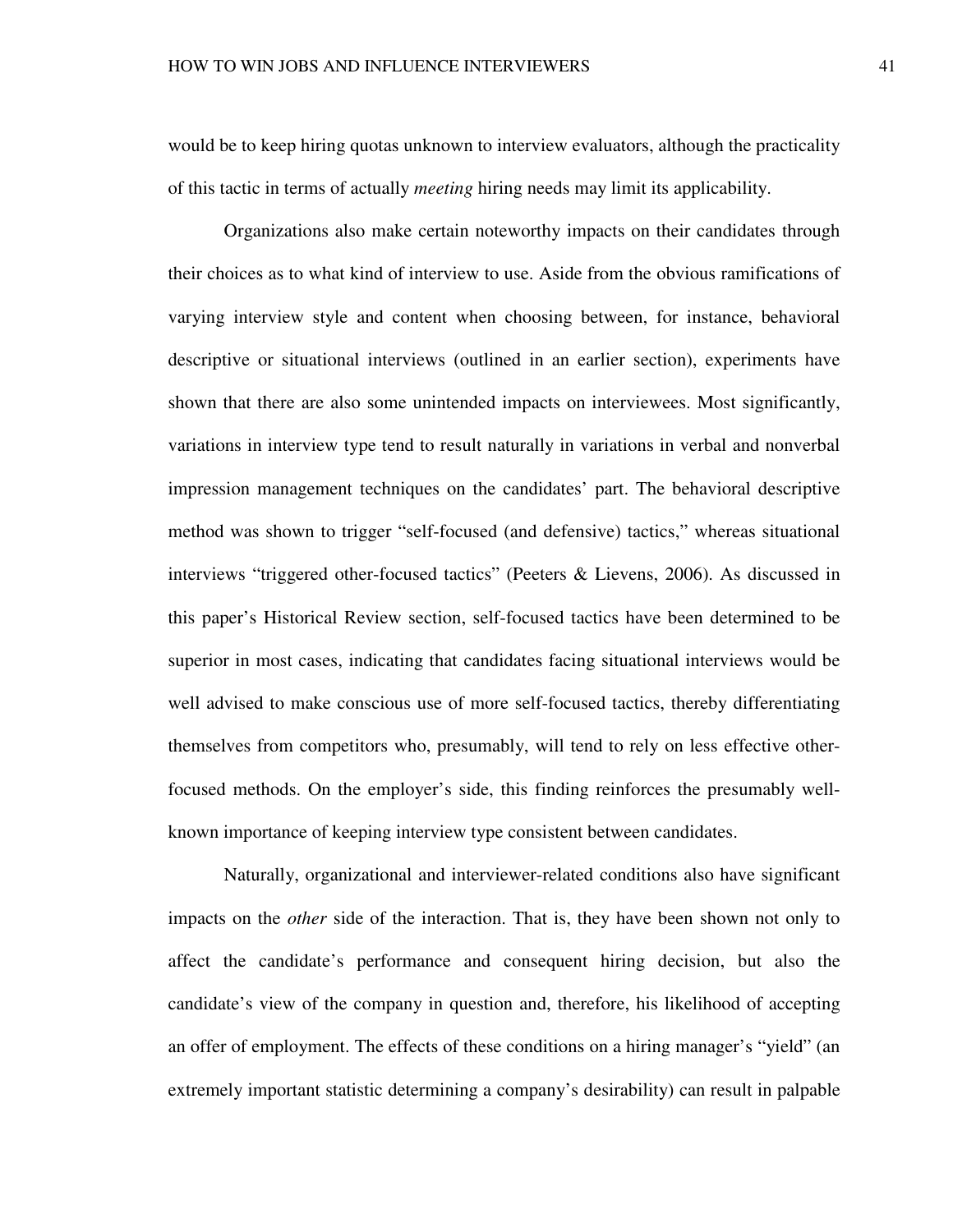results for a company's bottom line, and as such should be treated with their deserved importance. In a 1991 study, probing discussions with graduating college seniors revealed that "[subjects] interpreted recruitment experiences … as symbolic of broader organizational characteristics" (Rynes, Bretz, & Gerhart). Problems in the interview process, such as recruitment delays, unpleasant or unappealing interviewers, or gender inequalities amidst the visible body of practitioners were all identified as factors determining a candidate's view of the company as a whole. Appearances and conditions during the recruitment process, therefore, should be considered to be of paramount importance for a company's talent attraction efforts. More specific to the interview itself, Keenan and Wedderburn's study (1975) determined that candidates formed a much more favorable impression of interviewers who in turn displayed high levels of nonverbals indicating approval, with less favorable feelings for those displaying disapproving nonverbals. To a certain extent, this phenomenon takes care of itself: a high-performing candidate is more likely to gain his evaluator's approval, which in turn ought to produce an employment offer as well as a more favorable candidate impression of his interviewer, which theoretically leads to the acceptance of said offer. Nonetheless, it would serve companies well to ensure that their interviewers consciously attempt to engage in approving nonverbals wherever possible, increasing the likelihood that even lowperforming candidates will depart with positive sentiments toward the company, thereby bolstering its reputation and desirability. It has also been noted, quite intuitively, that a student's approval criteria is positively related to his grade-point average. In other words, students with a theoretically greater variety of employment opportunities are pickier in evaluating recruitment experiences (Rynes, Bretz, & Gerhart, 1991). To conclude, this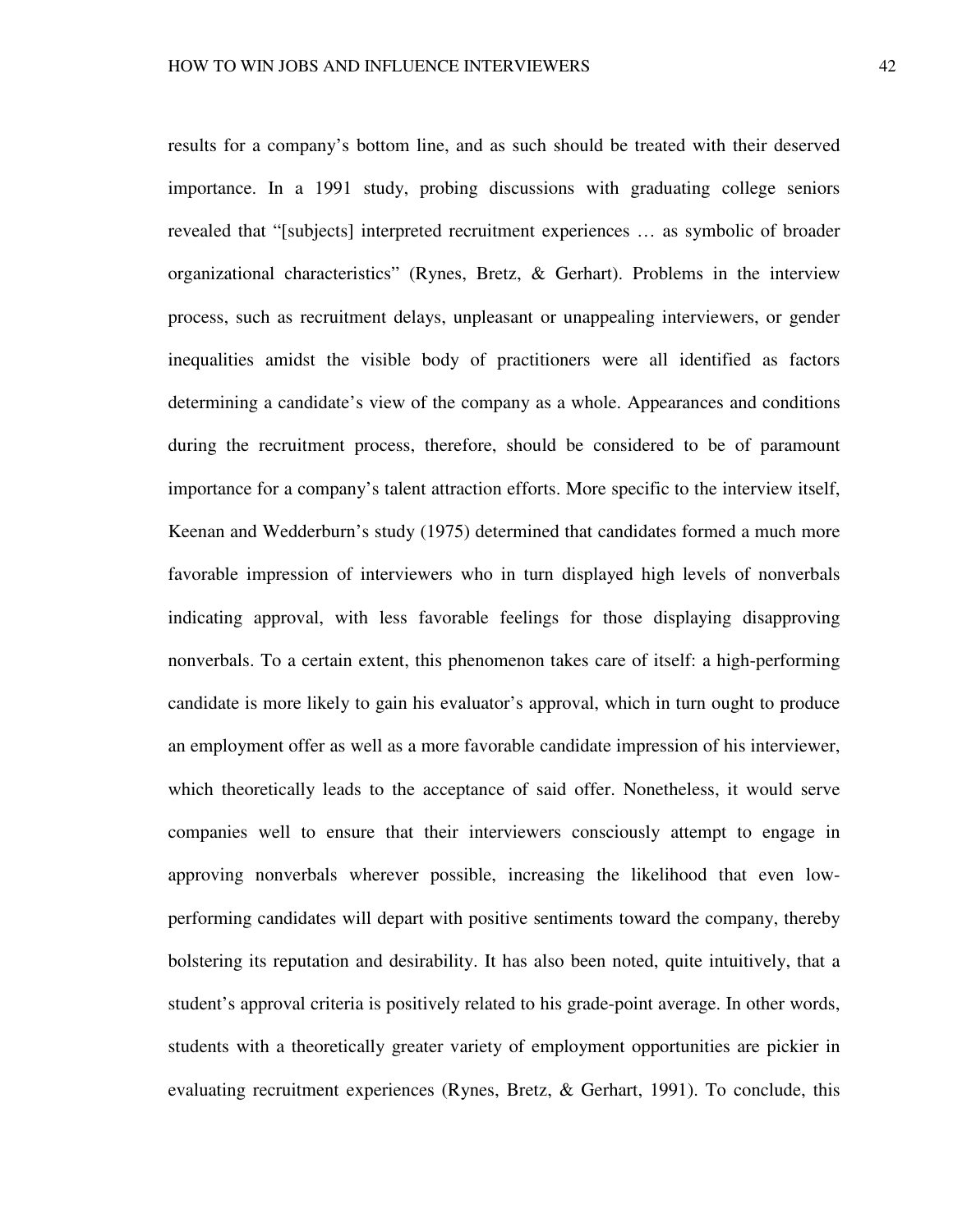collection of studies exemplifies the need for employers to carefully control their recruitment operations to optimize the response from current and future candidates.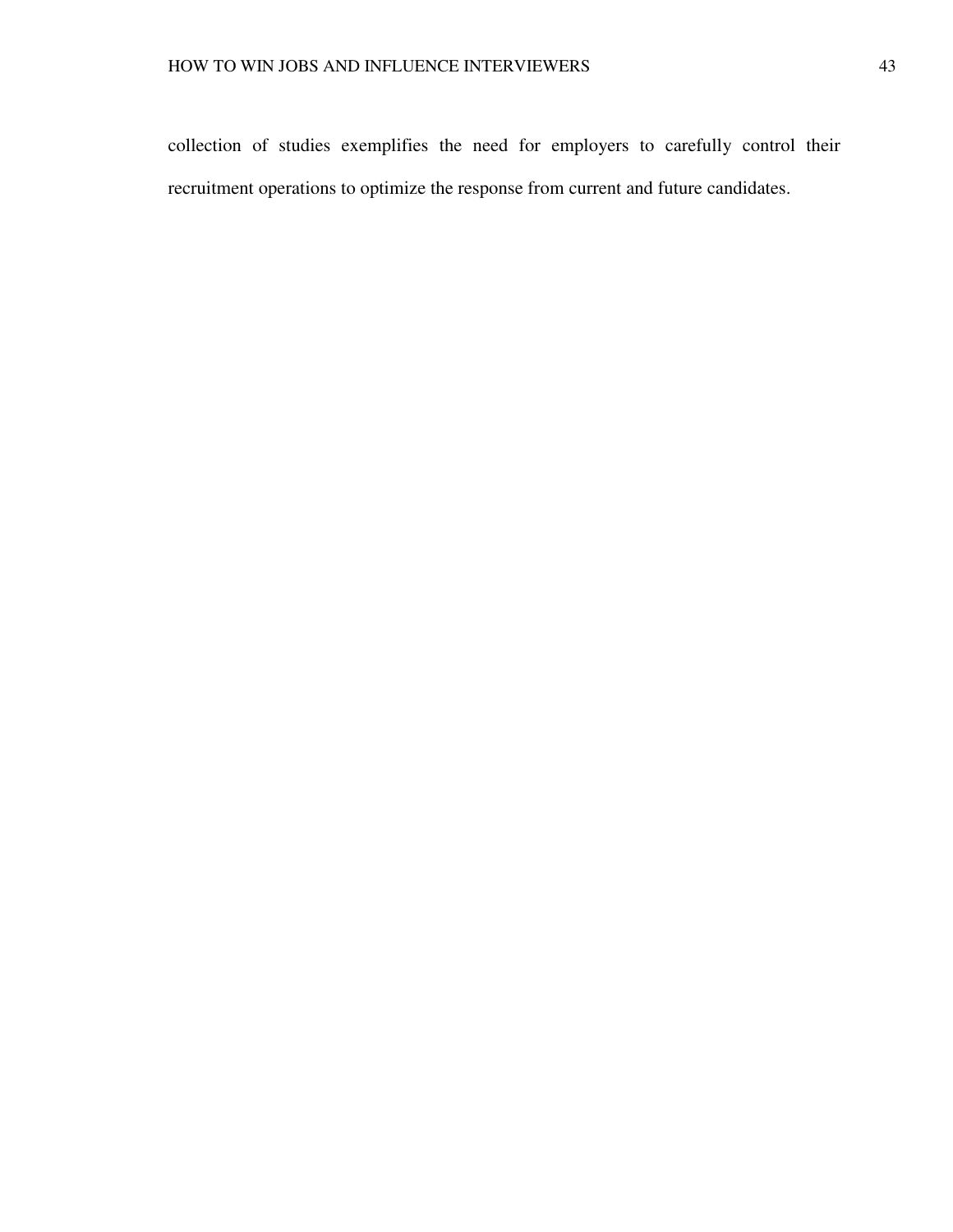### **CHAPTER 4:**

#### **Conclusions, Recommendations, and Areas for Further Research**

# **4.1 - For the Employer**

All in all, it may seem that the preceding groups of studies demonstrate the manipulability and formulaic nature of interpersonal evaluations, hinting at the tempting, but oversimplified, conclusion that the human mind is somehow unreliable and easily fooled. Amidst all this discussion of covert influences, it is easy to forget that, ultimately, people are still highly attuned to interpersonal interactions and will, in most cases, make a fairly good decision about the best man or woman for the job based on "job-related competencies" much more than on feelings and impressions (Lievens & Peeters, 2008). Nonetheless, these psychological influences obviously must not be ignored. But any useful analysis of confounding phenomena must be accompanied by recommendations concerning what to *do* to lessen their impact. In addition to the specific, relatively selfevident prescriptions which can be found alongside the descriptions of the phenomena which they concern, there are also general actions that can be taken by those in charge of the process (employers) to systemically reduce the undesirable destandardizing influences which we have identified. Simply put, this section will focus on determining what practical steps employers can take to increase reliability.

One possibility, which seems to be the most widely-accepted expert consensus at this time, is that a higher degree of interview "structure" is the most reliable way to reduce bias and maximize fairness. An interview's degree of structure can be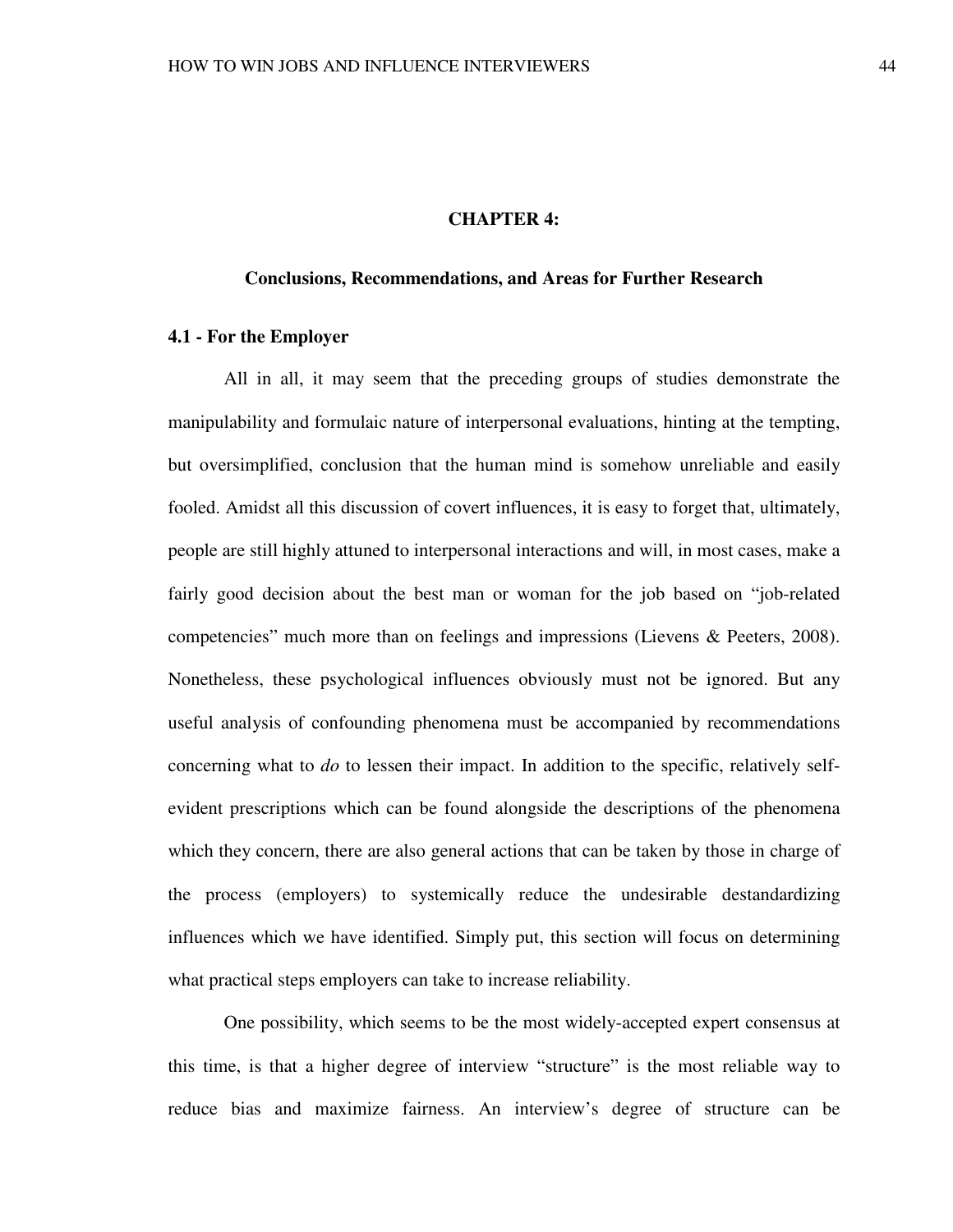operationalized in any number of ways, but can be generally described as incorporating more control, a wider array of guidelines, and, most pivotally, as much consistency between interviews as possible. The ideal structured interview functions much like a scientific experiment, with all factors held equal except for the single "dependent variable" of interviewee responses. There is a variety of ways to accomplish this high degree of standardization, but most studies point back to Campion et al.'s definitive set of fifteen research-based guidelines (1997), which include such directives as "Ask Exact Same Questions of Each Candidate," "Limit Prompting, Follow-up Questioning, and Elaboration on Questions," and "Rate Each Answer or Use Multiple Scales." Campion et al. put forth an impressive set of structural dimensions, each accompanied by an average of four "levels" of application, to be varied according to an employer's specifications. For example, the "Ask Exact Same Questions of Each Candidate" criterion presents levels across a wide practical range of flexibility, going from pure faithfulness to a predetermined script to a structureless, free-form conversation, with intermediate levels that make use of varying degrees of question-posing guidance for interviewers.

As useful as its recommendations are, the flexibility of this model is an even more vital point in its favor: as one analyst notes, the "essential character" of the interview is the "dynamic interaction between two people" (Yonge, 1956), and an uncompromisingly structured approach to the interview could potentially snuff out the revelatory effects of its conversational nature. In industries with more teamwork and/or client interactions, a more organic, if less reliable, interview process may have the strongest implications for actual job performance. Future research will be most useful if it attempts to differentiate between industries when considering the best-case applicability of findings.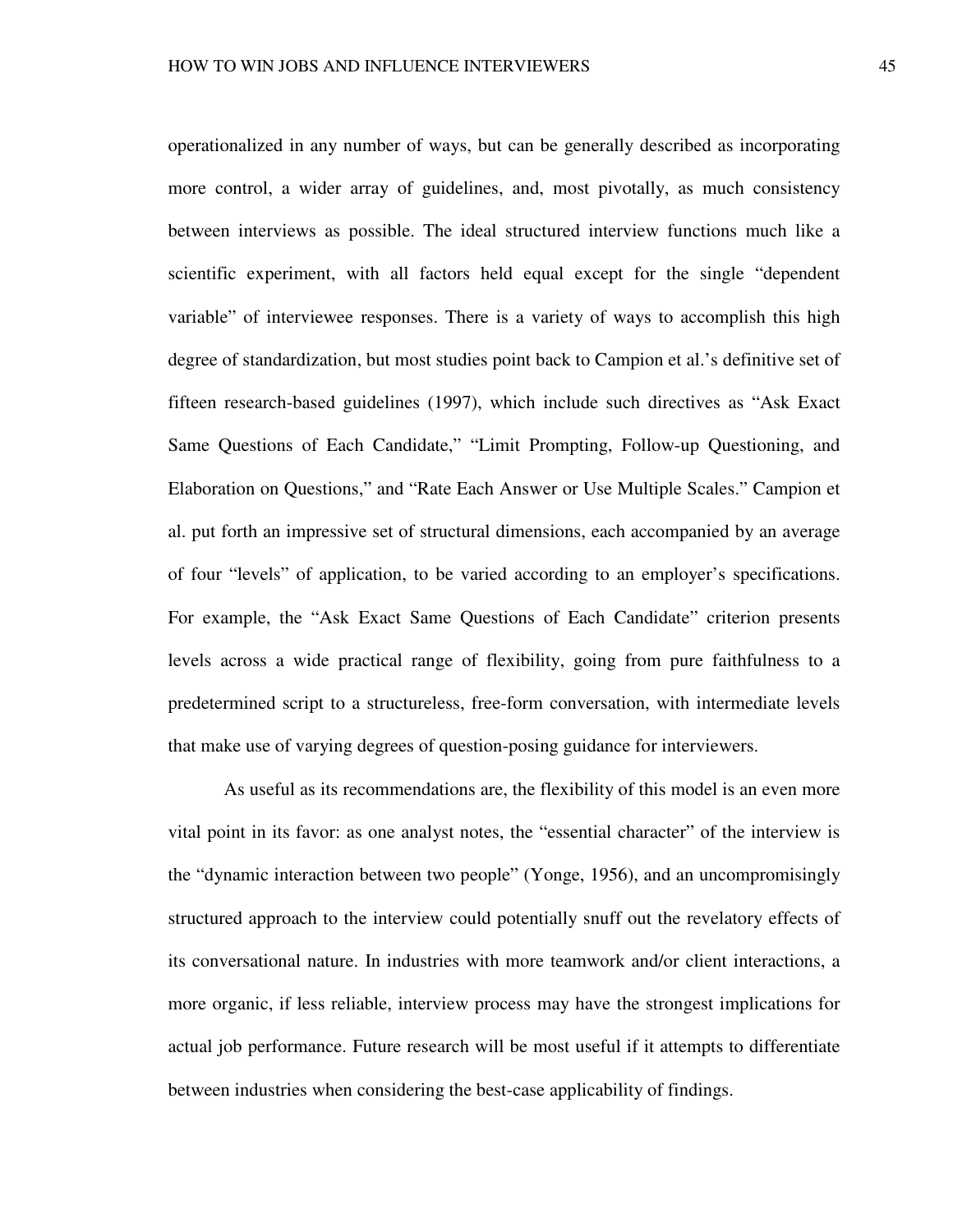Stronger structure has also been linked to decreased interviewer susceptibility to impression management tactics (Peeters & Lievens, 2006; Tsai, Chen, & Chiu, 2005; Lievens & Peeters, 2008), meaning that candidates can theoretically be evaluated more for truly relevant characteristics and job suitability rather than their abilities to manipulate another's impression of them. Again, while the findings are interesting, employers should take careful consideration before indiscriminately applying them. A candidate with strong impression management capabilities is likely to carry these over into his daily work, which can be an asset in more impression-centric fields, for instance marketing or customer relations. On the other hand, when we consider findings that a *longer* interview (as per one of Campion et al.'s fifteen recommendations) also has mitigating effects on the effects of impression management tactics (Tsai, Chen, & Chiu, 2005), indicating that the skill may have limited applicability in longer interactions, such as those that might be found in a work environment. As such, we can conclude that decreasing the confounding effects of IM with increased structure is very likely a good move.

Lastly, it has been concluded that structured interviews will tend to reduce bias in general, thereby yielding higher reliability and validity (Baker & Spier, 1990). This is partly thanks to a mitigation of the previously discussed "similar-to-me" effect due to greater limitations on inclusion of biographical and attitudinal information. That is, a less-structured interview "affords the opportunity for candidates to share favourable information not expressly requested by the interviewer, while more rigorous formats (the SI) force raters to make evaluations on the basis of whether a response corresponds to a predetermined benchmark" (Lin, Dobbins, & Farh, 1992). Another bias-reducing factor comes in the tendency of structured interviews to limit the impact of either party's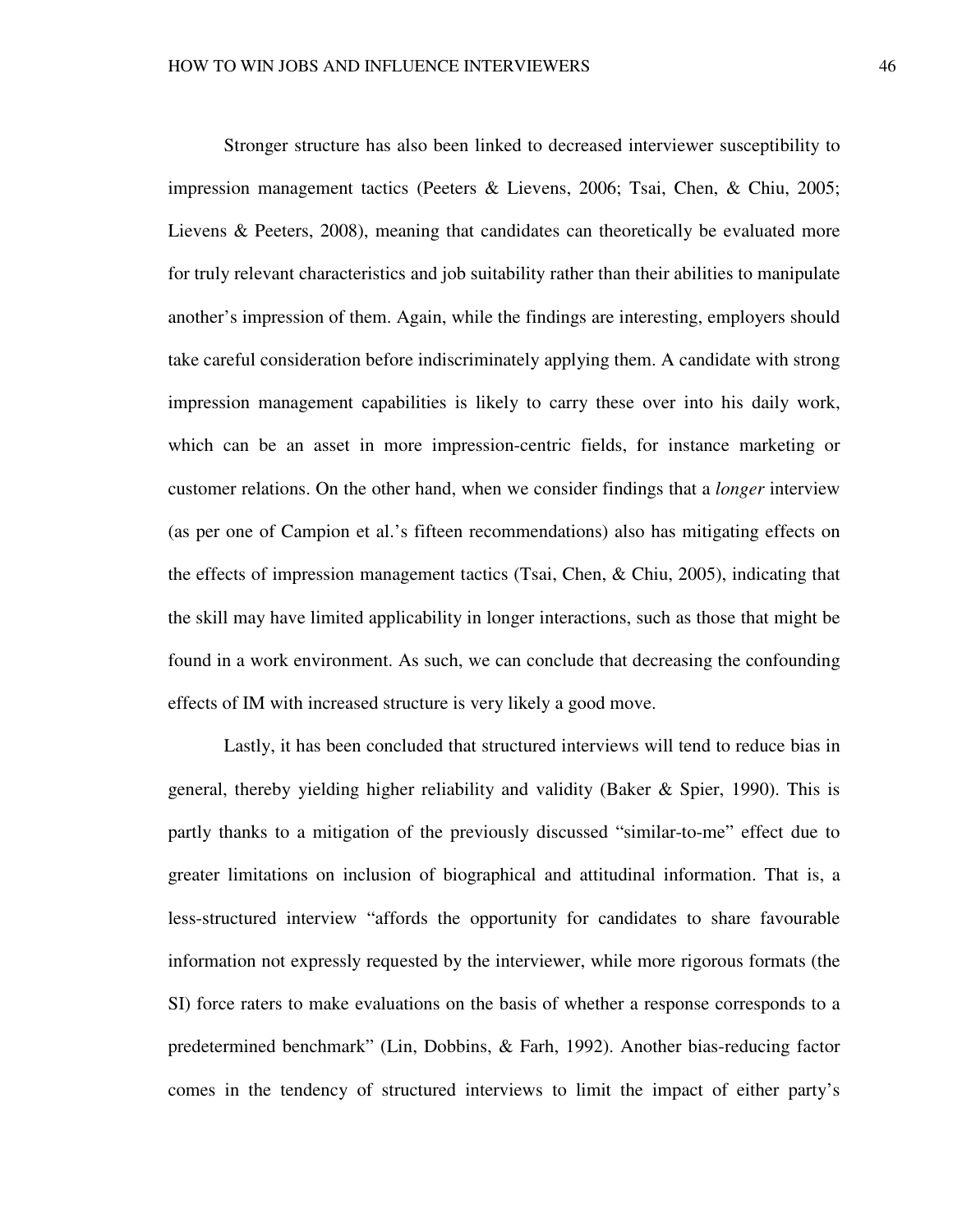personal affect by instilling a more mechanical and standardized process without as much room for emotional differences (Dipboye & Gaugler, 1993). Lastly, through a yetundetermined mechanism, more structure has even been shown to decrease the aforementioned "leniency bias" which grants physically disabled candidates an advantage in the hiring process (Brecher, Bragger, & Kutcher, 2006). All in all, the benefits of structured interviews are well-supported and considerable in scope. By making judicious and personalized use of Campion et al.'s research on the dimensions of structuredness, employers of all kinds should be able to reach their optimal conditions for standardization while maintaining appropriate levels of freedom in order to inform decision-making.

There is one other interview type worth mentioning, although it enjoys far less support and research than the general structured interview. This is the "puzzle interview," popularized by Microsoft's hiring team in the 1990s and containing thought puzzles designed to test the candidate's cognitive abilities and creative flair. Sample questions might include "Why are manhole covers round?" or "How would you weigh an airplane without a scale?" (Honer, Wright, & Sablynski, 2007). The puzzle interview has found some success today as a component of the interview process in the competitive field of management consulting, wherein candidates will be asked to logically tackle seemingly insurmountable questions, for example "how many tennis balls would fit in the Grand Canyon?" Performance in puzzle interviews has been found to be significantly correlated with cognitive ability, and also to have relatively high interrater reliability given the interview's standardized nature (Honer, Wright, & Sablynski, 2007). Of course, not all employers truly require that successful candidates think in such a specific and out-of-thebox manner, and hiring individuals based *solely* on a puzzle interview would neglect far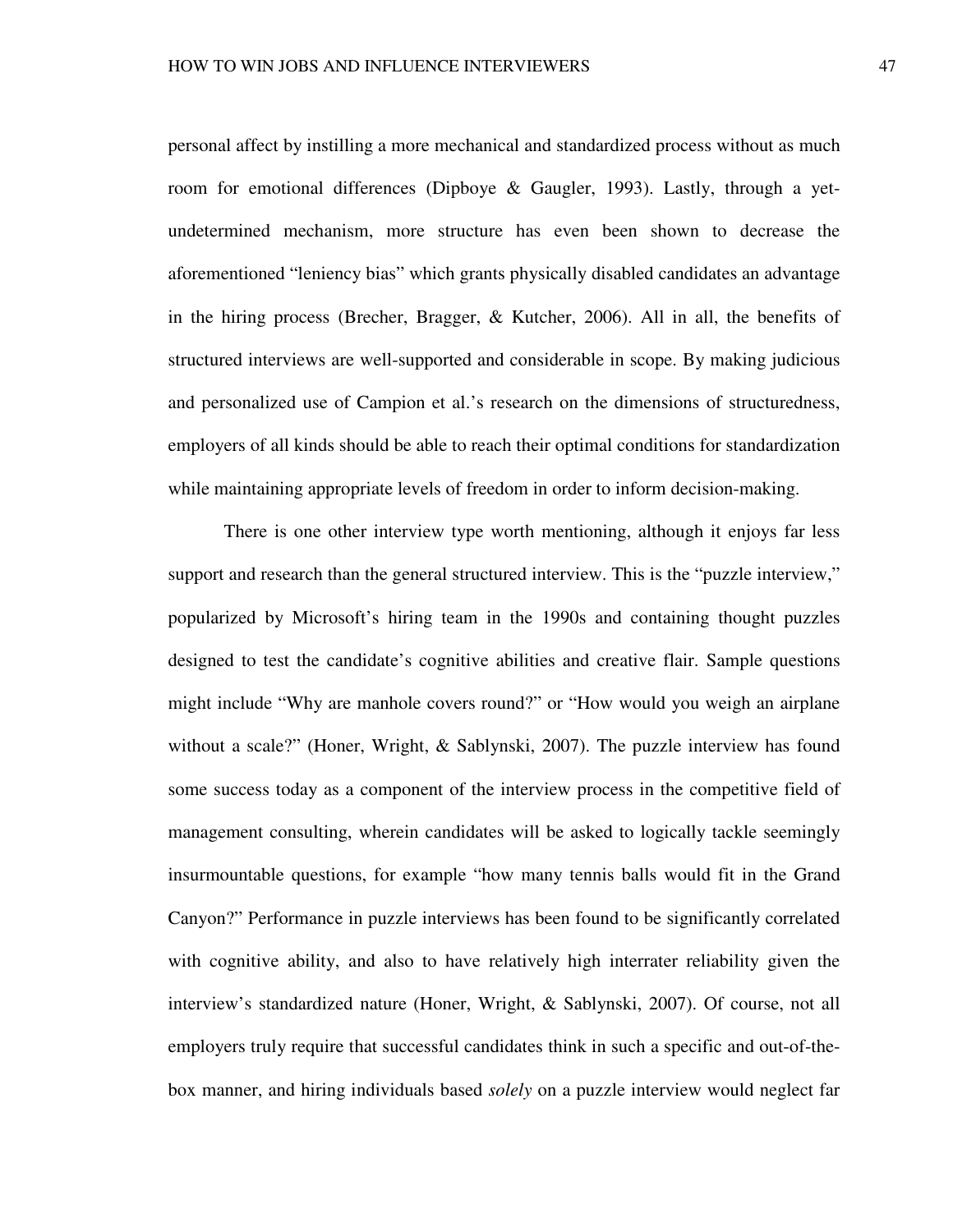too many other characteristics. Despite its limited applicability, however, the puzzle interview remains a valid, reliable measure of cognitive ability and should be implemented in appropriate industries alongside other, more person-centric interview methods.

Considering the magnitude and comprehensiveness of all of the widely-available research in previous sections, one can rest assured that the most driven interviewees will do their best to internalize research findings and optimize their performance. Given the rough employment climate in recent years, it is not surprising that the "interview coaching" industry has expanded so rapidly. A simple Google search for the term yields over 4 million results, many of which are for-profit businesses offering a variety of interview coaching services, including one-on-one practice with professional critique, seminars on best practices, and, graciously, free basic tips on the businesses' homepages. With such wide accessibility to coaching services that theoretically bring one's impression management skills to a new level. We have established that a higher degree of structure can mitigate the effects of this, but it nevertheless behooves employers to be aware of the potential discrepancies between a coached interviewee and an uncoached one. Maurer, Solamon, Andrews and Troxtel (2001) were able to show that "coaching … [was] positively associated with a tendency to use ... strategies in the interview that enhanced the organization of interviewees' answers, and this organization was positively associated with performance in the interview." In contrast, Riggio and Throckmorton (1988) concluded that "there were no significant effects for training on interview performance." Lastly, a third study found that interview coaching not only improved interview performance, but also yielded higher *validity* in a structured interview (Maurer,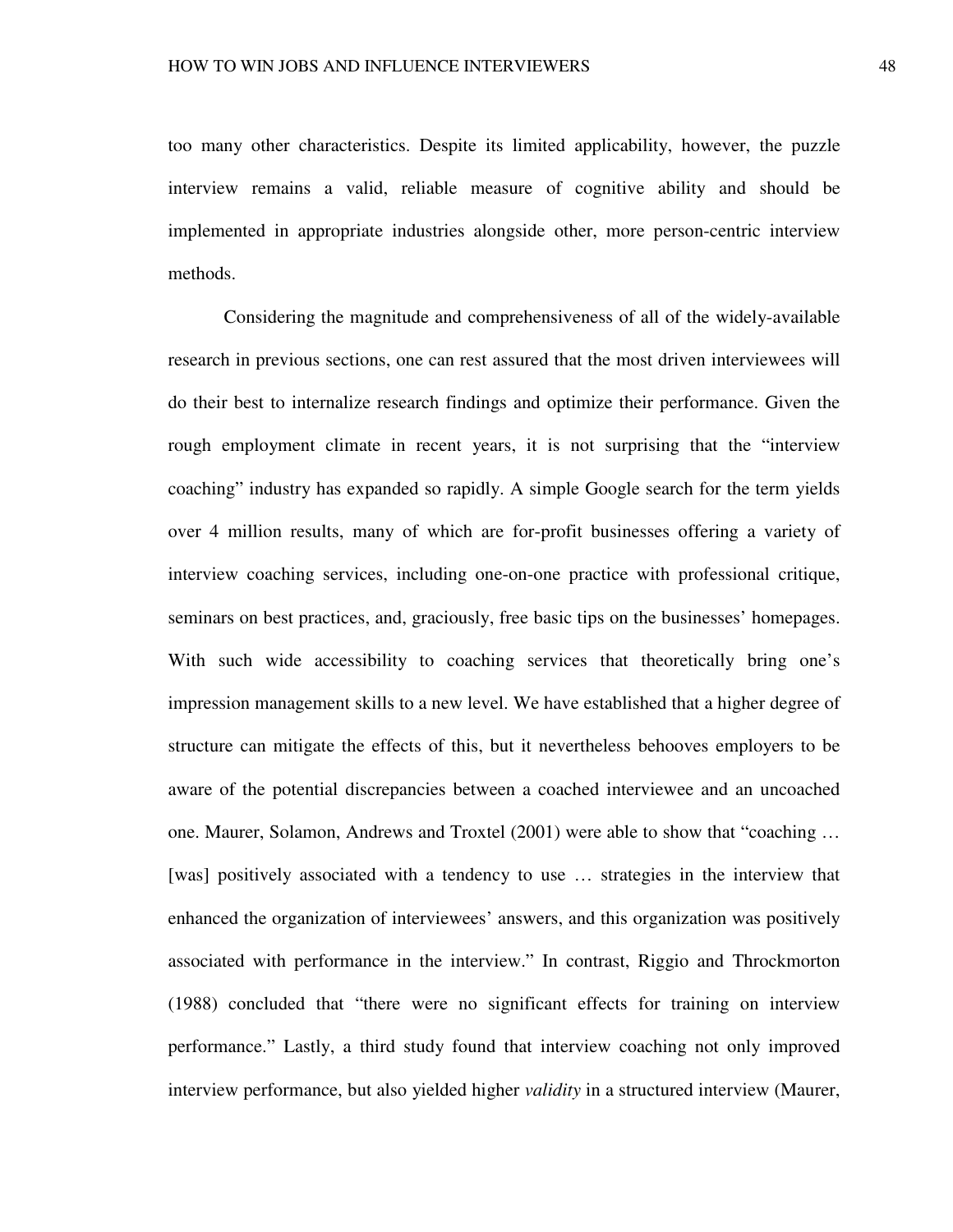Solamon, & Lippstreu, 2008), meaning that they are *more* predictive of actual job performance and desirability as an employee. The mechanism by which this occurs, as hypothesized by the researchers, is that uncoached interviewees actually tend *not* to convey an accurate portrayal of their job capabilities, due to factors such as nerves or inability to effectively respond to a prompt. The problem, say the researchers, is that individuals may be good at their work but bad at interviewing. Coaching, then, actually *removes* the confounding variable of interview skill. In the researcher's words, coaching "direct[s] attention by the interviewee to that content which is most relevant to what the interviewer seeks, and enable[s] them to clearly convey the types of information sought... [thereby] improving the psychometric quality of scores produced" (Maurer, Solamon, & Lippstreu, 2008). Confidence and clarity are also improved. In this way, evaluators ought to be able to more accurately recognize both good *and* bad candidates, unaffected by the uneven playing field of interview prowess. Numerous companies have already incorporated this finding, such as through the tendency of selective consulting firms like Bain to host pre-interview briefing nights, in which candidates are taught about interview strategies in order to better prepare. While cost and efficiency are an obvious concern, it seems that a wider implementation of a similar coaching system could be very valuable, as well as *fair* if all candidates are given a cost-free opportunity to participate. In the meantime, it appears that employers should not worry about coached candidates, since the main effect seems to be one of increased validity.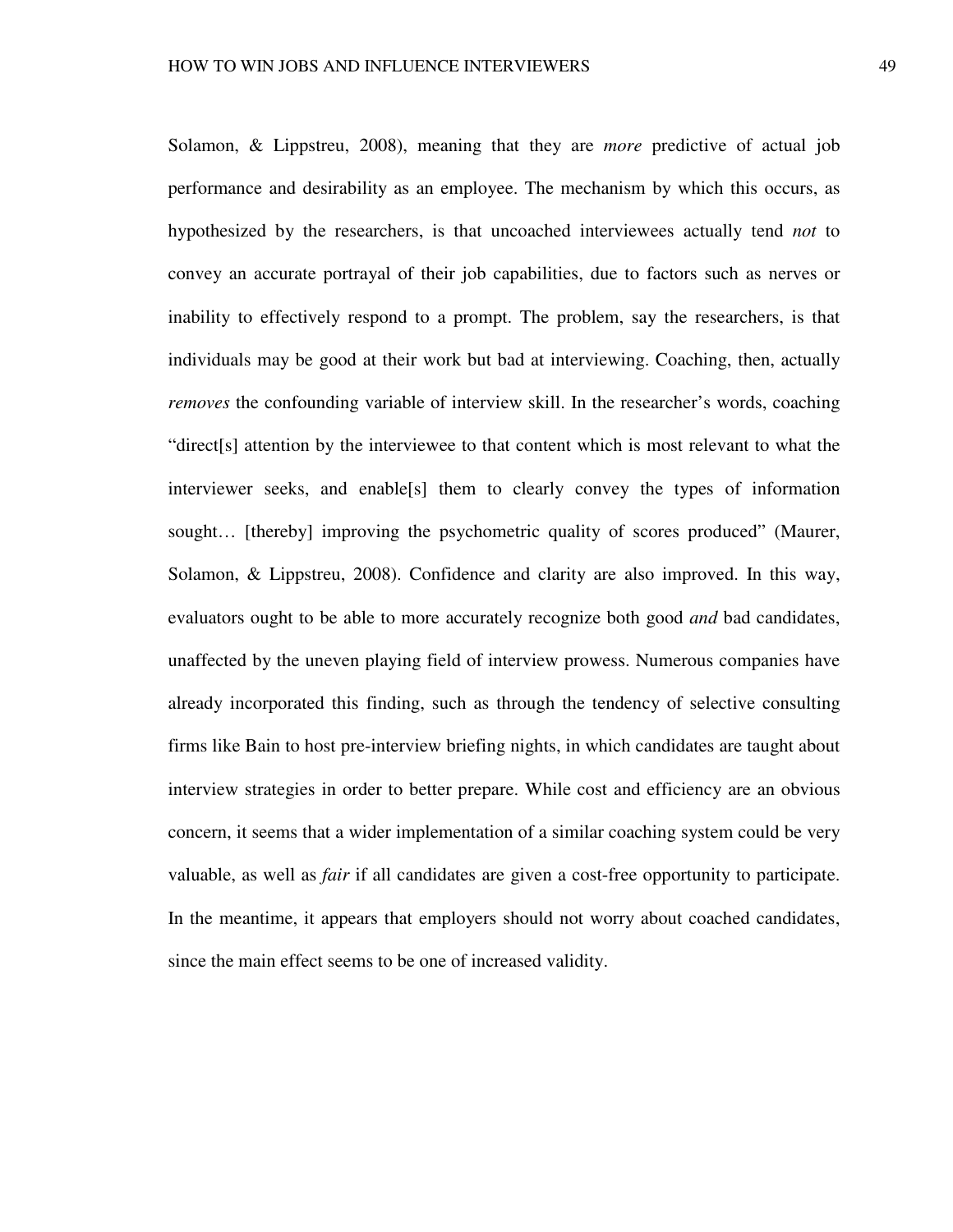# **4.2 - For the Interviewee**

 Since the findings in the nonverbal and articulative sections above are directly related to interviewee recommendations (i.e. interviewees should do what has been found to increase hireability and avoid those behaviors that do not), this section will not reiterate the findings. Instead, see the next page for an easily referenced summary table, describing industry-nonspecific best practices for an interviewee.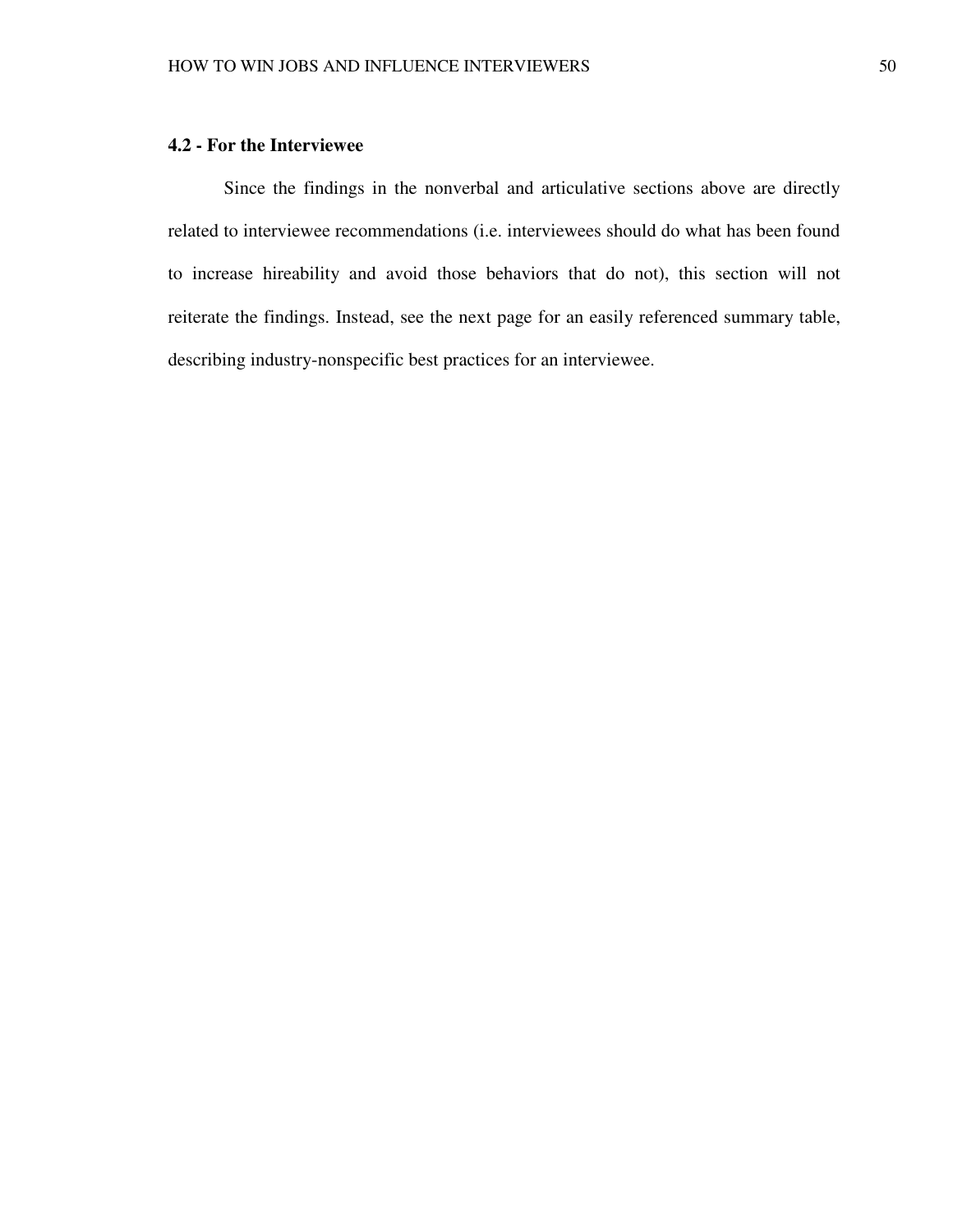| <b>SUMMARY OF RESEARCH ON INTERVIEWEE BEHAVIOR BEST PRACTICES</b> |                                                                                                                                                                                              |                                                                                                                                                                                                                          |  |
|-------------------------------------------------------------------|----------------------------------------------------------------------------------------------------------------------------------------------------------------------------------------------|--------------------------------------------------------------------------------------------------------------------------------------------------------------------------------------------------------------------------|--|
| <b>FEATURE</b>                                                    | <b>BEST PRACTICES</b>                                                                                                                                                                        | <b>NOTES</b>                                                                                                                                                                                                             |  |
| Eye Contact                                                       | Eyes should mainly be in contact, with some intermittence to prevent discomfort from<br>excess. Decrease slightly with increased physical proximity from the interviewer, and vice<br>versa. | Biologically, eye contact's function<br>is to keep sensations of interpersonal<br>distance in equilibrium.                                                                                                               |  |
| Handshake                                                         | Firm, dry, and of natural length. A well-practiced handshake is especially vital for males.                                                                                                  |                                                                                                                                                                                                                          |  |
| Demeanor                                                          | Not overly agreeable or ingratiating. Confidence and focus on oneself is more powerful and<br>commanding of positive regard.                                                                 | This varies somewhat depending on<br>the nature of the job in question. A<br>strong interpersonal interactions<br>requirement makes the job more<br>conducive to a slightly more<br>agreeable demeanor in the interview. |  |
| Conversational                                                    | Focus on yourself. Interest in the other party is good for regular conversations, but                                                                                                        |                                                                                                                                                                                                                          |  |
| Focus                                                             | counterproductive in the interview. Other-focused questions at the end can be used as a                                                                                                      |                                                                                                                                                                                                                          |  |
|                                                                   | supplement to positive regard after efficacy has been established.                                                                                                                           |                                                                                                                                                                                                                          |  |
| Physical                                                          | Be well-groomed. Physical attractiveness brings a small but significant positive bias,                                                                                                       |                                                                                                                                                                                                                          |  |
| Appearance                                                        | though it is far from the most important characteristic when compared to social performance                                                                                                  |                                                                                                                                                                                                                          |  |
|                                                                   | and work experience. Attractiveness increases the effectiveness of impression management                                                                                                     |                                                                                                                                                                                                                          |  |
|                                                                   | tactics. Females should wear some makeup.                                                                                                                                                    |                                                                                                                                                                                                                          |  |
|                                                                   | Note that same-sex interviews have shown a <i>negative</i> bias against attractiveness. To                                                                                                   |                                                                                                                                                                                                                          |  |
|                                                                   | mitigate this, lessen signs of dominance in case of a same-sex interview.                                                                                                                    |                                                                                                                                                                                                                          |  |
| Interviewer's                                                     | Avoid being too affected by signs of an interviewer's disapproval. This will likely result in                                                                                                |                                                                                                                                                                                                                          |  |
| Nonverbal                                                         | poorer performance and increased subsequent disapproval. Do not allow yourself to be                                                                                                         |                                                                                                                                                                                                                          |  |
| <b>Behaviors</b>                                                  | discouraged - avoid the disapproval "feedback loop." Also, consider the possibility that you                                                                                                 |                                                                                                                                                                                                                          |  |
|                                                                   | are in a "stress interview" designed to test your responses to constant disapproval.                                                                                                         |                                                                                                                                                                                                                          |  |
| Speech                                                            | For both genders, "faster speech rate, less pauses, lower variability in loudness, lower pitch,<br>and higher variability in pitch" has been determined to be "attractive." Enunciate words  | Vocal quality is very difficult to<br>reliably and permanently change.                                                                                                                                                   |  |
|                                                                   | well and do not rush. Deepness of pitch is very effective for males, and can have powerful                                                                                                   |                                                                                                                                                                                                                          |  |
|                                                                   | effects on attracting women.                                                                                                                                                                 |                                                                                                                                                                                                                          |  |
| Accents                                                           | Sadly, when considering effects on hireability in isolation, one should work to decrease                                                                                                     |                                                                                                                                                                                                                          |  |
|                                                                   | foreign accents in general, particularly when the accent is associated with "countries of                                                                                                    |                                                                                                                                                                                                                          |  |
|                                                                   | lower socio-economic status and darker skin colors." This is not to say that this is the right                                                                                               |                                                                                                                                                                                                                          |  |
|                                                                   | thing to do by any means, only that it is the approach most likely to yield a job offer due to                                                                                               |                                                                                                                                                                                                                          |  |
|                                                                   | the subconsciously ingrained racism of American society, and due to "similar-to-me"                                                                                                          |                                                                                                                                                                                                                          |  |
|                                                                   | preferences.                                                                                                                                                                                 |                                                                                                                                                                                                                          |  |
| <b>Disabilities</b>                                               | Physical disabilities actually prove to be helpful. One should not be able to manipulate this,                                                                                               |                                                                                                                                                                                                                          |  |
|                                                                   | but candidates should not necessarily feel it is best to cancel an interview if one is                                                                                                       |                                                                                                                                                                                                                          |  |
|                                                                   | temporarily incapacitated in a wheelchair or cast.                                                                                                                                           |                                                                                                                                                                                                                          |  |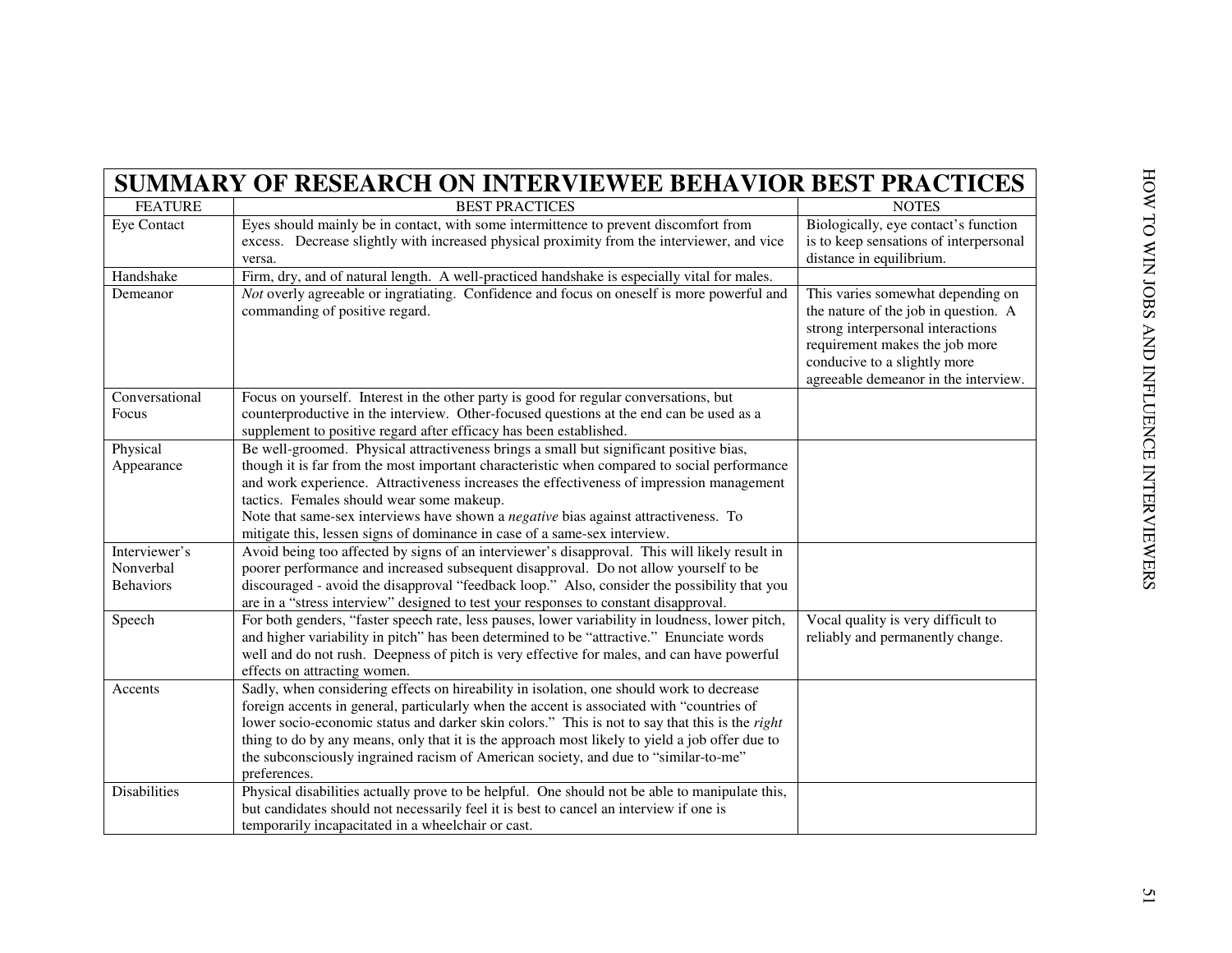# **4.3 - Directions for Further Research**

The work that has been done in the field of interview psychology is comprehensive in many ways, but would nevertheless benefit from improvement and expansion, so that the process can continue its evolution toward maximal validity and reliability. One significant development area is that of industry-differentiated analyses. The vast majority of research today is undertaken for as general an application as possible, typically leaving industry context and job type as an insignificant afterthought. Admittedly, due to their strong foundations in the science of interpersonal interactions, many of these studies' findings truly *are* applicable to any industry or job, and probably will not show significant changes in efficacy when these factors are held as independent variables. Nonetheless, researchers should pay attention to the need to empirically *establish* this wide applicability, so that we can know for sure whether behavioral best practices differ significantly for a marketing associate versus a city planner.

 Another potentially interesting point of differentiation would be among different levels of experience, and the different sets of preferred behaviors that they may bring. For practical and logistical reasons, a preponderance of existing research has been done using college students as subjects and/or confederates, presumably meaning that most experiments are working under the implicit assumption (or, sometimes, explicit explanation) that they are concerning candidates for entry-level positions. Therefore, future studies should attempt to test for interactive effects between age/experience level and behaviors. One might hypothesize that a more experienced individual might reap more reward from dominant nonverbal behaviors than would a novice, since they may be viewed as having "earned" the use of said behaviors. Interactions between an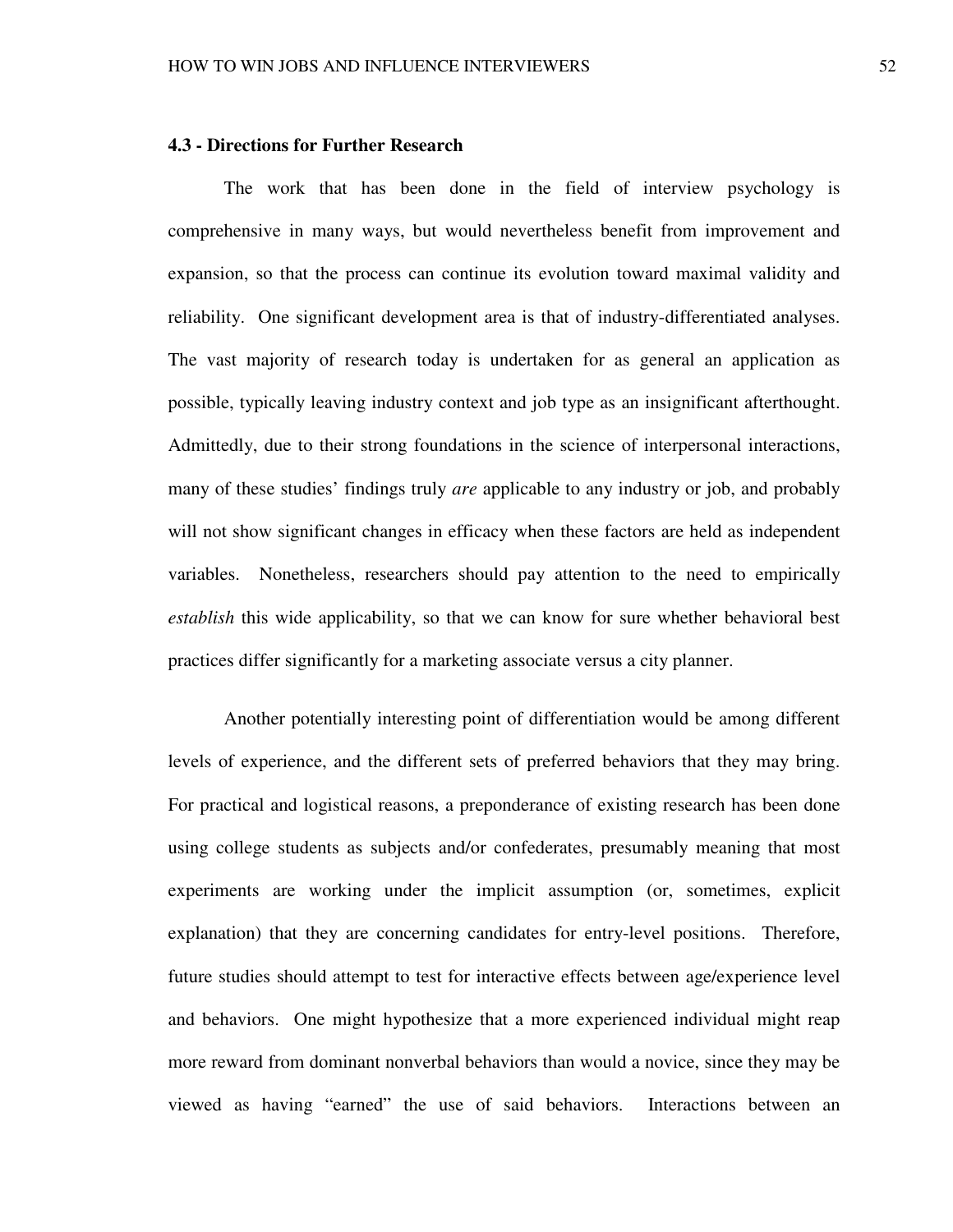interviewer's experience level and that of the interviewee could also be interesting, such as through the possibility of younger practitioners feeling more affinity with young candidates, or granting higher ratings to older candidates based on societally-instilled respect for one's elders.

 A third and final area ripe for exploration pertains to the characteristics of an ideal interviewer. As we have seen, there has been a great deal of insight into the best ways for an interviewee to behave, and also into how organizations can modify the interview process to increase its quality, but there is an informational gap when it comes to interviewee *selection*. Public information on organizations' status quos for evaluator selection is scarce, but one would presume that the process would be more contingent, in most cases, on availability and interest than best fit. Researchers would do well to recognize interviewer characteristics as having great potential for reliability augmentations, for instance in eliminating more verifiably biased individuals from contention as an interviewer. By establishing a research-backed set of criteria for interviewee selection, researchers should be able to further increase interview reliability.

To conclude, it seems certain that the employment interview will continue to constitute a vital part of the American career world. While it may be flawed, it remains a fairly good predictor of job suitability, at the very least, a sound indicator of whether a candidate will make a good social fit with an organization. The ugly side of biases, exemplified by the aversive bigotry and xenophobia that has been consistently demonstrated by studies, is the one saddening aspect of the analysis, due to the fact that nothing short of widespread societal change will allow for a widespread improvement.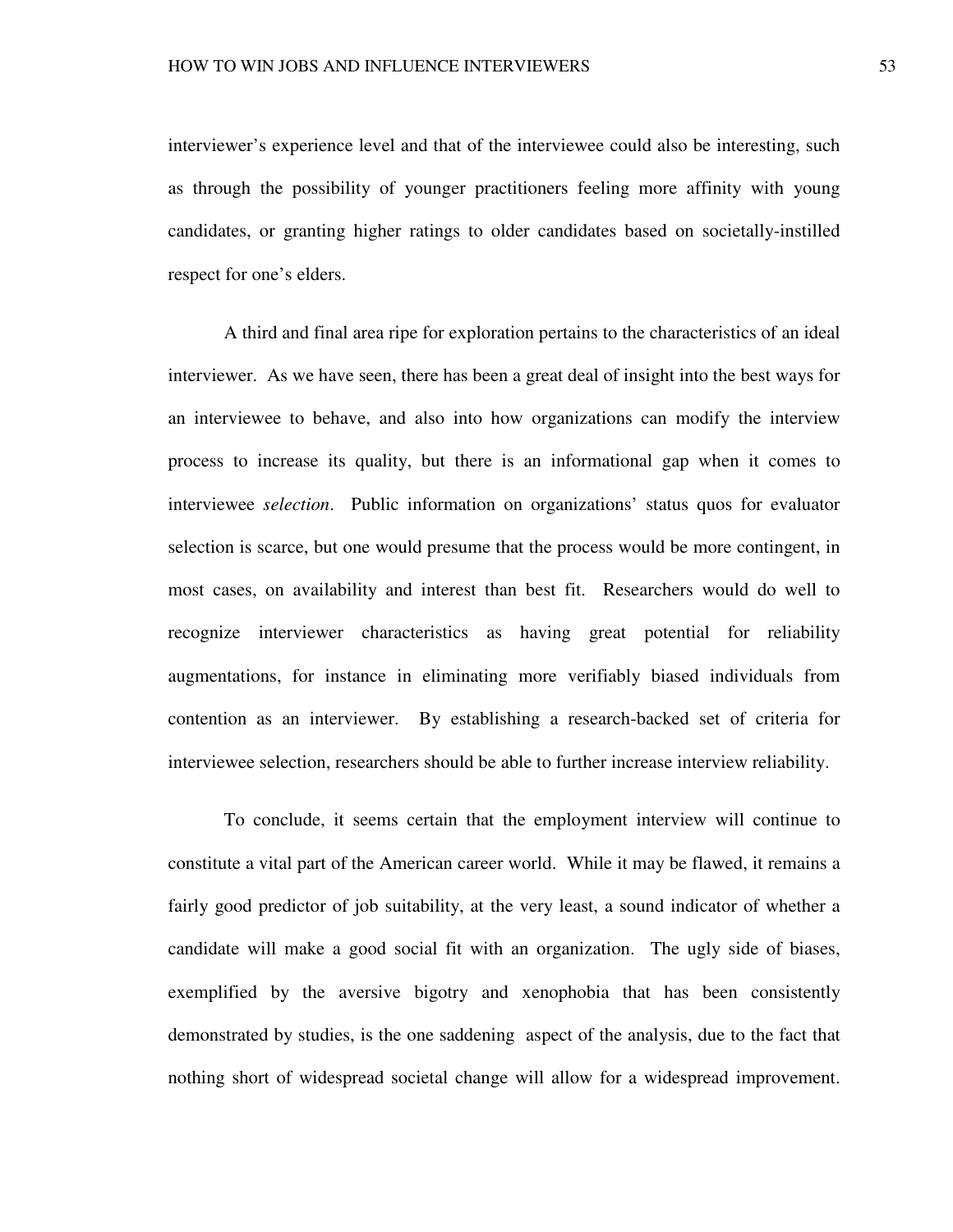With the exception of these unsavory racist vestiges, interviewer and interviewee alike should take heed of the findings presented in this review, and modify behavior and process accordingly so that the playing field of the employment interview can be continually evened out, and so that interpersonal interactions in general can be more adeptly navigated.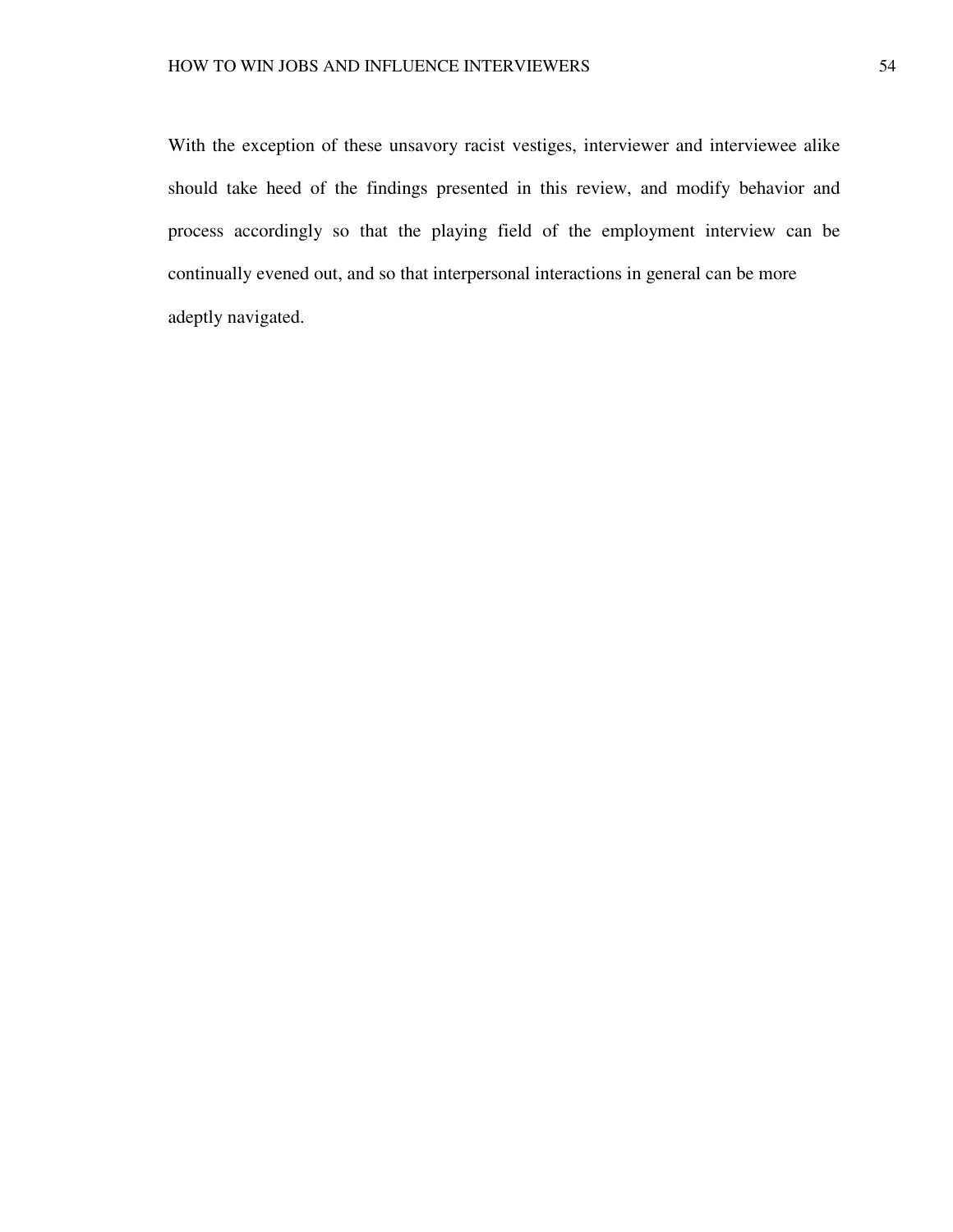#### **References**

Abercrombie, K. (1968). Paralanguage. British Journal of Disorders of Communications , 3, 55-59.

- Agthe, M., Spörrle, M., & Maner, J. K. (2011). Does Being Attractive Always Help? Positive and Negative Effects of Attractiveness on Social Decision Making? Personality and Social Psychology Bulletin , 20(10), 1-13.
- Akehurst, L., Kohnken, G., Vrij, A., & Bull, R. (1996). Lay persons' and police officers' beliefs regarding deceptive behavior. Applied Cognitive Psychology , 10, 461-473.
- Almy, T. P. (1978). The stress interview: Unfinished business. Journal of Human Stress, 4(4), 3-8.
- Anderson, C. (1960). The relation between speaking times and decision in the employment interview. Journal of Applied Psychology , 44, 267-268.
- Andreoli, N. A. (2009). Perceptions of female physical attractiveness and its influence on selection procedures. Dissertation Abstracts International , 4467.
- Argyle, M. (1972). Non-verbal communication in human social interaction. In R. Hinde, Nonverbal Communication. Cambridge: Cambridge University Press.
- Argyle, M., & Dean, J. (1965). Eye contact, distance and affiliation. Sociometry , 28, 289-304.
- Atkins, C. P. (1993). Do employment recruiters discriminate on the basis of nonstandard dialect? Journal of Employment Counseling , 30, 108-118.
- Baker, H., & Spier, M. (1990). The employment interview: Guaranteed improvement in reliability. Public Personnel Management , 19(1), 85-90.
- Barbee, J., & Keil, E. (1973). Experimental techniques of job interview training for the disadvantaged: Videotape feedback, behavior modification, and microcounseling. Journal of Applied Psychology , 58, 209-213.
- Baskett, G. (1973). Interview decisions as determined by competency and attitude similarity. Journal of Applied Psychology , 57(3), 343-345.
- Belt, J., & Holden, P. (1978). Polygraph usage among major U.S. corporations. Personnel Journal, 57, 80-86.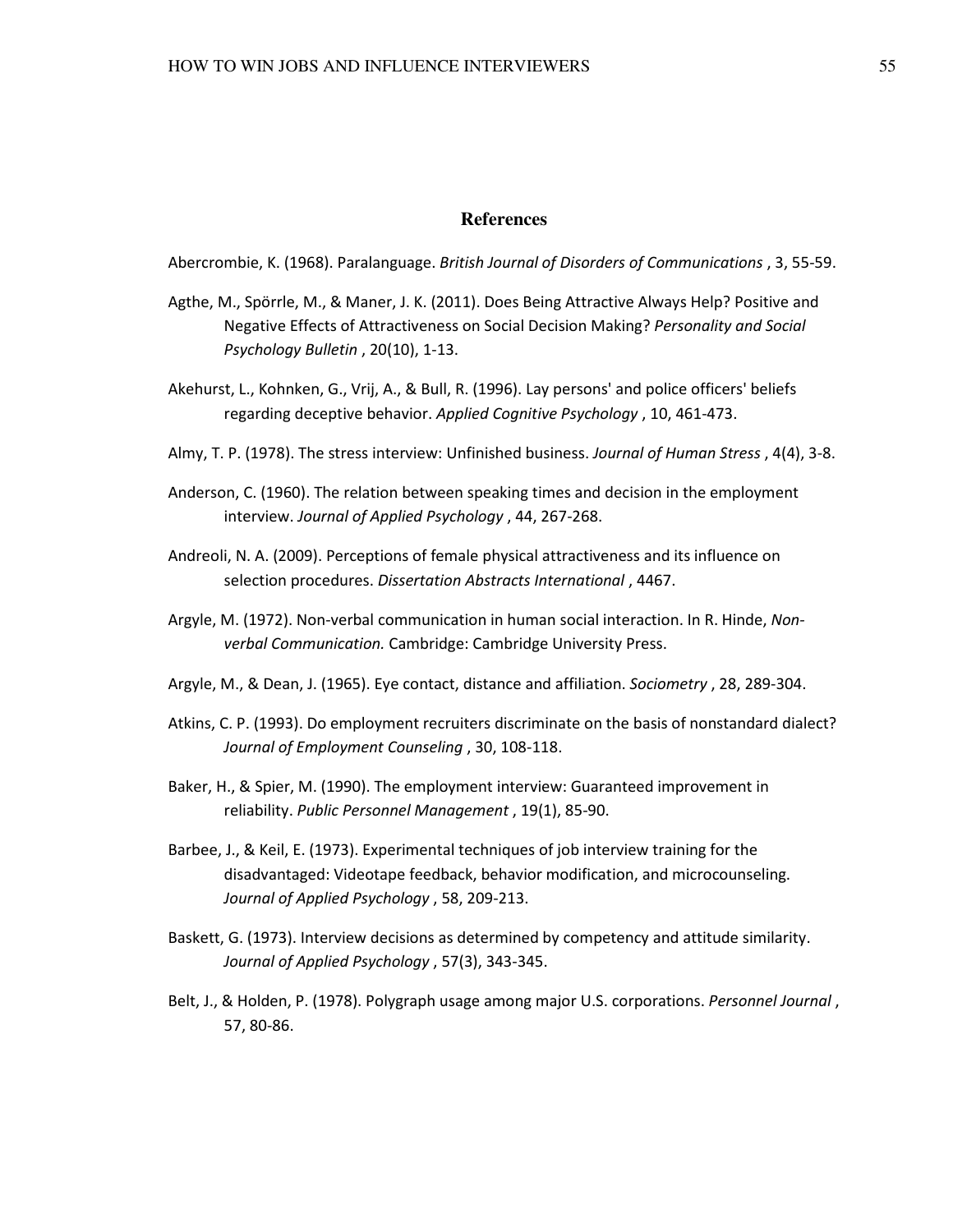- Bialik, C. (2010, September 4). Seven Careers in a Lifetime? Think Twice, Researchers Say. Retrieved October 18, 2011, from The Wall Street Journal: http://online.wsj.com/article/SB10001424052748704206804575468162805877990.htm l
- Bolster, B. I., & Springbett, B. M. (1961). The reaction of interviewers to favorable and unfavorable information. Journal of Applied Psychology , 45, 97-103.
- Brecher, E., Bragger, J., & Kutcher, E. (2006). The Structured Interview: Reducing Biases Toward Job Applicants with Physicl Disabilities. Employee Responsibilities and Rights Journal, 18(3), 155-170.
- Brennan, E. M., & Brennan, J. S. (1981). Accent scaling and language attitudes: reactions to Mexican American English speech. Language and Speech , 24, 207-221.
- Burgoon, J. K., Manusov, V., Mineo, P., & Hale, J. L. (1985). Effects of gaze on hiring, credibility, attraction and relational message interpretation. Journal of Nonverbal Behavior , 9(3), 133-146.
- Buttner, E. H., & McEnalle, M. (1996). The interactive effect of influence tactic, applicant gender, and type of job on hiring recommendations. Sex Roles, 34, 581-591.
- Cahn, D. (1976). The employment interview: A self-validation model. Journal of Employment Counseling , 13(4), 150-155.
- Cameron, D. (1999). Better conversations: A morality play in twelve tapes. Feminism & Psychology , 9(3), 315-333.
- Cargile, A. C. (1997). Attitudes toward Chinese-accented speech: An investigation in two contexts. Journal of Language and Social Psychology , 16(4), 434-443.
- Cargile, A. C. (2000). Evaluations of employment suitability: Does accent always matter? Journal of Employment Counseling , 37(3), 165-177.
- Carlson, R. E., & Mayfield, E. C. (1967). Evaluating Interview and Employment Application Data. Personnel Psychology , 20, 441-460.
- Carlson, R. (1968). Employment Decisions: Effect of MOde of Applicant Presentation on Some Outcome Measures. Personnel Psychology , 29, 193-207.
- Chen, C.-C., Yang, I. W.-F., & Lin, W.-C. (2010). Applicant impression management in job interview: The moderating role of interviewer affectivity. Journal of Occupational and Organizational Psychology , 83(3), 739-757.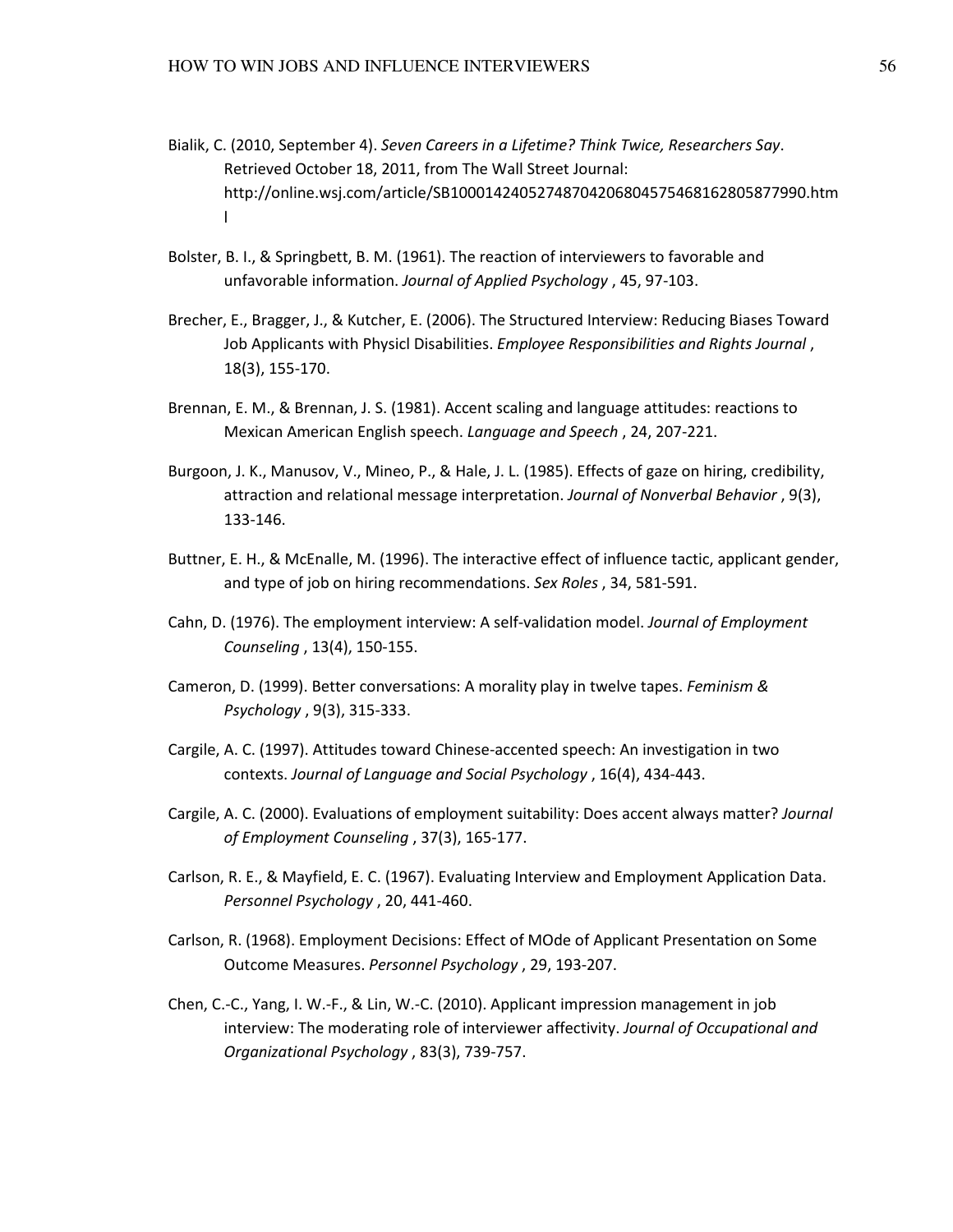- Clark, J., & Hollinger, R. (1983). Theft by employees in work organizations: Executive Summary. Washington, D.C.: National Institute of Justice.
- DeBruine, L., Jones, B., Little, A., Boothroyd, L., Perrett, D., Penton-Voak, I., et al. (2006). Correlated preferences for facial masculinity and ideal or actual partner's masculinity. Proceedings fo the Royal Society B: Biological Sciences , 273, 1355-1360.
- DeGroot, T., & Kluemper, D. (2007). Evidence of Predictive and Incremental Validity of Personality Factors, Vocal Attractiveness and the Situational Interview. International Journal of Selection and Assessment , 15(1), 30-39.
- DeGroot, T., & Motowidlo, S. J. (1999). Why visual and vocal interview cues can affect interviewers' judgments and predict job performance. Journal of Applied Psychology, 84, 986-993.
- DePaulo, B., Stone, J., & Lassiter, G. (1985). Deceiving and detecting deceit. In B. Schenkler, The self and social life (pp. 323-370). New York: McGraw-Hill.
- Deprez-Sims, A.-S., & Morris, S. B. (2010). Accents in the workplace: Their effects during a job interview. International Journal of Psychology , 45(6), 417-426.
- Deshields, O., Kara, A., & Kaynak, E. (1996). Source effects in purchase decisions: the impact of physical attractiveness and accent of salesperson. International Journal of Research in Marketing , 13, 89-101.
- deTurck, M. A. (1991). Training observers to detect spontaneous deception: Effects of gender. Communication Reports , 4, 81-89.
- Dipboye, R. L., & Gaugler, B. B. (1993). Cognitive and behavioral processes in the selection interview. In N. Schmitt, & W. Borman, Personal selection in organizations (pp. 135-170). San Francisco: Jossey-Bass.
- Dougherty, T., Ebert, R., & Callender, J. (1986). Policy capturing in the employment interview. Journal of Applied Psychology , 71, 9-15.
- Downs, C. (1969). Perceptions of the selection interview. Personnel Administration , 22, 8-23.
- Ekman, P., & Friesen, W. V. (1969). The Repertoire of Nonverbal Behavior: Categories, Origins, Usage, and Coding. Semiotica , 1(1), 49-98.
- Ekman, P., O'Sullivan, M., & Frank, M. (1999). A few can catch a liar. Psychological Science , 10, 263-266.
- Farr, J. L. (1973). Response requirements and primacy-recency effects in a simulated selection interview. Journal of Applied Psychology , 57, 228-233.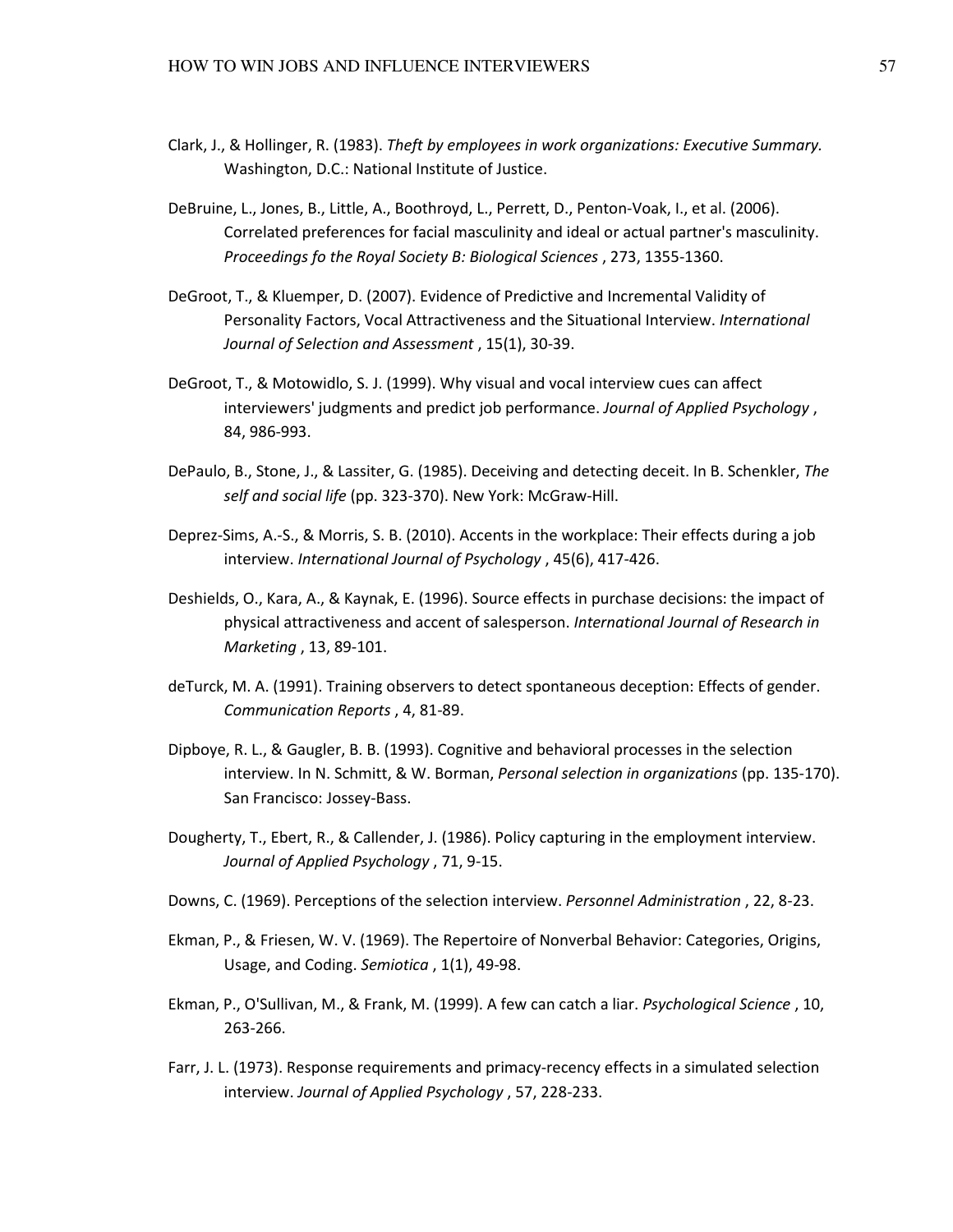- Feinberg, D., Jones, B., Little, A., Burt, D., & Perrett, D. (2005). Manipulations of fundamental and formant frequencies affect the attractiveness of human male voices. Animal Behavior , 69, 561-568.
- Fletcher, C., & Spencer, A. (1984). Sex of candidate and sex of interviewer as determinants of self-presentation orientation in interviews: An experimental study. International Review of Applied Psychology , 33(3), 305-313.
- Forbes, R. J., & Jackson, P. R. (1980). Non-verbal behaviour and the outcome of selection interviews. Journal of Occupational Psychology , 53, 65-72.
- Frank, L., & Hackman, R. (1975). Effects of interviewer-interviewee similarity on interviewer objectivity in college admissions interviews. Journal of Applied Psychology, 60(3), 356-360.
- Freeman, G. L., Manson, G. E., Katzoff, E. T., & Pathman, J. H. (1942). The stress interview. The Journal of Abnormal and Social Psychology , 37(4), 427-447.
- Gilmore, D. C., Beehr, T. A., & Love, K. G. (1986). Effects of applicant sex, applicant physical attractiveness, type of rater and type of job on interview decisions. Journal of Occupational Psychology , 59(2), 103-109.
- Greene, M., & Mathieson, L. (1989). The voice and its disorders. London: Whurr.
- Greenwald, M. A. (1981). The effects of physical attractiveness, experience, and social performance on employer decision-making in job interviews. Behavioral Counseling Quarterly , 1(4), 275-287.
- Greg W. Marshall, M. B. (1998). Preinterview Biases: The Impact of Race, Physical Attractiveness, and Sales Job Type on Preinterview Impressions of Sales Job Applicants. Journal of Personal Selling & Sales Management , 18(4), 21-38.
- Griffitt, W., & Jackson, T. (1970). Influence of information about ability and non-ability on personnel selection decisions. Psychological Reports , 27, 959-962.
- Helminen, T. M., Kaasinen, S. M., & Hietanen, J. K. (2011). Eye contact and arousal: The effects of stimulus duration. Biological Psychology , 88(1), 124-130.
- Hollandsworth, J. G., Kazelskis, R., Stevens, J., & Dressel, M. E. (1979). Relative Contributions of Verbal, Articulative, and Nonverbal Communication to Employment Decisions in the Job Interview Setting. University of Southern Mississippi Journal of Personnel Psychology , 32, 359-367.
- Hollmann, T. D. (1972). Employment interviewers' errors in processing positive and negative information. Journal of Applied Psychology , 56, 130-134.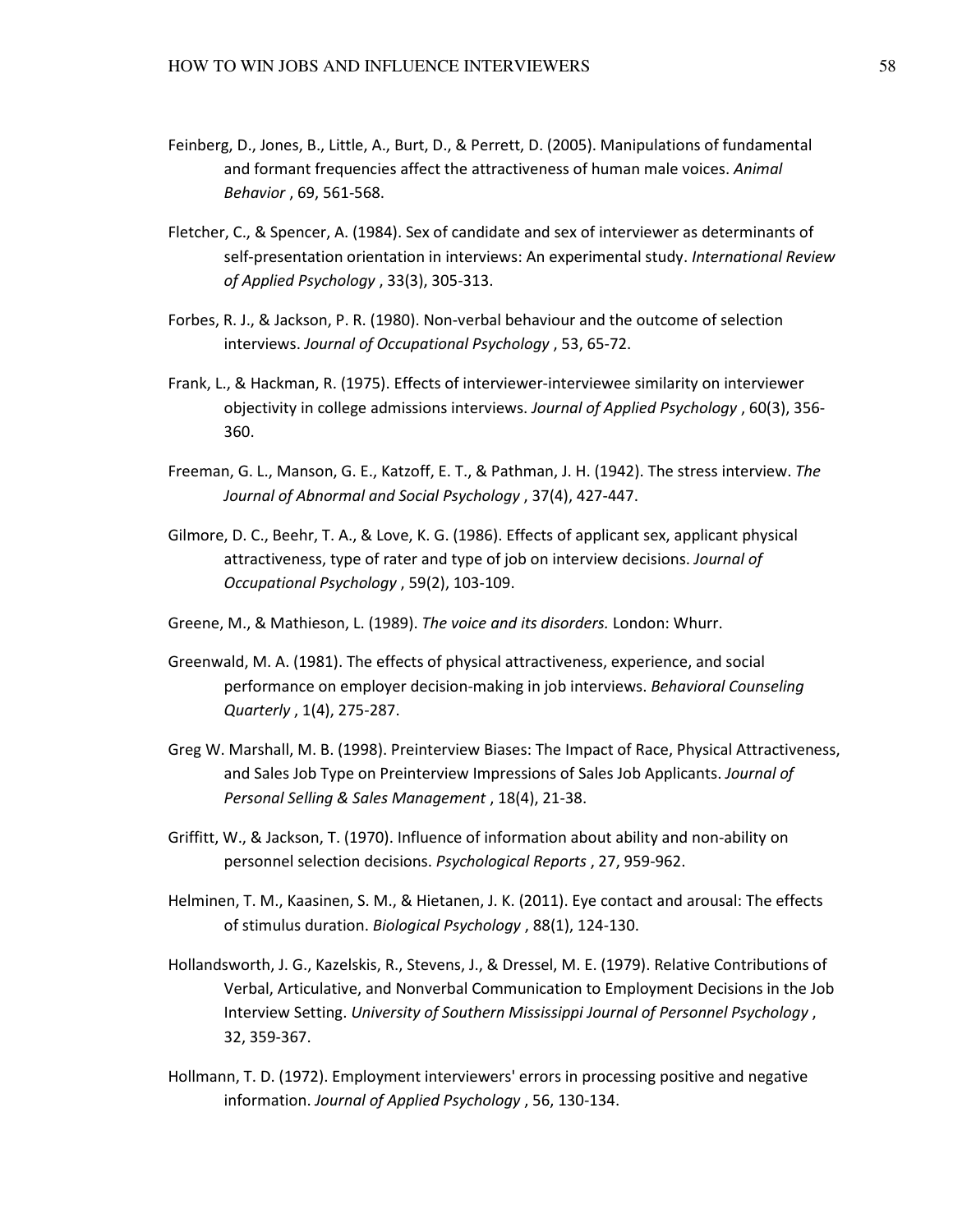- Honer, J., Wright, C. W., & Sablynski, C. J. (2007). Puzzle interviews: What are they and what do they measure? Applied H.R.M. Research , 11(2), 79-96.
- Huffcutt, A. I., & Culbertson, S. S. (2011). Interviews. In S. Zedeck, APA Handbook of Industrial and Organizational Psychology (pp. 185-203). Washington DC: American Psychological Association.
- Hurtig, R., Ensrud, S., & Tomblin, J. B. (1982). The communicative function of question production in autistic children. Journal of Autism and Developmental Disorders , 12(1), 57-69.
- Iddekinge, C. V., McFarland, L., & Raymark, P. (2007). Antecedents of Impression Management Use and Effectiveness in a Structured Interview. Journal of Management , 33(5), 752- 773.
- Interview, A. R. (1997). Michael A. Campion; David K. Palmer; James E. Campion. Personnel Psychology , 50, 655-702.
- Jones, B., Feinberg, D., DeBruine, L., Little, A., & Vukovic, J. (2010). A domain-specific oppositesex bias in human preferenecs for manipulated voice pitch. Animal Behavior , 79, 57-62.
- Judge, T. A., Higgins, C. A., & Thoresen, C. J. (1999). The Big Five personality traits, general mental ability, and career success across the life span. Personnel Psychology , 52, 621- 652.
- Kacmar, K. M., Delery, J. E., & Ferris, G. R. (1992). Differential Effectiveness of Applicant Impression Management Tactics on Employment Interview Decisions. Journal of Applied Social Psychology , 22(16), 1250-1272.
- Kanazawa, K. (2004). Why beautiful people are more intelligent. Intelligence, 32, 227-243.
- Keenan, A. (1976). Effects of the non-verbal behaviour of interviewers on candidates' performance. Journal of Occupational Psychology , 49(3), 171-176.
- Keenan, A., & Wedderburn, A. A. (1975). Effects of the non-verbal behaviour of interviewers on candidates' impressions. Journal of Occupational Psychology , 48, 129-132.
- King, E. B., Madera, J. M., Hebl, M. R., Knight, J. L., & Mendoza, S. A. (2006). What's in a Name? A Multiracial Investigation of the Role of Occupational Stereotypes in Selection Decisions. Journal of Applied Social Psychology , 36(5), 1145-1159.
- Knapp, M. L., & Hall, J. A. (2009). Nonverbal Communication in Human Interaction. Boston: Wadsworth.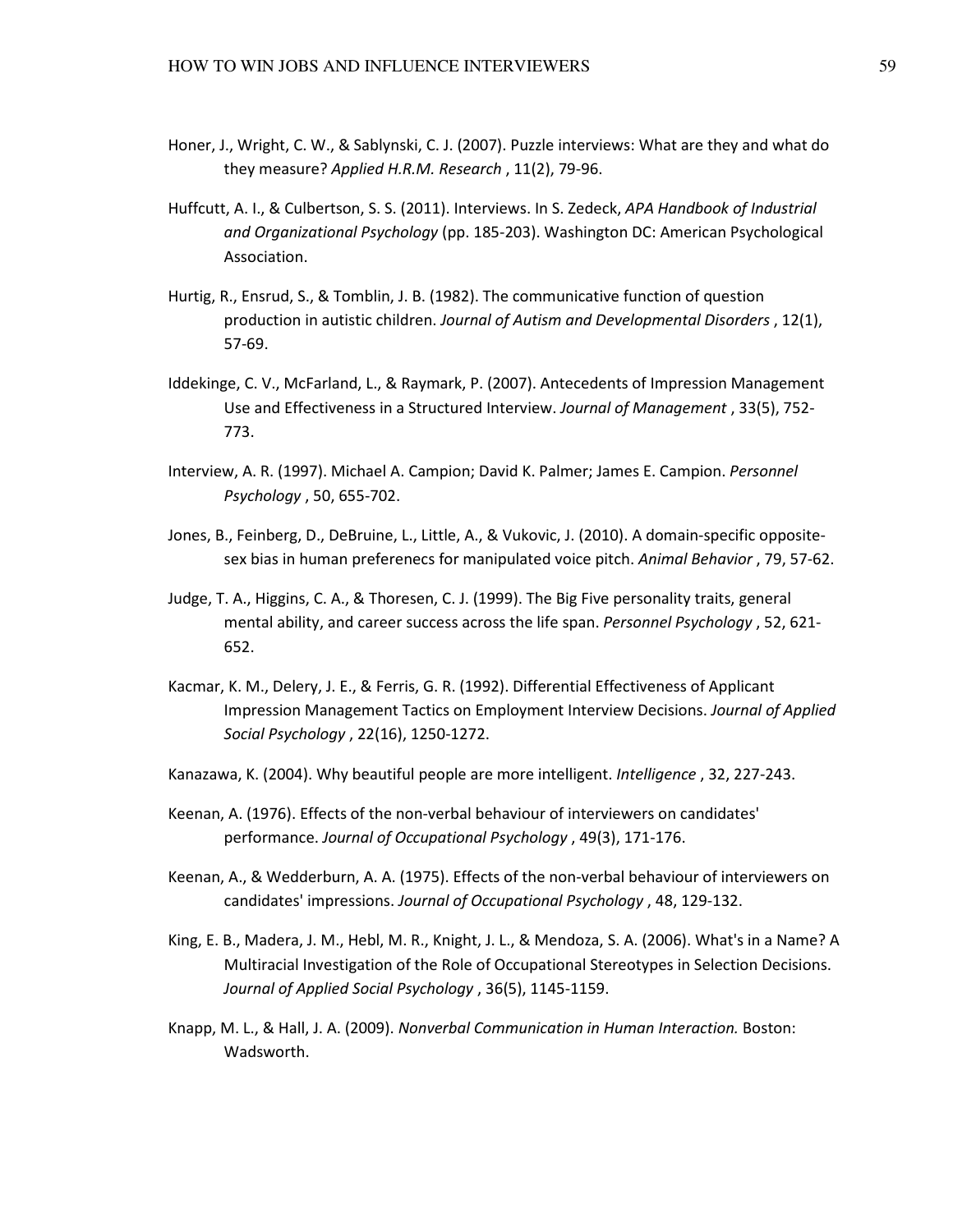- Lakin, J. L., Jefferies, V. E., Cheng, C. M., & Chartrand, T. L. (2003). The Chameleon Effect as Social Glue: Evidence for the Evolutionary Significance of Nonconcious Mimicry. Journal of Nonverbal Behavior , 27, 145-162.
- Lievens, F., & Peeters, H. (2008). Interviewers' sensitivity to impression management tactics in structured interviews. European Journal of Psychological Assessment , 24(3), 174-180.
- Lin, T., Dobbins, G., & Farh, J. (1992). A field study of race and age similarity effect on interview ratings in conventional and situational interview. Journal of Applied Psychology , 77(3), 363-371.
- Lippi-Green, R. (1997). English with an accent: Language, ideology, and discrimination in the United States. London: Routledge.
- Luhby, T. (2010, July 3). Job gloom at all-time high. Retrieved October 18, 2011, from CNN Money: http://money.cnn.com/2010/07/03/news/economy/discouraged\_workers/index.htm
- Lykken, D. (1974). Psychology of the lie detection industry. American Psychologist , 29, 725-739.
- Lykken, D. (1979). The detection of deception. Psychological Bulletin , 86, 47-53.
- Macan, T. (2009). The employment interview: A review of current studies and directions for future research. Human Resource Management Review , 19, 203-218.
- Maurer, T. J., Solamon, J. M., & Lippstreu, M. (2008). How does coaching interviewees affect the validity of a structured interview? Journal of Organizational Behavior , 29(3), 355-371.
- Maurer, T. J., Solamon, J. M., Andrews, K. D., & Troxtel, D. D. (2001). Interviewee coaching, preparation strategies, and response strategies in relation to performance in situational employment interviews: An extension of Maurer, Solamon, and Troxtel (1998). Journal of Applied Psychology , 86(4), 709-717.
- Mayfield, E. (1964). The selection interview: A re-evaluation of published research. Personnel Psychology , 17, 239-260.
- McNair, F. (2001, February 10). The Proper Interview: Behavioral descriptive method three times more reliable. The Calgary Herald .
- Mehrabian, A. (1972). Nonverbal communication. Chicago: Aldine-Atherton.
- Middendorf, C. H., & Macan, T. H. (2002). Note-taking in the employment interview: Effects on recall and judgments. Journal of Applied Psychology , 87(2), 293-303.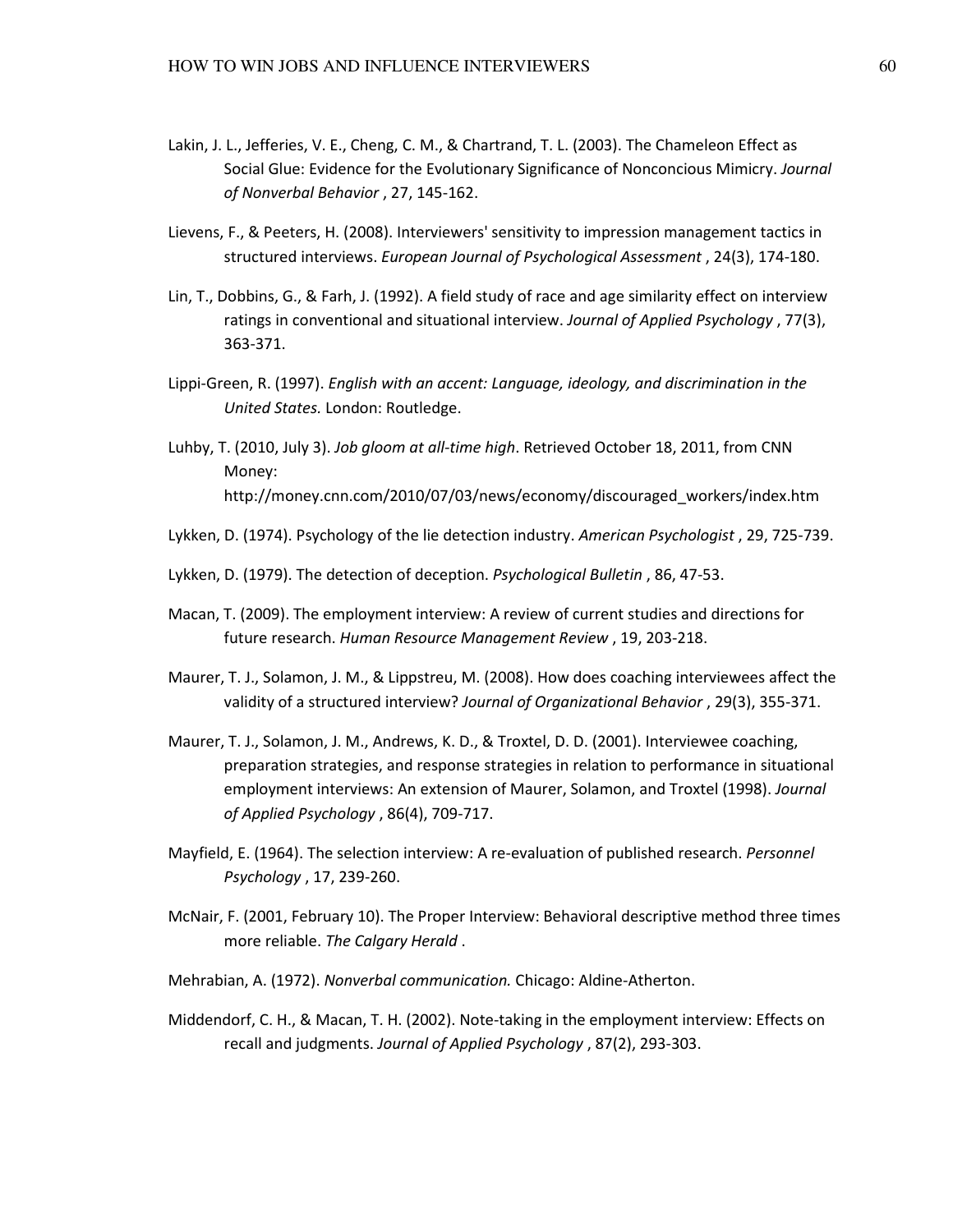- Motowidlo, S., & Burnett, J. (1995). Aural and visual sources of validity in structured employment interviews. Organizational Behavior and Human Decision Processes , 61, 239-249.
- Nash, R., Fieldman, G., Hussey, T., Lévêque, J.-L., & Pineau, P. (2006). Cosmetics: They Influence More Than Caucasian Female Facial Attractiveness. Journal of Applied Social Psychology , 36(2), 493-504.
- Nikolaou, I. (2003). Fitting the person to the organisation: examining the personality-job performance relationship from a new perspective. Journal of Managerial Psychology , 18, 639-648.
- Palmen, A., Didden, R., & Arts, M. (2008). Improving question asking in high-functioning adolescents with autism spectrum disorders: Effectiveness of small-group. Autism , 12(1), 83-98.
- Peeters, H., & Lievens, F. (2006). Verbal and Nonverbal Impression Management Tactics in Behavior Description and Situational Interviews. International Journal of Selection and Assessment , 14(3), 206-222.
- Penton-Voak, I., & Perrett, D. (2000). Female preference for male faces changes cyclically: Further evidence. Evolutionary Human Behavior , 21, 39-48.
- Peters, L., & Terborg, J. (1975). The effects of temporal placement of unfavorable information and of attitude similarity on personnel selection decisions. Organizational Behavior and Human Performance , 13, 279-293.
- Purkiss, S. L., Perrewé, P. L., Gillespie, T. L., Mayes, B. T., & Ferris, G. R. (2006). Implicit sources of bias in employment interview judgments and decisions. Organizational Behavior and Human Decision Processes , 101(2), 152-167.
- Puts, D., Gaulin, S., & Verdolini, K. (2006). Dominance and the evolution of sexual dimorphism in human voice pitch. Evolutionary Human Behavior , 27, 283-296.
- Puts, D., Gaulin, S., & Verdolini, K. (2006). Dominance and the evolution of sexual dimorphism in human voice pitch. Evolutionary Human Behavior , 27, 283-296.
- Rakić, T., Steffens, M. C., & Mummendey, A. (2011). When it matters how you pronounce it: The influence of regional accents on job interview outcome. British Journal of Psychology, 102(4), 868-883.
- Rand, T., & Wexley, K. (1975). Demonstration of the effects, "similar to me", in simulated employment interviews. Psychological Reports , 36, 535-544.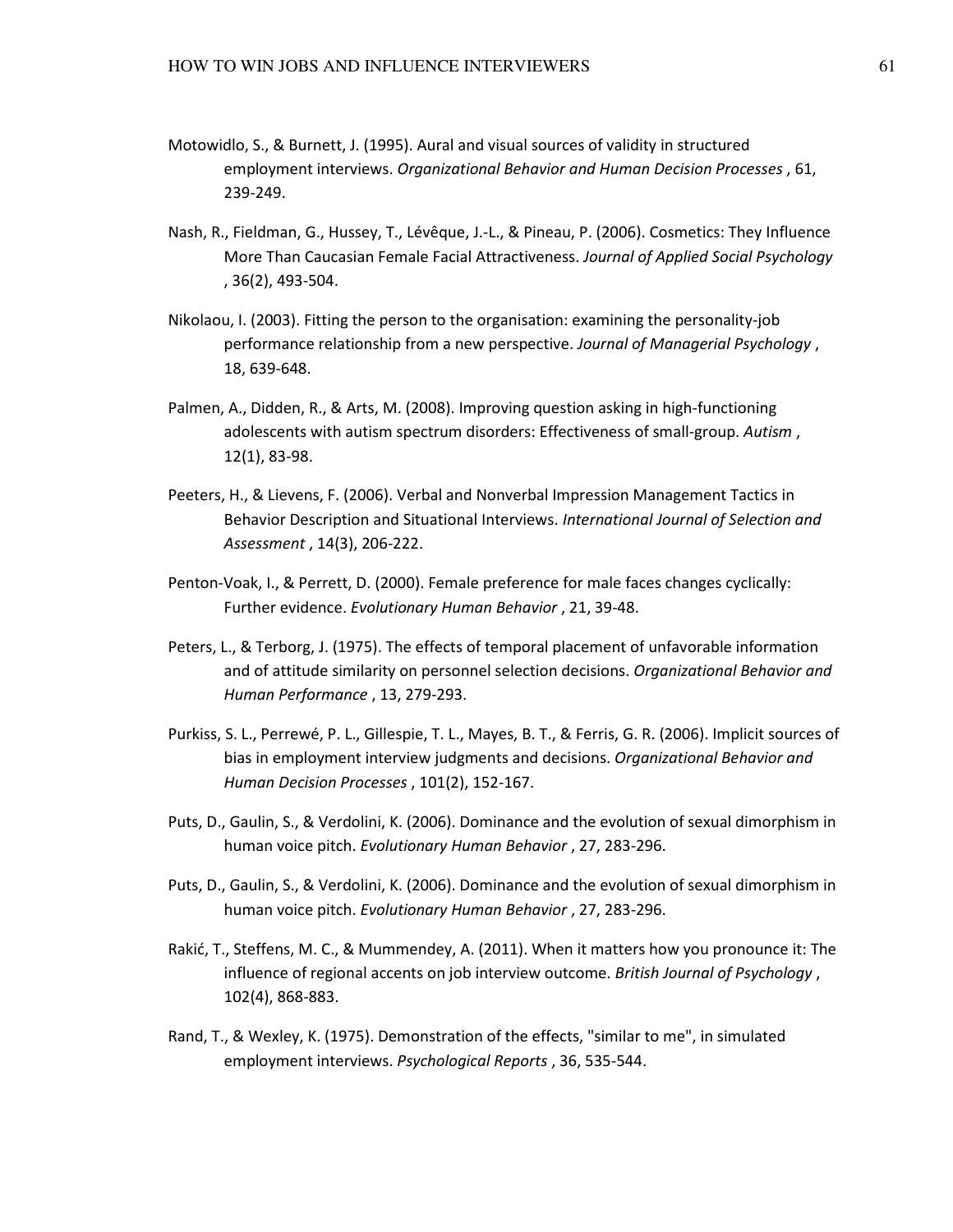- Riggio, R. E., & Throckmorton, B. (1988). The Relative Effects of Verbal and Nonverbal Behavior, Appearance, and Social Skills on Evaluations Made in Hiring Interviews. Journal of Applied Social Psychology , 4, 331-348.
- Rowe, P. (1960). Individual Differences in Assessment Decisions: First Results from a Long-Term Research Project. Personnel Psychology , 19, 41-53.
- Rundquist, E. (1947). Development of an interview for selection purposes. In G. Kelly, New methods in applied psychology (pp. 85-95). College Park: University of Maryland.
- Russell, B., Perkins, J., & Grinnell, H. (2008). Interviewees' overuse of the word 'like' and hesitations: Effects in simulated hiring decisions. Psychological Reports, 102(1), 111-118.
- Rynes, S. L., Bretz, R. D., & Gerhart, B. (1991). The importance of recruitment in job choice: A different way of looking. Personnel Psychology , 44(3), 487-521.
- Sackett, P., & Decker, P. (1979). Detection of deception in the employment context: A review and critical analysis. Personnel Psychology , 487-506.
- Schmitt, N. (1976). Social and Situational Determinants of Interview Decisions: Implications for the Employment Interview. Personnel Psychology , 29, 79-101.
- Scott, W. (1915, October). Scientific selection of salesmen. Advertising and Selling Magazine , pp. 5-6, 94-96.
- Sears, G. J., & Rowe, P. M. (2003). A personality-based similar-to-me effect in the employment interview: Conscientiousness, affect-versus competence-mediated interpretations, and the role of job relevance. Canadian Journal of Behavioural Science , 35-47.
- Shahani, C., Dipboye, R. L., & Gehrlein, T. M. (1993). Attractiveness bias in the interview: Exploring the boundaries of an effect. Basic and Applied Social Psychology , 14(3), 317- 328.
- Sherer, M., Pierce, K. L., Paredes, S., Kisacky, K. L., Ingersoll, B., & Schreibman, L. (2001). Enhancing conversation skills in children with autism via video technology: Which is better, 'Self' or 'Other' as a model? Behavior Modification , 25(1), 140-158.
- Slater, M. A., Good, A. B., & Dimsdale, J. E. (1992). The stress interview in hypertension research. In E. H. Johnson, W. D. Gentry, & S. Julius, Personality, elevated blood pressure, and essential hypertension (p. 175). Washington, DC: Hemisphere Publishing Corp.
- Springbett, B. M. (1958). Factors affecting the final decision in the employment interview. Canadian Journal of Psychology , 12, 13-22.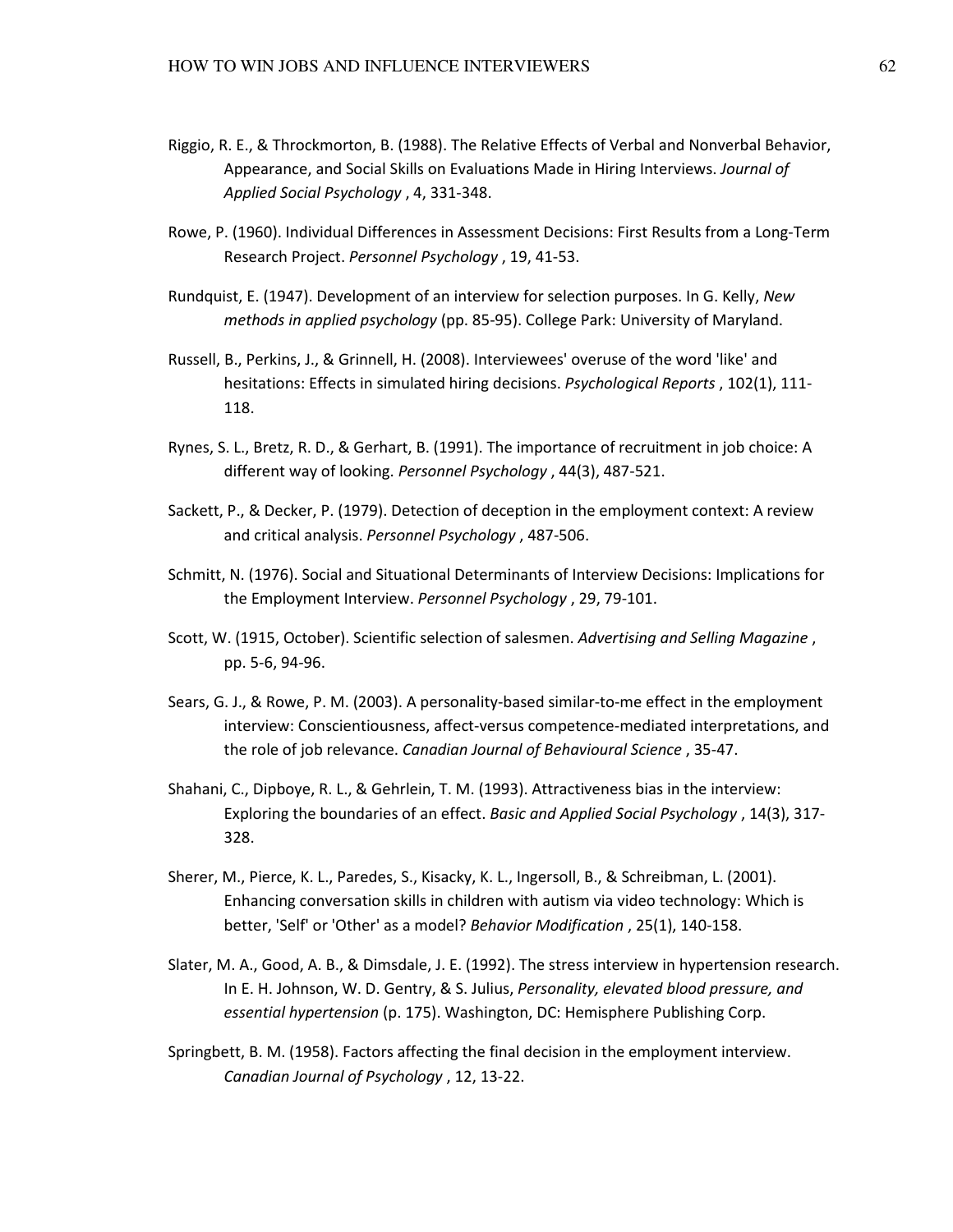- Springbett, B. M. (1958). Factors affecting the final decisions in the employment interview. Canadian Journal of Psychology , 12, 13-22.
- Stafford, D. (2011, November 6). How to maneuver the 'stress interview'. Lansing State Journal .
- Stewart, G. L., Dustin, S. L., Barrick, M. R., & Darnold, T. C. (2008). Exploring the handshake in employment interviews. Journal of Applied Psychology , 1139-1146.
- Structured Interviews: a Practical Guide. (2008, September). Retrieved October 25, 2011, from U.S. Office of Personnel Management: http://apps.opm.gov/ADT/ContentFiles/SIGuide09.08.08.pdf
- Sydiaha, D. (1961). Bales' interaction process analysis of personnel selection interviews. Journal of Applied Psychology , 45, 395-401.
- Sydiaha, D. (1959). On the equivalence of clinical and statistical methods. Journal of Applied Psychology , 43, 395-401.
- Title 42,2000e-2. Unlawful employment practices. (1964, July 2). Retrieved October 25, 2011, from Cornell University Legal Information Institute: http://www.law.cornell.edu/uscode/42/2000e-2.html
- Tsai, W.-C., Chen, C.-C., & Chiu, S.-F. (2005). Exploring Boundaries of the Effects of Applicant Impression Management Tactics in Job Interviews. Journal of Management , 31(1), 108- 125.
- Varma, A., Toh, S. M., & Pichler, S. (2006). Ingratiation in job applications: Impact on selection decisions. Journal of Managerial Psychology , 21(3), 200-210.
- Vine, I. (1971). Communication by facial-visual signals. In J. Crook, Social Behaviour in Animals and Man. New York: Academic Press.
- Vrij, A., Edward, K., Roberts, K. P., & Bull, R. (2000). Detecting deceit via analysis of verbal and nonverbal behavior. Journal of Nonverbal Behavior , 24(4), 239-263.
- Wagner, R. (1965). The employment interview: A critical review. *Psychological Bulletin*, 100-116.
- Webster, E. C. (1964). Decision making in the employment interview. Montreal: Eagle.
- Willemyns, M., Gallois, C., Callan, V. J., & Pittam, J. (1997). Accent accomodation in the job interview: Impact of interviewer accent and gender. Journal of Language and Social Psychology , 16(1), 3-22.
- Wolff, S. E., & Puts, D. A. (2010). Vocal masculinity is a robust dominance signal in men. Behavioral Ecology and Sociobiology , 64, 1673-1683.